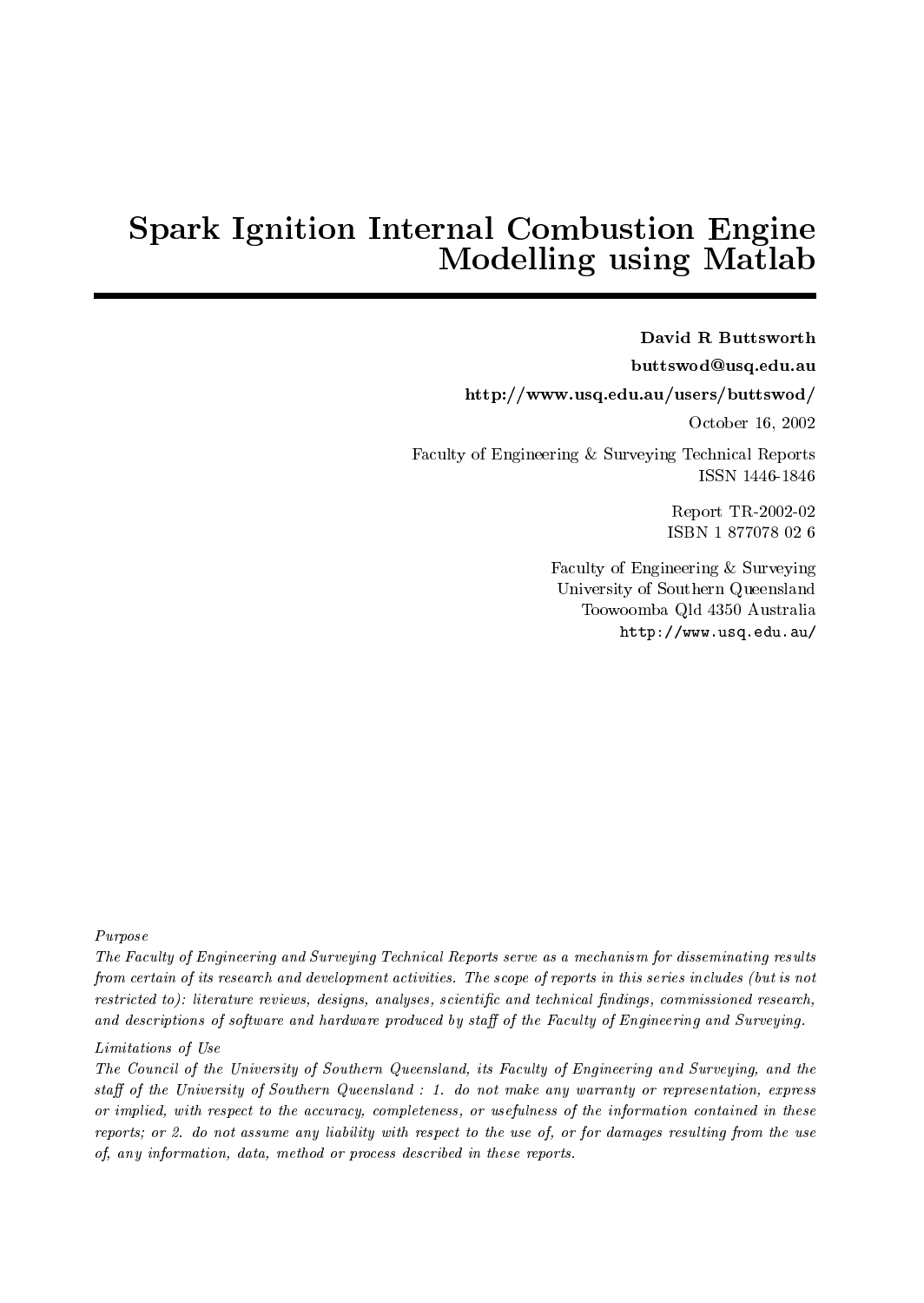### Abstract

A number of Matlab routines for combustion calculations and thermodynamic simulation of spark ignition internal combustion engine operation are described. Functions that return the thermodynamic curve coefficients for a variety of fuel, air, and combustion product species are described. A Matlab version of the Olikara and Borman method for determining the equilibrium state of combustion products is also presented. Additional routines specically designed for spark ignition engine modelling are also described. Most of the routines included in this report are essentially Matlab versions of the FORTRAN programs presented by Ferguson for spark ignition engine calculations. Comparisons of results from the new Matlab routines and previous routines and data indicate that the new Matlab routines are reliable - typical deviations from previous results are less than 1 %.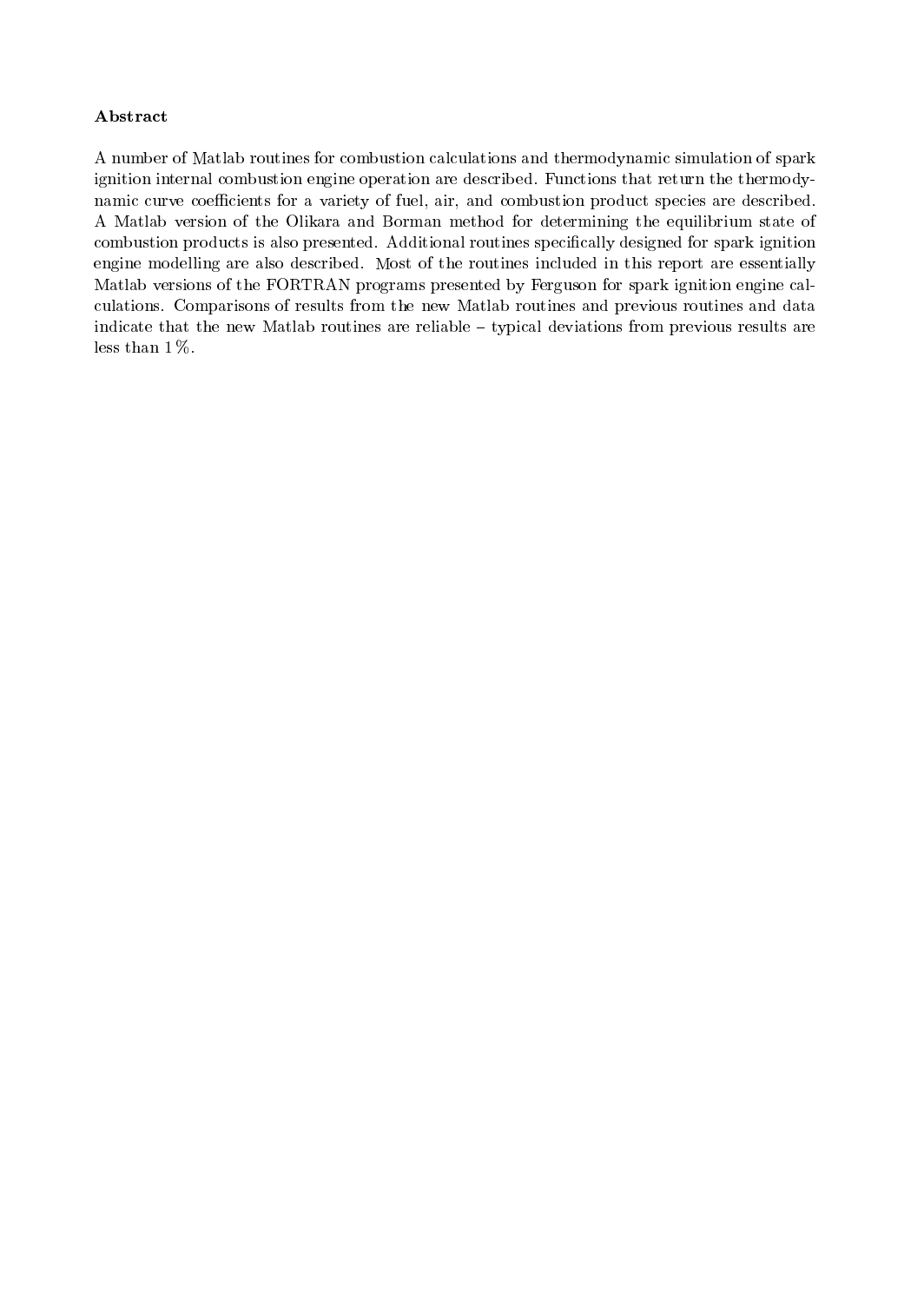## Contents

| $\mathbf{1}$   | Introduction                            | 4  |  |  |  |  |  |  |
|----------------|-----------------------------------------|----|--|--|--|--|--|--|
| $\bf{2}$       | Basic Thermodynamic Data                |    |  |  |  |  |  |  |
|                | Air and Combustion Products Data<br>2.1 | 4  |  |  |  |  |  |  |
|                | 2.2                                     | 6  |  |  |  |  |  |  |
| $\bf{3}$       | Fuel, Air, and Residual Gases           | 7  |  |  |  |  |  |  |
| 4              | <b>Equilibrium Combustion Products</b>  | 9  |  |  |  |  |  |  |
| 5              | <b>Adiabatic Flame Temperature</b>      | 10 |  |  |  |  |  |  |
| 6              | <b>Arbitrary Heat Release</b>           | 11 |  |  |  |  |  |  |
|                | 6.1                                     | 11 |  |  |  |  |  |  |
|                | 6.2                                     | 11 |  |  |  |  |  |  |
|                | 6.3                                     | 11 |  |  |  |  |  |  |
|                | 6.4                                     | 11 |  |  |  |  |  |  |
|                | 6.5                                     | 12 |  |  |  |  |  |  |
| 7              | Conclusions                             | 12 |  |  |  |  |  |  |
|                | A airdata.m                             |    |  |  |  |  |  |  |
|                | <b>B</b> fueldata.m                     |    |  |  |  |  |  |  |
|                | $C$ farg.m                              |    |  |  |  |  |  |  |
|                | $D$ ecp.m                               | 23 |  |  |  |  |  |  |
| E Tadiabatic.m |                                         |    |  |  |  |  |  |  |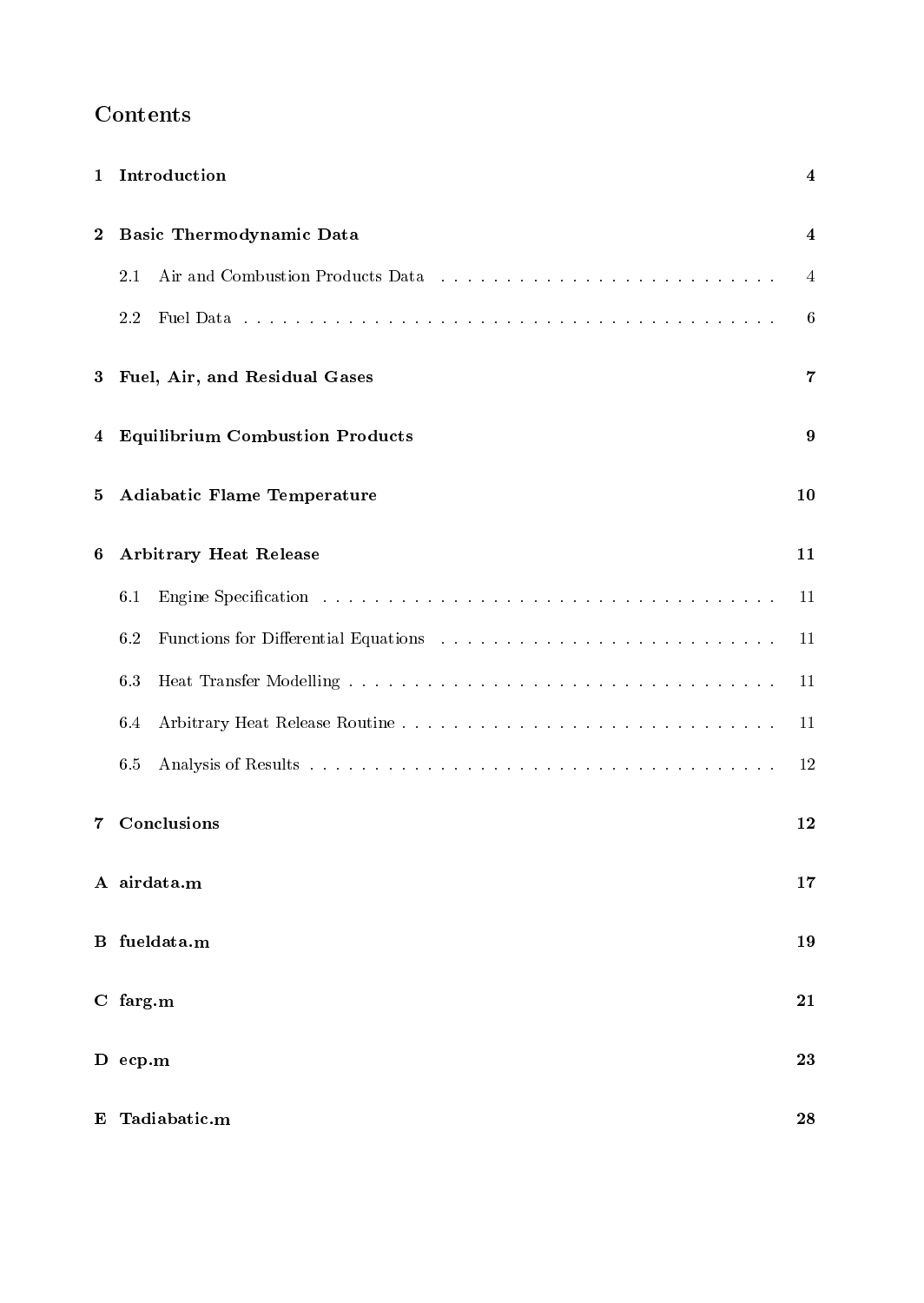| <b>CONTENTS</b>               |                                          | $\boldsymbol{3}$ |
|-------------------------------|------------------------------------------|------------------|
| enginedata.m<br>${\bf F}$     |                                          | 29               |
|                               | G RatesComp.m & RatesComb.m & RatesExp.m | 29               |
| H ahrind.m                    |                                          | 33               |
| plotresults.m<br>$\mathbf{I}$ |                                          | 35               |
| calcq.m<br>J                  |                                          | 38               |
| K ferguson.txt                |                                          | 39               |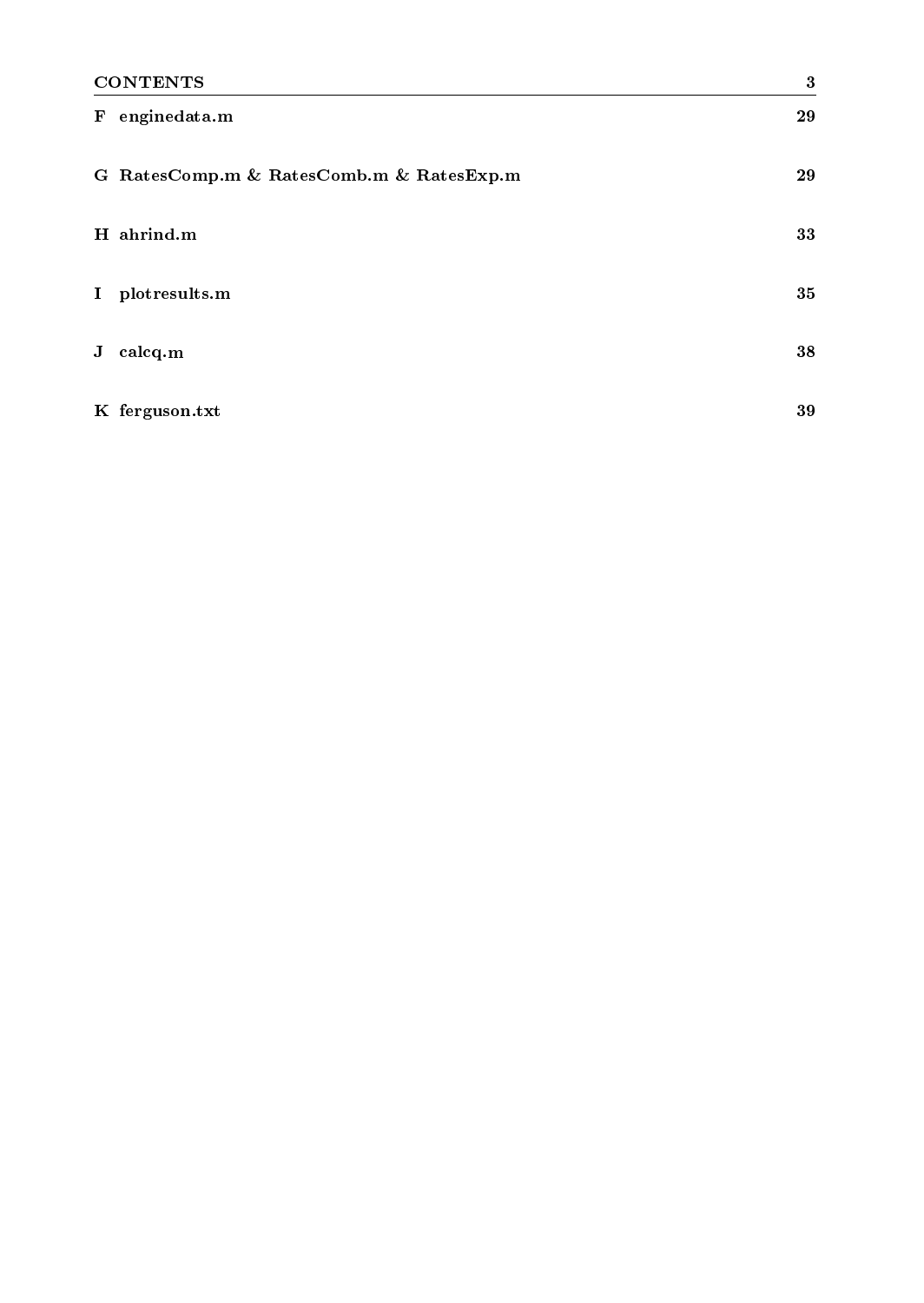### 1 Introduction

Matlab is popular for theoretical calculations and the analysis of experimental data. Although many thermodynamic and combustion routines are readily available in FORTRAN, the Matlab environment offers many advantages. Given the relative simplicity of internal combustion  $(IC)$ engine routines presented by Ferguson [1] it appeared reasonable to develop equivalent routines using Matlab. Having the fundamental routines available in Matlab affords workers that are familiar with this environment the capacity to rapidly adapt and extend the routines as required.

The Matlab routines described herein are based largely on the FORTRAN programs for IC engine calculations presented by Ferguson [1]. However, extensive use is made of the matrix and array data structures available in Matlab. In the subsequent sections of this report, the Matlab routines are described. Where appropriate, results obtained using the Matlab routines are compared to results obtained using established methods.

### 2 Basic Thermodynamic Data

### 2.1 Air and Combustion Products Data

Gordon and McBride [2] fitted curves to the tabulated JANAF data [3] (and a similar approach has been adopted for the Chemkin curves [4]) to give expressions for the thermodynamic properties of the form,

$$
\frac{c_p}{R} = a_1 + a_2 T + a_3 T^2 + a_4 T^3 + a_5 T^4 \tag{1}
$$

$$
\frac{h}{RT} = a_1 + \frac{a_2}{2}T + \frac{a_3}{3}T^2 + \frac{a_4}{4}T^3 + \frac{a_5}{5}T^4 + a_6\frac{1}{T}
$$
\n(2)

$$
\frac{s}{R} = a_1 \ln T + a_2 T + \frac{a_3}{2} T^2 + \frac{a_4}{3} T^3 + \frac{a_5}{4} T^4 + a_7 \tag{3}
$$

The Matlab function airdata.m (Appendix A) returns the curve coefficients  $a_1$  to  $a_7$  for either the Gordon and McBride  $[2]$  curves or the Chemkin  $[4]$  curves over two different temperature ranges: 1) 300  $\lt T \lt 1000$  K; and 2) 1000  $\lt T \lt 5000$  K. There are 10 rows in the returned matrix and each row provides the seven coefficients (in ascending order) for a different species. The 10 species for which data is available are (in the following order):  $CO_2$ ,  $H_2O$ ,  $N_2$ ,  $O_2$ ,  $CO$ ,  $H_2$ ,  $H$ ,  $O$ ,  $OH$ , and NO. The options for airdata.m are listed in Table 1, and the numerical values for the curve coefficient can be found in the listing of airdata.m in Appendix A.

The specific heat curves for the 10 species using the Gordon and McBride [2] and the Chemkin [4] coefficients are presented in Fig. 1 and Fig. 2. These figures indicate that differences between the two sets of coefficients are relatively insignificant. For example, with the  $O_2$  curve, the maximum difference between the values of  $c_p$  for the two different schemes is only 0.3 % at around 3500 K. By itself, this is a relatively small difference in engineering terms. When it is recognised that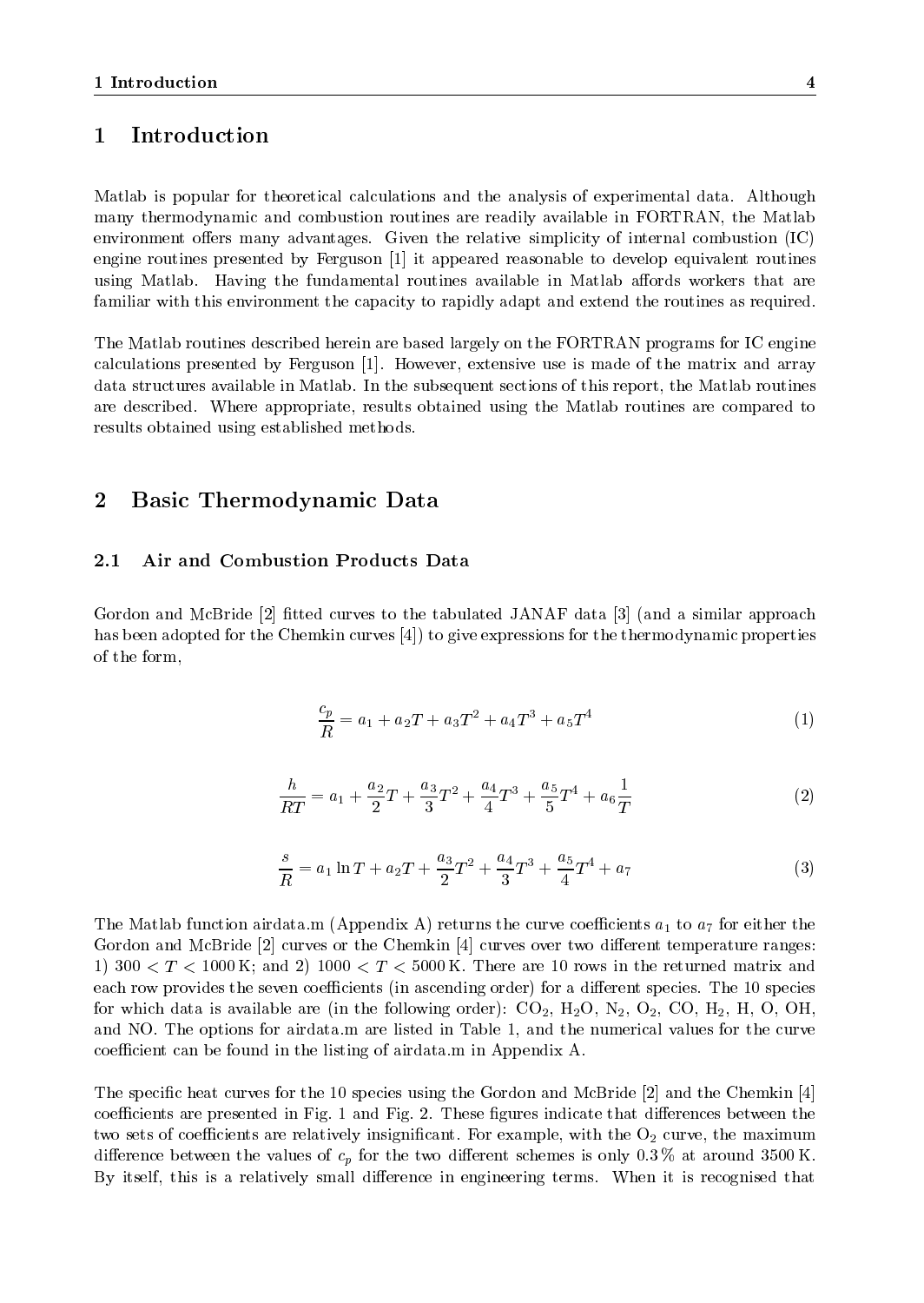| scheme switch | meaning                                            |
|---------------|----------------------------------------------------|
| 'GMcB_low'    | Gordon and McBride [2], $300 < T < 1000 \text{ K}$ |
| 'GMcB_hi'     | Gordon and McBride [2], $1000 < T < 5000$ K        |
| 'Chemkin_low' | Chemkin [4], $300 < T < 1000$ K                    |
| 'Chemkin_hi'  | Chemkin [4], $1000 < T < 5000$ K                   |

Table 1: Options available in airdata.m

|                 | Gordon and McBride [2] |                  |                    | Chemkin $[4]$ | JANAF <sup>[3]</sup> |             |  |
|-----------------|------------------------|------------------|--------------------|---------------|----------------------|-------------|--|
| species         | $\overline{h}_f^0$     | $\overline{s}^0$ | $\overline{h}_f^0$ | $\bar{s}^0$   | $\overline{h}_f^0$   | $\bar{s}^0$ |  |
|                 | (kJ/kmol)              | (kJ/kmolK)       | (kJ/kmol)          | (kJ/kmolK)    | (kJ/kmol)            | (kJ/kmolK)  |  |
| CO <sub>2</sub> | $-393500.$             | 213.697          | $-393$ 543.        | 213.735       | $-393520.$           | 213.69      |  |
| $H_2O$          | $-241817.$             | 188.708          | $-241843.$         | 188.713       | $-241810.$           | 188.72      |  |
| $\rm N_2$       | $-0.3$                 | 191.502          | 1.4                | 191.509       | $\Omega$ .           | 191.50      |  |
| O <sub>2</sub>  | $-0.4$                 | 205.037          | $-0.8$             | 205.042       | $\Omega$ .           | 205.04      |  |
| CO              | $-110526$ .            | 197.533          | $-110,540.$        | 197.546       | $-110530.$           | 197.54      |  |
| $H_2$           | 3.0                    | 130.580          | 2.4                | 130.594       | $\Omega$ .           | 130.57      |  |
| H               | 217 977.               | 114.604          | 217 977.           | 114.604       | 218 000.             | 114.61      |  |
| $\Omega$        | 249 195.               | 160.944          | 249 195.           | 160.944       | 249 170.             | 160.95      |  |
| <b>OH</b>       | 39 463.                | 183.594          | 38 986.            | 183.603       | 38 987.              | 183.60      |  |
| NO              | 90 285.                | 210.639          | 90 297.            | 210.651       | 90 291.              | 210.65      |  |

Table 2: Values of  $h_f$  and  $\bar{s}^0$  using the Gordon and McBride [2] and the Chemkin [4] coefficients compared with JANAF [3] values. The second with JANAF [3] values. The second with JANAF [3] values. The second with JANAF [3] values. The second with JANAF [3] values. The second with JANAF [3] values. The second with JANA



Figure 1: Comparison of specific heat curves for  $CO_2$ ,  $N_2$ ,  $O_2$ ,  $CO$ ,  $O$ , and NO using coefficients from Gordon and McBride [2] (solid lines) and Chemkin [4] (broken lines).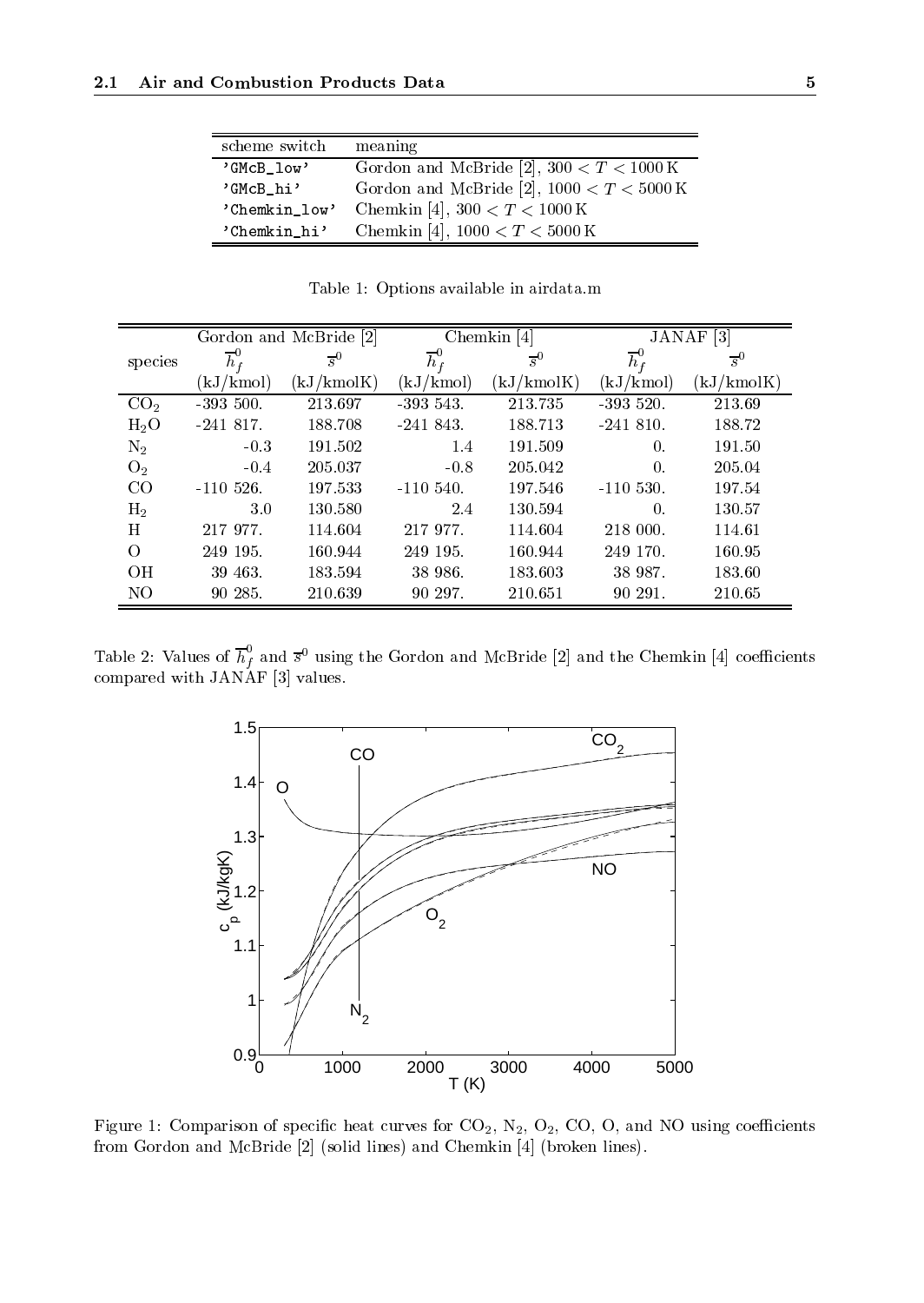

Figure 2: Comparison of specific heat curves for  $H_2O$ ,  $H_2$ ,  $H$ , and OH using coefficients from Gordon and McBride [2] (solid lines) and Chemkin [4] (broken lines). (The specific heat values for  $H_2$  and H have been reduced by a factor of 10 for this figure.)

most of the  $O_2$  will have dissociated by this temperature anyway, the equilibrium thermodynamic properties calculated by the two different schemes will be practically the same.

Reference values of enthalpy and entropy at  $T = 298.15 \text{ K}$  (and  $p = 101.325 \text{ kPa}$ ) calculated using the Gordon and McBride  $[2]$  and Chemkin  $[4]$  coefficients are presented in Table 2 where comparisons can also be made with the tabulated JANAF [3] values. Apart from the reference enthalpies for  $N_2$ ,  $O_2$ , and  $H_2$  (which should be zero), the maximum relative difference between curve values and JANAF values is about  $1\%$  in the case of the Gordon and McBride [2] coefficients for  $\left(\overline{h}_f^0\right)_{\text{OH}}$ . All of the other reference values (apart from zero reference enthalpies) typically deviative from the JANAF values by an only around 0.01 % only.

Through comparison of the Gordon and McBride [2] and Chemkin [4] curves, it was found that the coefficient  $a_1$  reported by Ferguson [1] p129 for O in the high temperature range is incorrect. The correct value is  $a_1 = 2.5420596$ , and this value is used in airdata.m (see Appendix A) whereas the value reported by Ferguson is  $a_1 = 5.5420596$  (which is incorrect).

### 2.2 Fuel Data

Heywood [5] represents the thermodynamic properties of selected fuels using curves that differ slightly in form to those of the air and combustion products species (Section 2.1). The fuel property curves of Heywood are given by,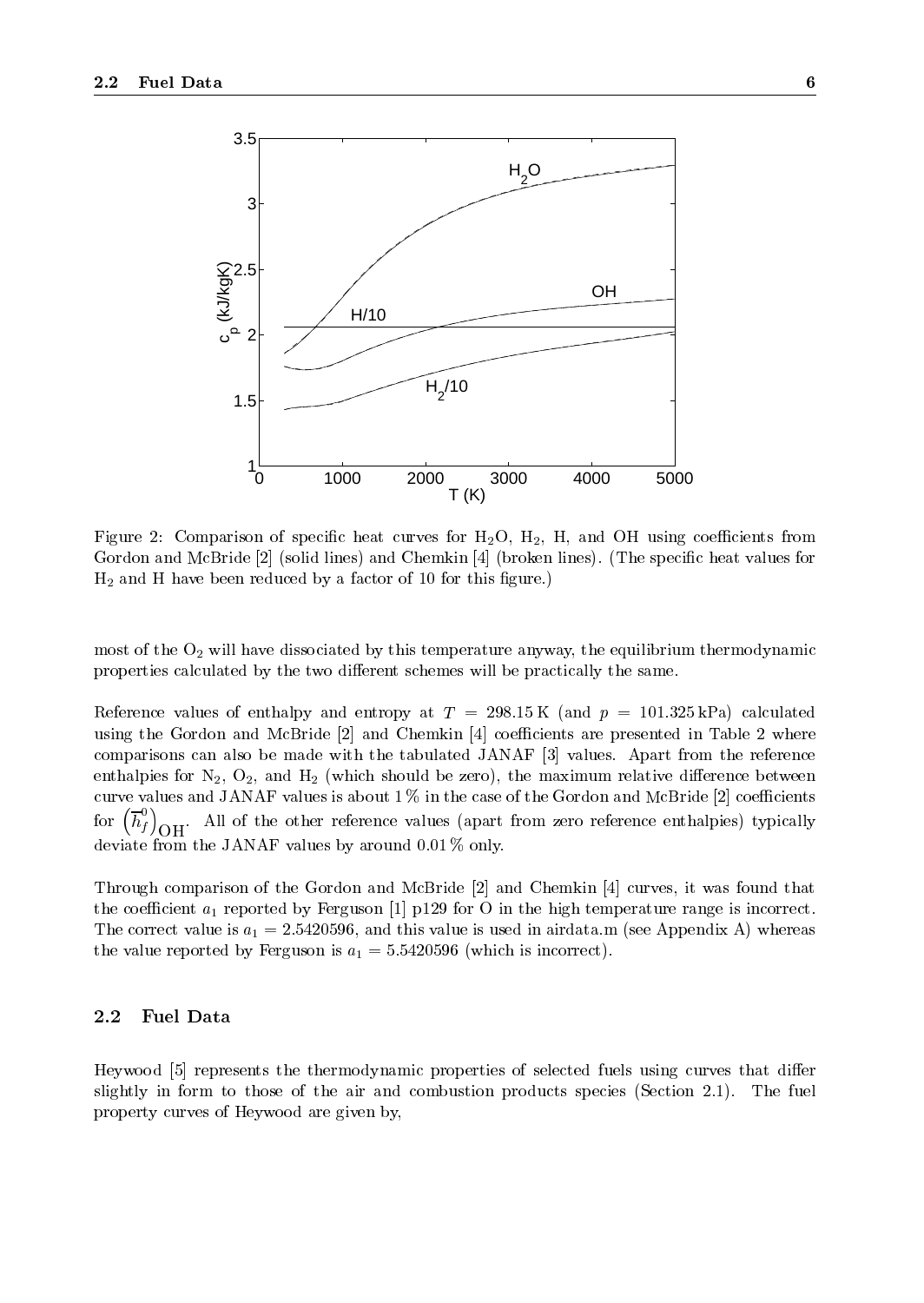$$
\frac{c_p}{R} = a_1 + a_2 T + a_3 T^2 + a_4 T^3 + a_5 \frac{1}{T^2}
$$
\n<sup>(4)</sup>

$$
\frac{h}{RT} = a_1 + \frac{a_2}{2}T + \frac{a_3}{3}T^2 + \frac{a_4}{4}T^3 - a_5\frac{1}{T^2} + a_6\frac{1}{T}
$$
\n<sup>(5)</sup>

$$
\frac{s}{R} = a_1 \ln T + a_2 T + \frac{a_3}{2} T^2 + \frac{a_4}{3} T^3 - \frac{a_5}{2} \frac{1}{T^2} + a_7 \tag{6}
$$

whereas other workers such as Ferguson  $[1]$  have adopted simplified versions of Eq.  $(4)$  to Eq.  $(6)$ in which  $a_4 = a_5 = 0$ .

The Matlab function fueldata.m (listed in Appendix B) returns a vector of curve coefficients corresponding to  $a_1$  to  $a_7$  for a number of different fuels. Actual numerical values for the curve coefficients can be found in Appendix B.

The various different fuel options and the sources of the data used in fueldata.m are presented in Table 3. Values of reference enthalpy and entropy for the curves at  $T = 298.15 \text{ K}$  (and  $p =$  $101.325$  kPa) are also listed in Table 3. Where different curve fit coefficients are available for nominally the same fuel, the coefficients of Heywood  $[5]$  have been denoted with the suffix  $\_h$ . Values for  $a_7$  were not presented by Heywood [5], so these values have been obtained from other sources ([6], [1], and [7]). There is some scatter in the values of  $h_f$  and  $\bar{s}^0$  reported by various authors – the maximum differences are around 0.8%. The values of  $h_f$  and  $\bar{s}^0$  from the present curves (Table 3) typically fall within the previously reported range of values.

In the case of methane, methanol, and iso-octane, recommended curve fits from different sources are available. Figure 3 provides a comparison  $c_p$  over the temperature range 300  $\lt T \lt 1000$  K. In the case of methane, the values of  $c_p$  from the two different sources differ by less than 2 % over the specified temperature range.

### 3 Fuel, Air, and Residual Gases

Due to the volumetric inefficiency of IC engines, combustion products remain within the cylinder when the exhaust valve closes. These combustion products (also known as residual gases) are mixed with the fresh air-fuel mixture that enters the engine while the inlet valve remains open. The thermodynamic properties of the mixture of fuel, air, and residual gases can be determined using the routine farg.m which is listed in Appendix C. For details of the inputs and outputs from this function, see Appendix C, or from the Matlab base workspace, type: help farg.

The fuel air residual gas routine, farg.m is essentially a Matlab version of the FORTRAN subroutine of the same name that is presented by Ferguson [1] p111. For this subroutine, Ferguson [1] uses the results of Hires et al. [9] to determine the low temperature combustion products. farg.m utilizes the lower temperature range curve coefficients  $(300 < T < 1000 \text{ K})$  from airdata.m and the coefficients from fueldata.m. Hence, results from farg.m may be in error for  $T > 1000$  K.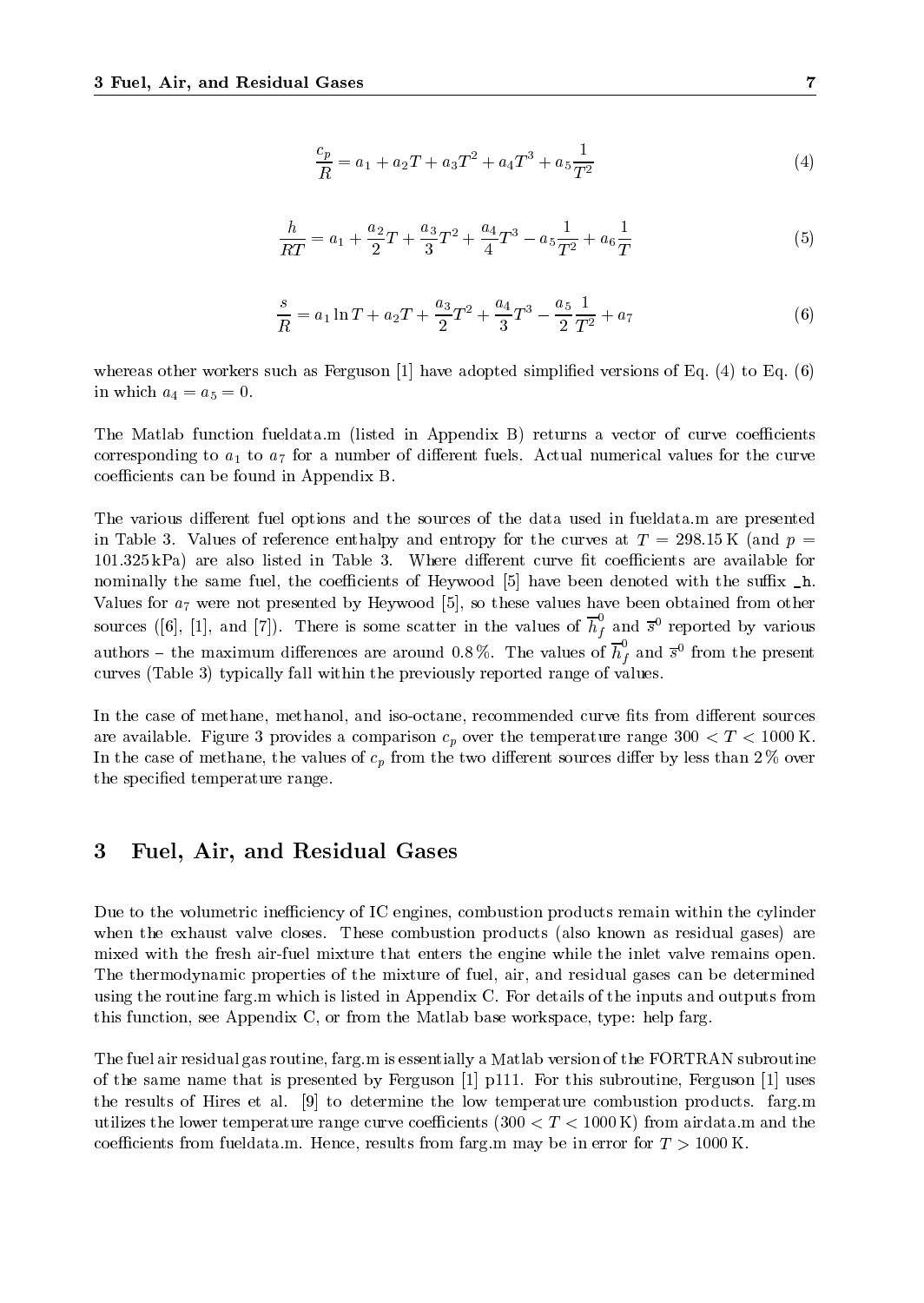| fuel switch      | composition        | source       | $\overline{h}_f^0$ | $\overline{s}^0$ |
|------------------|--------------------|--------------|--------------------|------------------|
|                  |                    |              | (kJ/kmol)          | (kJ/kmolK)       |
| $'$ me thane $'$ | $\rm CH_{4}$       | Ferguson [1] | $-74846$           | 186.290          |
| $'methane_h'$    | $\rm CH_{4}$       | Heywood [5]  | $-74870$           | 186.271          |
| 'propane'        | $C_3H_8$           | Heywood [5]  | $-10386$           | 270.200          |
| 'benzene'        | $\mathrm{C_6H_6}$  | Ferguson [1] | 82 939             | 269.241          |
| 'hexane'         | $C_6H_{14}$        | Heywood [5]  | $-167028$          | 386.811          |
| 'toluene'        | $C_7H_8$           | Raine [8]    | 49 999             | 319.742          |
| 'isooctane'      | $C_8H_{18}$        | Raine [8]    | $-224012$          | 422.964          |
| 'isooctane_h'    | $C_8H_{18}$        | Heywood [5]  | $-224$ 109         | 422.960          |
| 'methano1'       | CH <sub>3</sub> OH | Ferguson [1] | $-201$ 161         | 239.720          |
| 'methanol_h'     | $\rm CH_{3}OH$     | Heywood [5]  | $-201004$          | 239.882          |
| 'ethanol'        | $\rm{C_2H_5OH}$    | Heywood [5]  | $-236\,266$        | 280.640          |
| 'nitromethane'   | $CH_3NO_2$         | Ferguson  1  | -74 718            | 275.044          |
| 'gasoline'       | $C_7H_{17}$        | Ferguson [1] | $-267089$          | 465.242          |
| 'gasoline_h1'    | $C_{8.26}H_{15.5}$ | Heywood [5]  | $-112,702$         |                  |
| 'gasoline_h2'    | $C_{7.76}H_{13.1}$ | Heywood [5]  | $-72\;105$         |                  |
| 'diesel'         | $C_{14.4}H_{24.9}$ | Ferguson [1] | $-999946$          | 645.445          |
| 'diesel_h'       | $C_{10,8}H_{18,7}$ | Heywood [5]  | $-180940$          |                  |

Table 3: Fuel choices available in fueldata.m



Figure 3: Comparison of specific heat curves for methane, methanol, and iso-octane from different sources.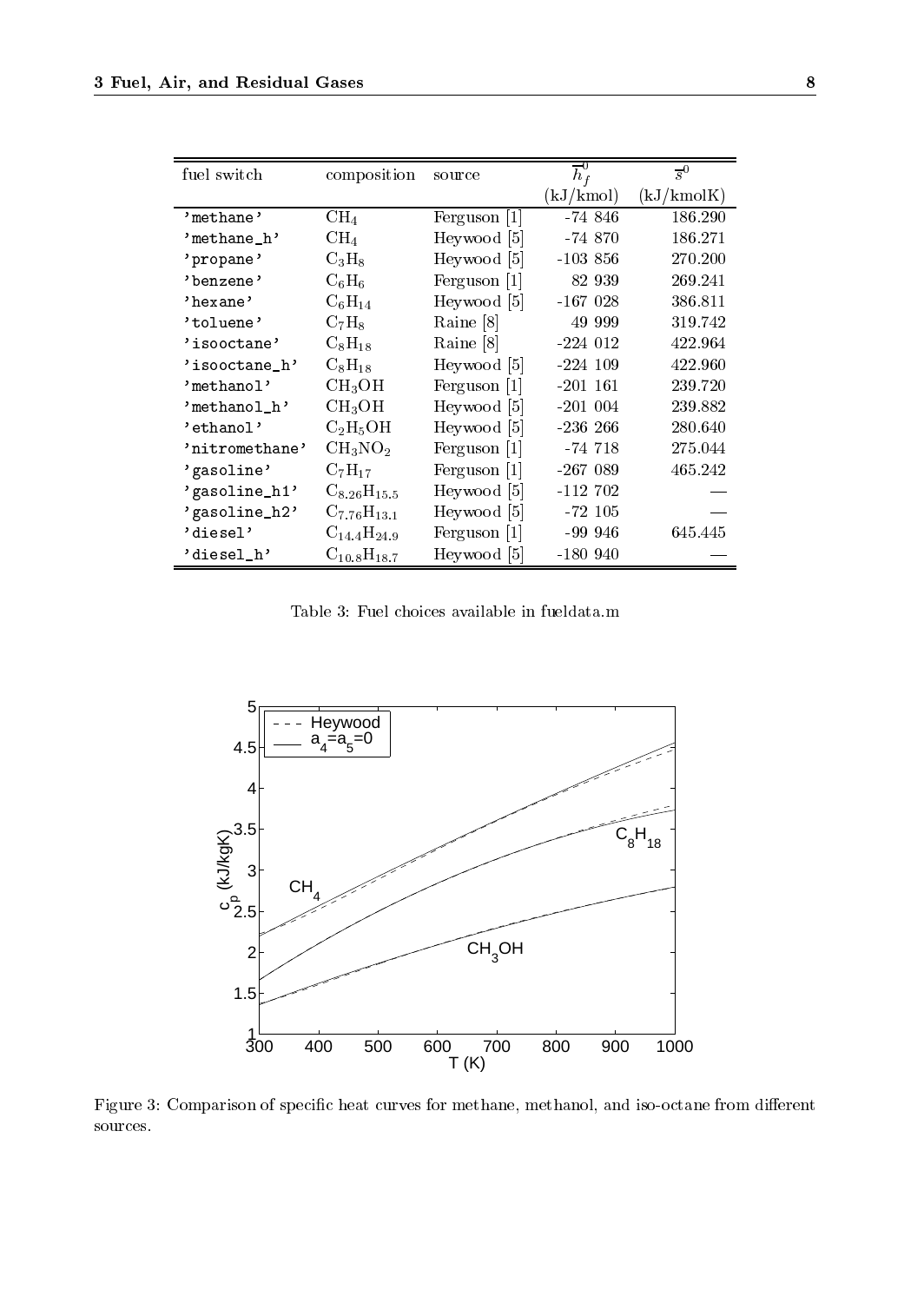

Figure 4: Comparison of equilibrium combustion products for  $C_8H_{18} + 0.21O_2 + 0.79N_2$  at  $T =$ 3000 K and  $p = 50$  atm from ecp.m (lines) and Figure 3.2 in Ferguson [1] (symbols).

### 4 Equilibrium Combustion Products

At elevated temperatures typical of combustion processes, the equilibrium state of the combustion products can be determined using the method of Olikara and Borman [10] provided the mixture is not too rich. The function ecp.m (listed in Appendix D) is a Matlab version of the FORTRAN subroutine presented by Ferguson [1] p128. For details of the inputs and outputs from this function, see Appendix D, or from the Matlab base workspace, type: help ecp.

To confirm the present implementation of the equilibrium combustion products routine, calculations were performed using ecp.m for isooctane-air mixtures at  $T = 3000 \text{ K}$  and  $p = 50 \text{ atm}$ . In Fig. 4, results from ecp.m for equivalence ratios  $0.4 \le \phi \le 3$  are compared with results from a complete equilibrium calculation (presented in Figure 3.2 of Ferguson [1] p120) using a NASA equilibrium program. It can be seen that the two results compare favourably for all 10 species except  $O_2$ , H, O, and OH when predicted mole fractions are less than about 0.3 %.

The performance of the Matlab version of ecp (Appendix D) has been further investigated by comparing the results from ecp.m with results from the FORTRAN code presented by Turns [7], TPEQUIL. This FORTRAN code is an implementation of the original Olikara and Borman [10] method that has been reworked and debugged over a number of years. The comparison of results is presented in Fig.5. At each equivalence ratio, the two routines predict essentially the same concentrations of each species  $-$  actual molar differences are typically less than 0.2 %.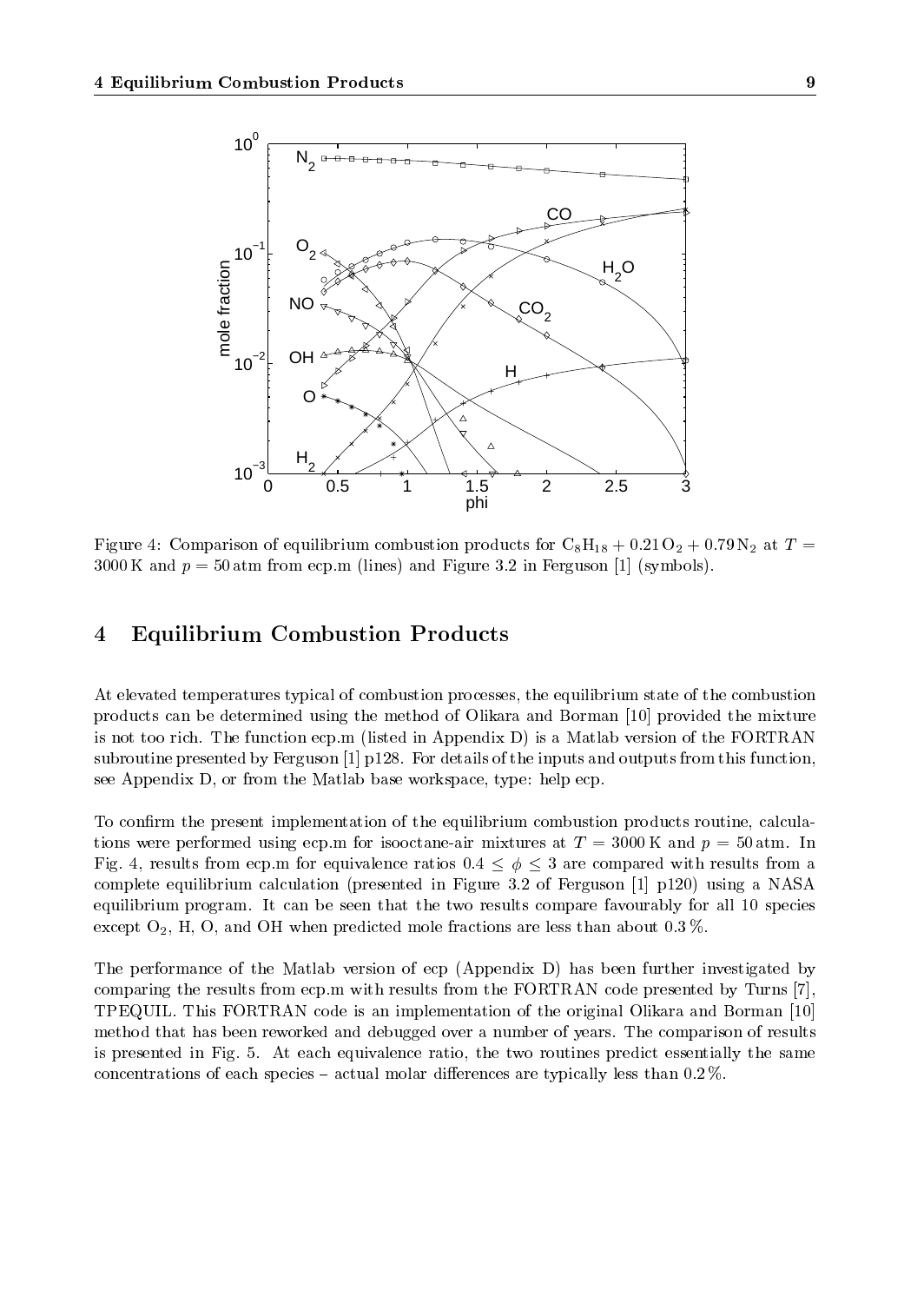

Figure 5: Comparison of equilibrium combustion products for  $C_8H_{18} + 0.21O_2 + 0.79N_2$  at  $T =$  $3000 \text{ K}$  and  $p = 50 \text{ atm}$  from ecp.m (lines) and the Olikara and Borman routine by Turns [7] (symbols).

| fuel      | Tadiabatic.m   | $T_{ad}$ (K) |
|-----------|----------------|--------------|
|           | $(\mathrm{K})$ | Turns        |
| 'methane' | 2225.7         | 2226         |
| 'propane' | 2266.9         | 2267         |
| 'benzene' | 2342.4         | 2342         |
| 'hexane'  | 2273.6         | 2273         |

Table 4: Comparison of selected adiabatic flame temperature results from Tadiabatic.m with results from Turns [7].

### 5 Adiabatic Flame Temperature

The adiabatic flame temperature is of interest in many combustion systems. In the context of the present spark ignition IC engine modelling, the adiabatic flame temperature is used as the initial temperature of the burned gas at the start of heat release. Tadiabatic  $m$  (listed in Appendix E) first estimates the adiabatic flame temperature as  $2000 \text{ K}$  and compares the enthalpy of the equilibrium combustion products (from ecp.m) with the enthalpy of the unburned mixture (from farg.m). The temperature is then iteratively adjusted until the burned and unburned enthalpies are equal. For more detail, see Appendix E or from the Matlab base workspace, type: help Tadiabatic.

Table 4 compares results from Tadiabatic.m with results presented by Turns [7] for selected stoichiometric fuel-air mixtures at an initial temperature of 298.15 K. For the four cases tested, the adiabatic flame temperature results are generally within the round-off error which is about 0.05 %.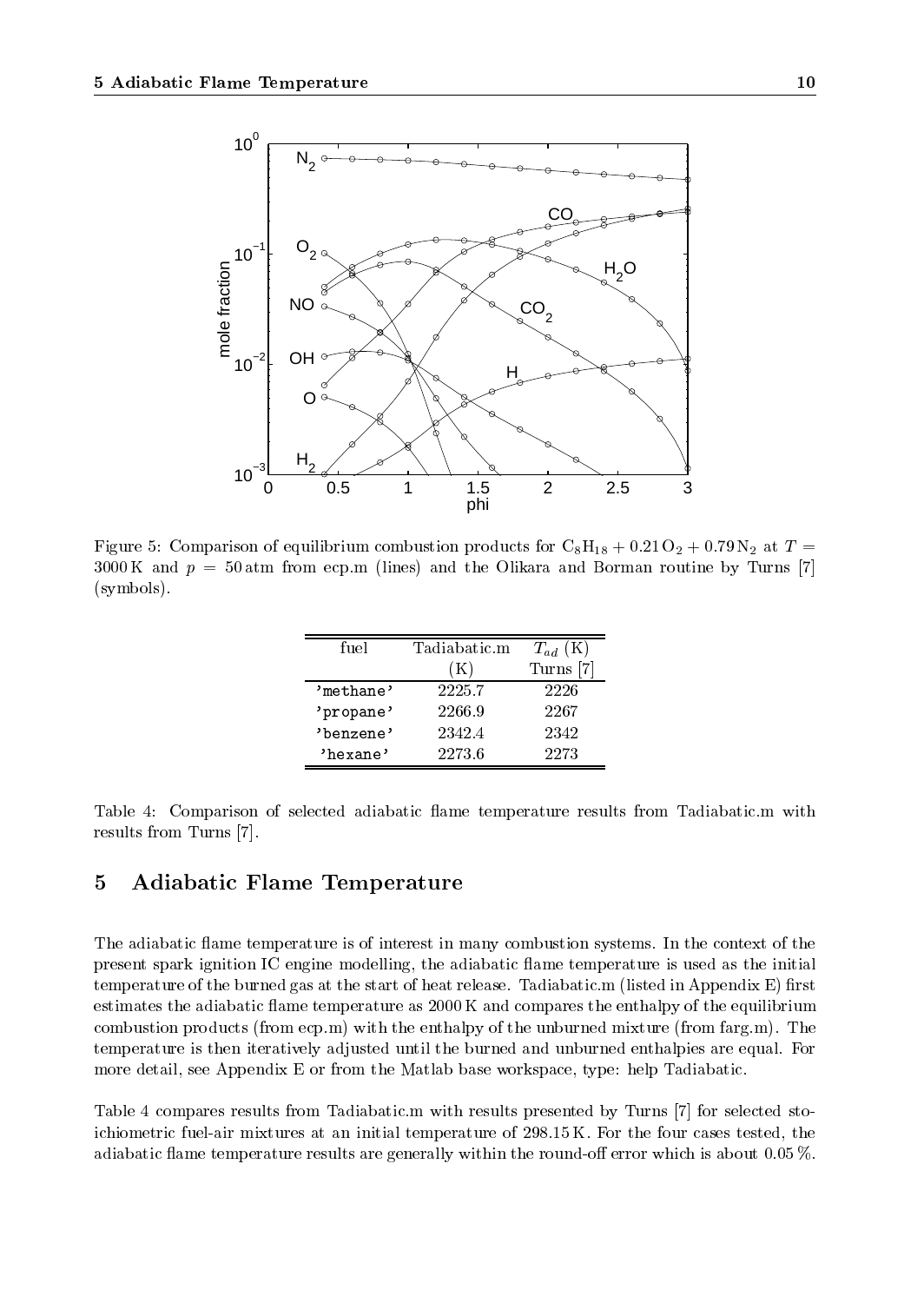### 6 Arbitrary Heat Release

Ferguson [1] p175 presents a FORTRAN program for calculating the performance of a spark ignition IC engine based on a user-specified heat release as a function of crank angle. In this section of the report, a number of Matlab routines based on the work of Ferguson [1] are presented. The process of running a simulation using these Matlab routines is also outlined in this section.

### 6.1 Engine Specification

The engine geometry and operating parameters are specified in the file: enginedata.m. Appendix F lists the file enginedata.m. The current parameters specified in enginedata.m correspond to those used in Example 4.4 of Ferguson  $\lceil 1 \rceil$  p175. To model a different engine or operating condition, simply edit this file.

### 6.2 Functions for Differential Equations

The governing differential equations are integrated using the in-built Matlab function ode45.m. A slightly different set of equations is integrated depending on the process within the engine. Prior to any combustion, the differential equations to be integrated are specified in RatesComp.m; during combustion, RatesComb.m is used; and following combustion, RatesExp.m is used. These three functions are listed in Appendix G. RatesComp.m and RatesExp.m are essentially simpli fications of RatesComb.m since there is no burned gas present prior to the start of combustion (RatesComp.m) and there is no unburned gas present following combustion (RatesExp.m).

#### 6.3 **Heat Transfer Modelling**

Heat transfer from the working gas to the cylinder walls and piston can be modelled using either: 1) a constant heat transfer coefficient; or 2) the model by Woschni [11]. A switch is available in the enginedata.m file to set the model. When a constant heat transfer coefficient is used, two different heat transfer values can be set: one for the unburned zone (hcu), and the other for the burned zone  $(hcb)$  – see Appendix F. If the Woschni model is used, hou and hob should be set to values close to unity because they are treated as weighting factors for the model  $-$  these values can be tuned as necessary to improve agreement with experimental measurements.

#### 6.4 6.4 Arbitrary Heat Release Routine

The main Matlab routine for the modelling of arbitrary heat release with a fuel inducted engine is ahrind.m (listed in Appendix H). The treatment of the burned fraction limits  $x \to 0$  and  $x \to 1$ differs slightly from that of Ferguson  $[1]$ . To run this script from the Matlab base workspace, simply type: ahrind. The parameters specied in enginedata.m will then be loaded, and the equations will be integrated for crank angles from  $-\pi$  to  $\pi$ . Results are then saved to the file ahrind.mat.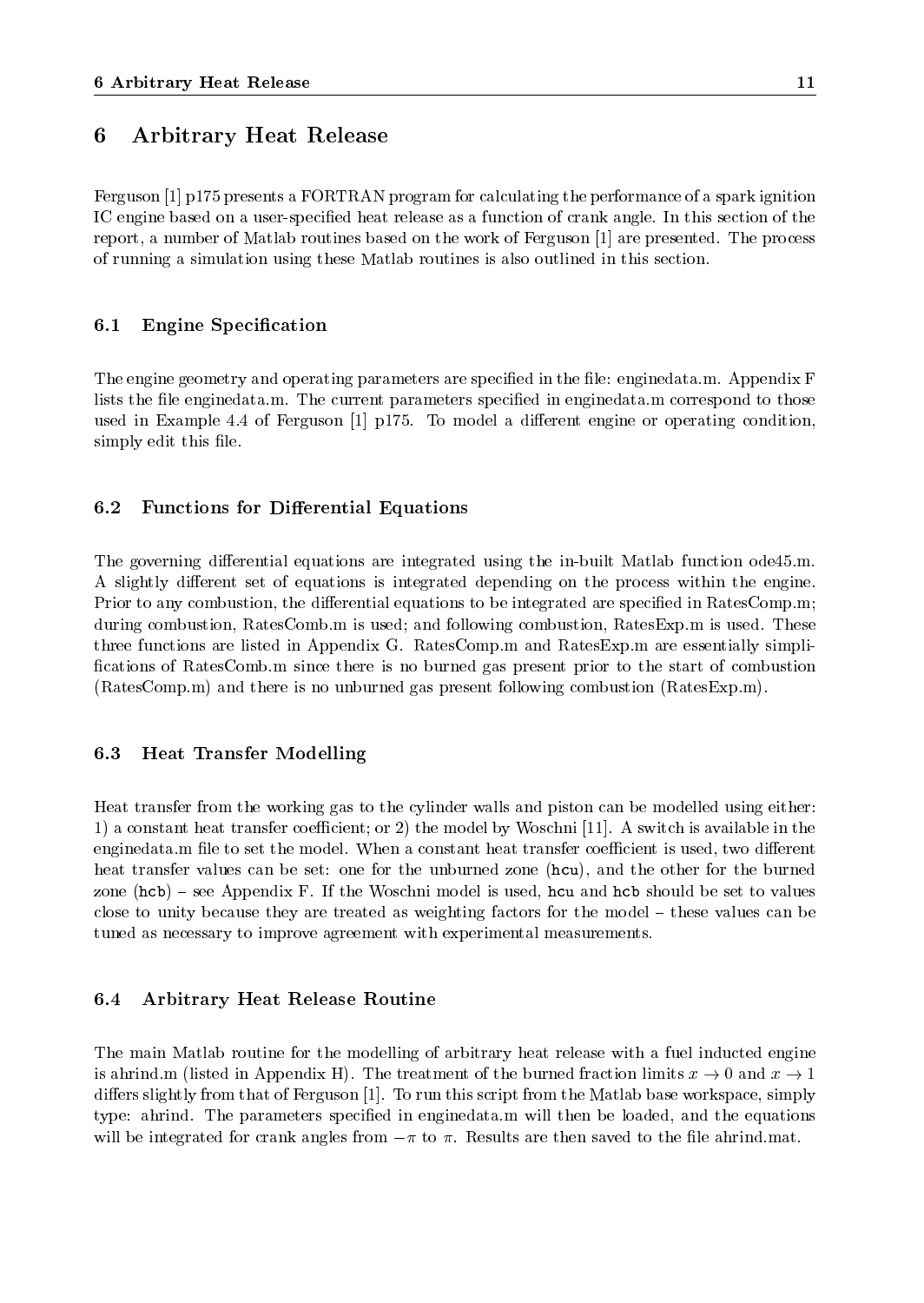

Figure 6: Pressure from ahrind.m (line) and Ferguson [1] (symbols).

### 6.5 Analysis of Results

To analyse and display the results, any number of Matlab scripts could be written. One such example is presented in Appendix I. To run this script from the Matlab base workspace, simply type: plotresults. This script file loads the results stored in ahrind.mat. It also loads results from the text file ferguson.txt which contains the tabulated output from the equivalent arbitrary heat release calculation of Ferguson [1] p178.

The Matlab script file plotresults m prepares 6 figures for inspection. These figures are included in this report as Fig. 6 to Fig. 11. Comparisons between the present results and those of Ferguson [1] confirms that the present implementation produces the expected results. Figure 11 indicates the heat flux within the burned and unburned zones for the ferguson case. To produce these heat flux results, an additional function, calcq.m (Appendix J) is used to post-process the results.

The indicated mean effective pressure from the current calculations is 0.95278 MPa whereas Ferguson [1] obtains a value of 0.95102 MPa – a difference of around 0.2 %. Errors in the conservation of mass (error1) and energy (error2) are around  $0.04\%$  for the current calculations.

#### $\overline{7}$ **Conclusions**

A number of Matlab functions and script files have been written to simulate the thermodynamics of spark ignition internal combustion engines, based on the various FORTRAN codes described by Ferguson [1]. A variety of checks have been performed to confirm validity of the new Matlab routines.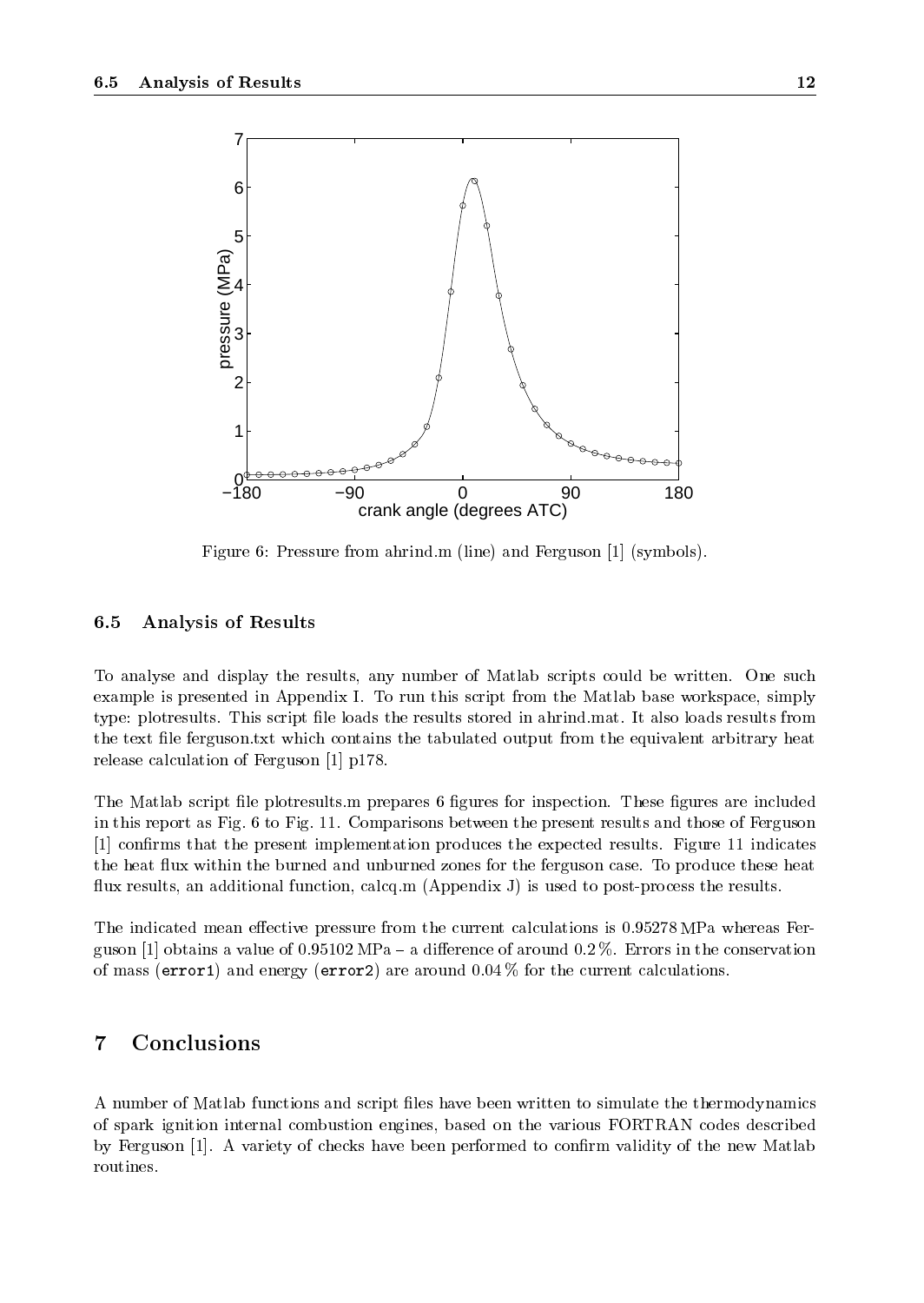

Figure 7: Temperature from ahrind.m (lines) and Ferguson [1] (symbols).



Figure 8: Work from ahrind.m (line) and Ferguson [1] (symbols).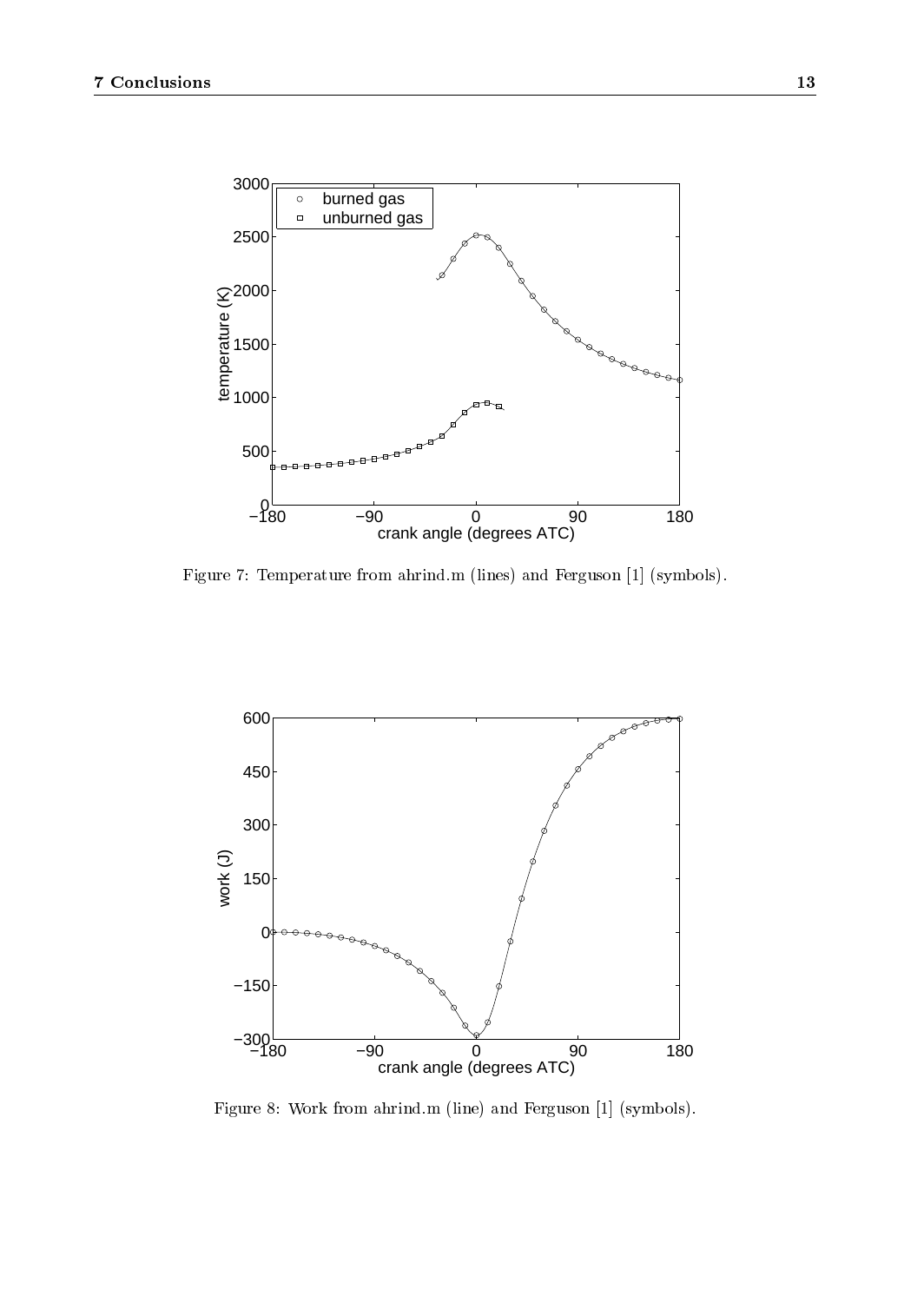

Figure 9: Heat transfer from ahrind.m (line) and Ferguson [1] (symbols).



Figure 10: Heat leakage from ahrind.m (line) and Ferguson [1] (symbols).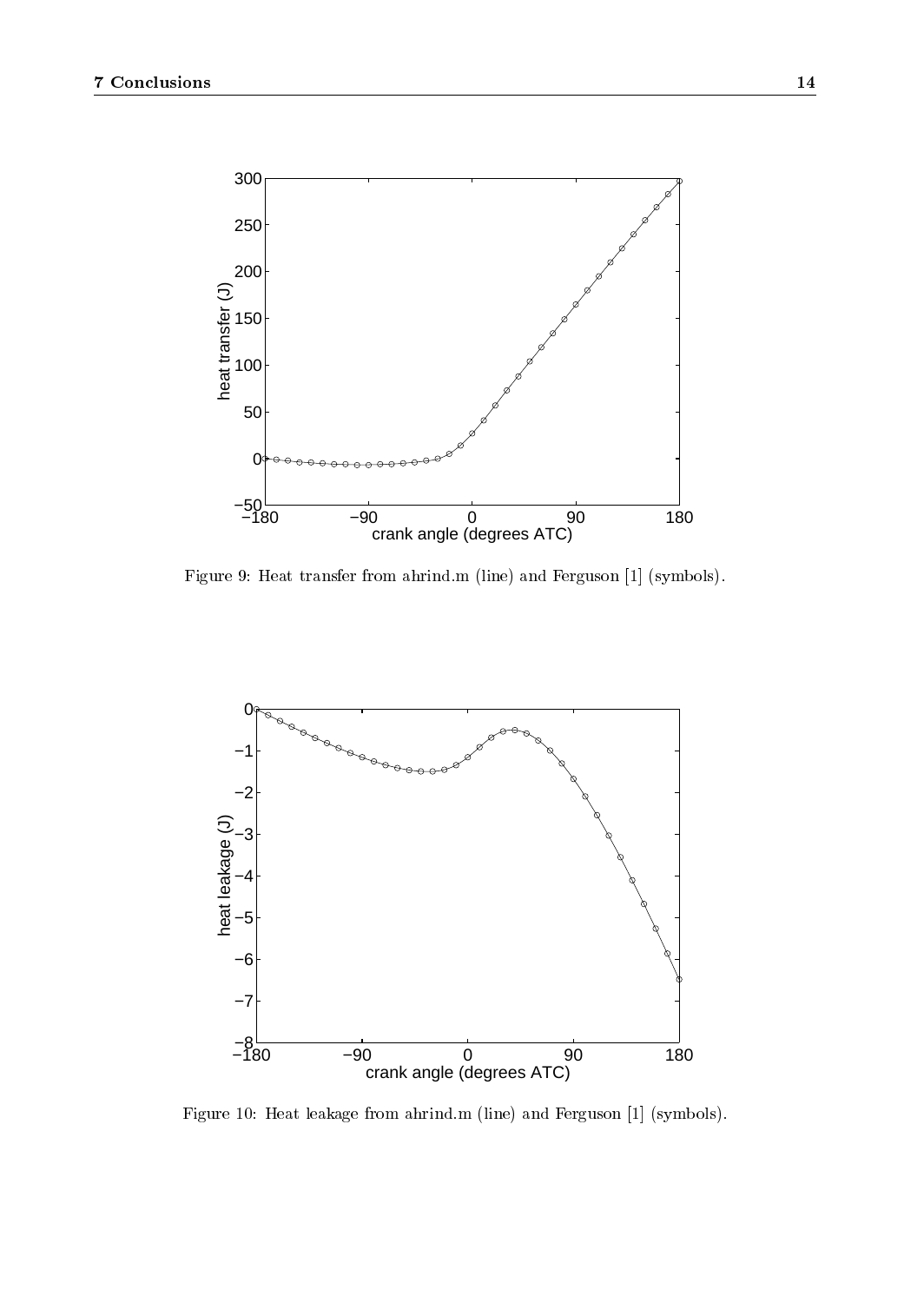

Figure 11: Heat flux results from ahrind.m.

The accuracy of the curve coefficients that are used to describe the thermodynamic properties of the fuel, air, and combustion products has been established through internal consistency checks and comparisons to well established properties at the reference conditions,  $T = 298.15 \text{ K}$  and  $p = 101.325$  kPa. Based on these results, it is concluded that the fundamental thermodynamic properties of the fuel, air, and combustion product species are in agreement with previously published results to within the scatter of those results  $-$  typically less than 1 %.

The accuracy of the Matlab equilibrium combustion products routine was established through comparison with a comparable FORTRAN routine (Turns [7]) which has been revised over a number of years. Maximum differences in molar concentrations of less than  $0.2\%$  were typically apparent over the range of conditions calculated by the two routines. Adiabatic flame temperature calculations also confirmed that differences between the new Matlab routines and established results are typically less than the round-off errors in the established results  $-$  around 0.05 %.

Comparison of an example engine calculation using the new Matlab routines and the original results obtained by Ferguson [1] demonstrates that routines produce accurate results. The indicated mean effective pressure calculated by the two methods differs by around  $0.2\%$ .

### References

- [1] C. R. Ferguson, Internal Combustion Engines, Applied Thermosciences, John Wiley and Sons, New York, 1986.
- [2] S. Gordon and B. J. McBride, "Computer Program for Calculation of Complex Chemical Equilibrium Composition, Rocket Performance, Incident and Reflected Shocks, and Chapman-Jouguet Detonations", NASA publication SP-273, 1971.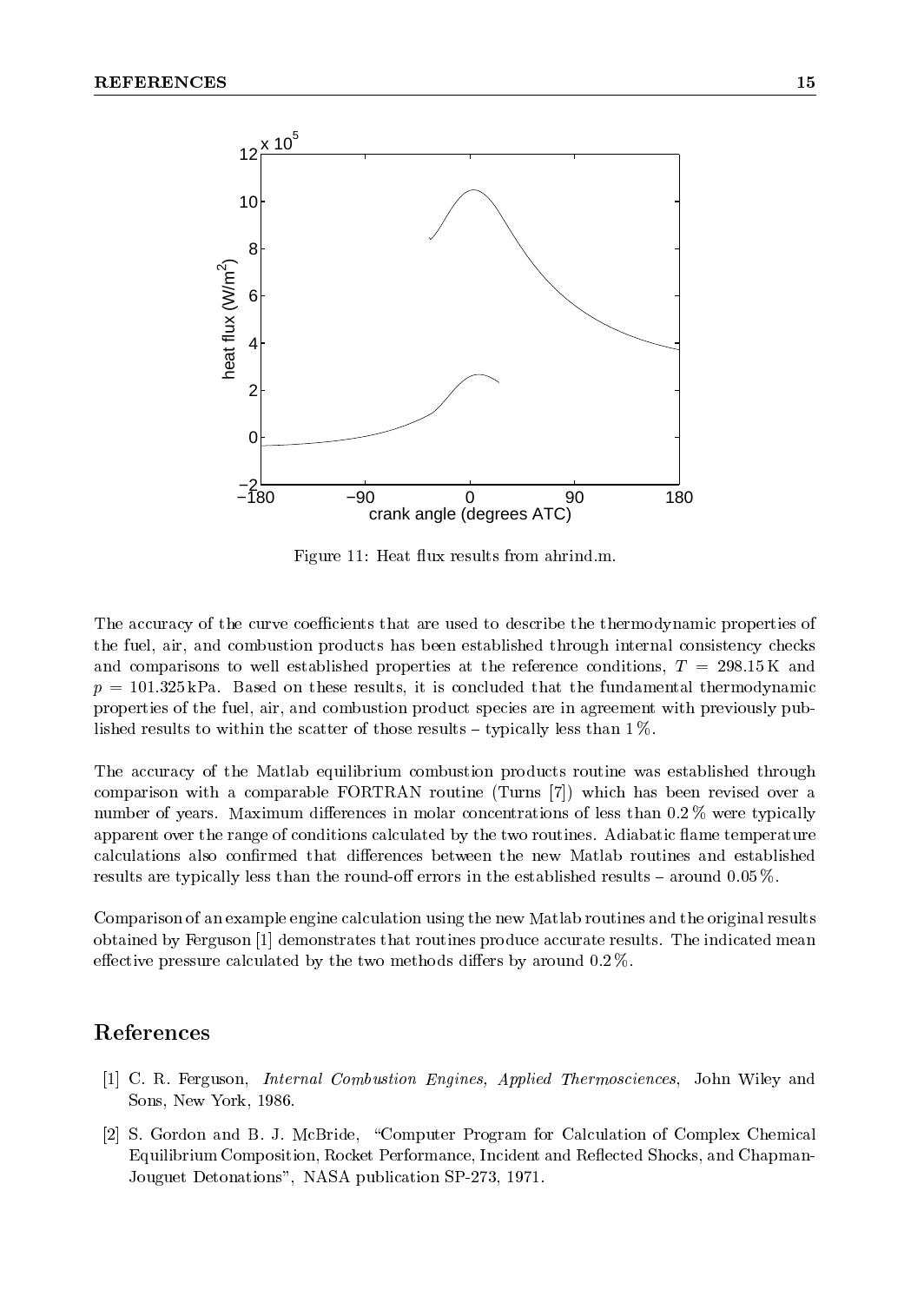- [3] "JANAF Thermochemical Tables", U.S National Bureau of Standards Publications NSRDS-NBS 37, June 1971.
- [4] R. J. Kee, F. M. Rupley, and J. A. Miller, \The Chemkin Thermodynamic Data Base", Sandia Report SAND87-8215B, March 1991.
- [5] J. B. Heywood, Internal Combustion Engine Fundamentals, McGraw-Hill, New York, 1988.
- [6] R. Stone, Introduction to Internal Combustion Engines, Macmillan Press, Basingstoke, third edition, 1999.
- [7] S. R. Turns, An Introduction to Combustion, Concepts and Applications, McGraw-Hill, New York, 1996.
- [8] R. R. Raine, \ISIS\_319 User Manual, computer modelling of nitric oxide formation in a spark ignition engine", Report, Revision 3, Oxford Engine Group, October 2000.
- [9] S. D. Hires, A. Ekchian, J. B. Heywood, R. J. Tabaczynski, and J. C. Wall, \Performance and NOx Emissions Modeling of a Jet Ignition Pre-Chamber Stratified Charge Engine",  $SAE$ Transactions, vol. 85, Paper 760161, 1976.
- [10] C. Olikara and G. L. Borman, "Calculating Properties of Equilibrium Combustion Products with Some Applications to I.C. Engines", SAE Paper 750468, 1975.
- $[11]$  G. Woschni, "A Universally Applicable Equation for the Instantaneous Heat Transfer Coefficient in the Internal Combustion Engine", SAE Paper 670931, 1967.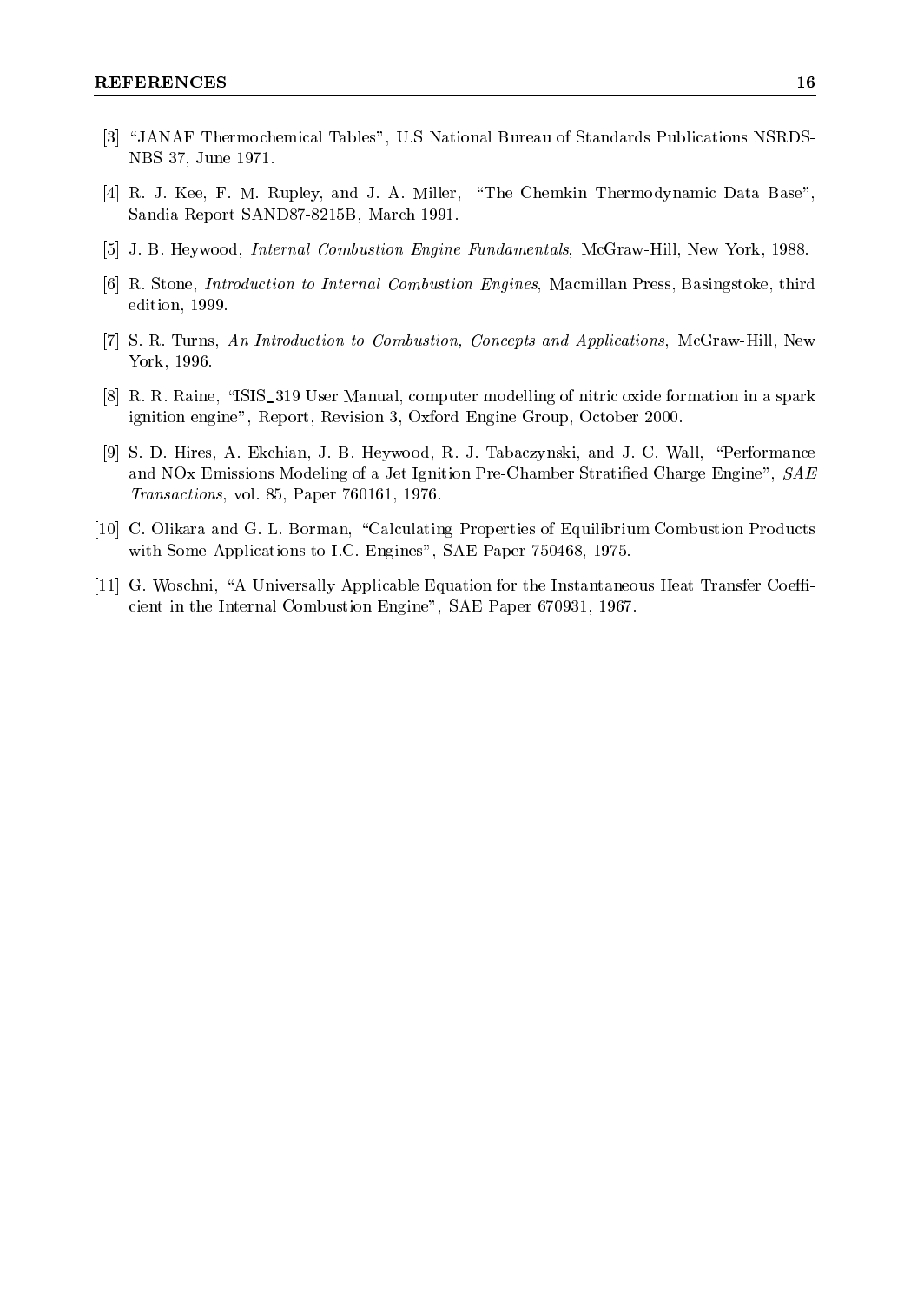#### $\bf{A}$ airdata.m

```
function A=airdata(scheme);
\gamma%
% A=airdata (scheme)
\mathcal{N} as a constructed value of \mathcal{N}%
%
% Routine to specify the thermodynamic properties of air and
% combustion products.
% Data taken from:
% 1. Gordon, S., and McBride, B. J., 1971, "Computer Program for
% Calculation of Complex Chemical Equilibrium Composition, Rocket
% Performance, Incident and Reflected Shocks, and Chapman-Jouguet
% Detonations," NASA SP-273. As reported in Ferguson, C. R., 1986,
% "Internal Combustion Engines", Wiley.
% 2. Kee, R. J., et al., 1991, "The Chemkin Thermodynamic Data Base",
% Sandia Report, SAND87-8215B. As reported in
% Turns, S. R., 1996, "An Introduction to Combustion:
% Concepts and Applications", McGraw-Hill.
% ********************************************************************
% input:
% scheme switch:
% 'GMcB_low' - Gordon and McBride 300 < T < 1000 K
% 'GMcB_hi' - Gordon and McBride 1000 < T < 5000 K
% 'Chemkin low' - Chemkin 300 < T < 1000 K
% 'Chemkin_hi' - Chemkin 1000 < T < 5000 K
% output:
% A - matrix of polynomial coefficients for cp/R, h/RT, and s/R% of the form h/RT=a1+a2*T/2+a3*T^2/3+a4*T^3/4+a5*T^4/5*a6/T (for
% example) where T is expressed in K
% columns 1 to 7 are coefficients a1 to a7, and
% rows 1 to 10 are species CO2 H2O N2 O2 CO H2 H O OH and NO
% ********************************************************************
switch scheme
case 'GMcB_low'
   A=[ 0.24007797E+01 0.87350957E-02 -0.66070878E-05 0.20021861E-08 ...
       0.63274039E-15 -0.48377527E+05 0.96951457E+01
       0.40701275E+01 -0.11084499E-02 0.41521180E-05 -0.29637404E-08 ...
       0.80702103E-12 -0.30279722E+05 -0.32270046E+00
       0.36748261E+01 -0.12081500E-02 0.23240102E-05 -0.63217559E-09 ...
      -0.22577253E-12 -0.10611588E+04 0.23580424E+01
       0.36255985E+01 -0.18782184E-02 0.70554544E-05 -0.67635137E-08 ...
       0.21555993E-11 -0.10475226E+04 0.43052778E+01
       0.37100928E+01 -0.16190964E-02 0.36923594E-05 -0.20319674E-08 ...
       0.23953344E-12 -0.14356310E+05 0.29555350E+01
       0.30574451E+01  0.26765200E-02 -0.58099162E-05  0.55210391E-08  ...
      -0.18122739E-11 -0.98890474E+03 -0.22997056E+01
       0.25000000E+01 0.00000000E+00 0.00000000E+00 0.00000000E+00 ...
       0.00000000E+00 0.25471627E+05 -0.46011762E+00
```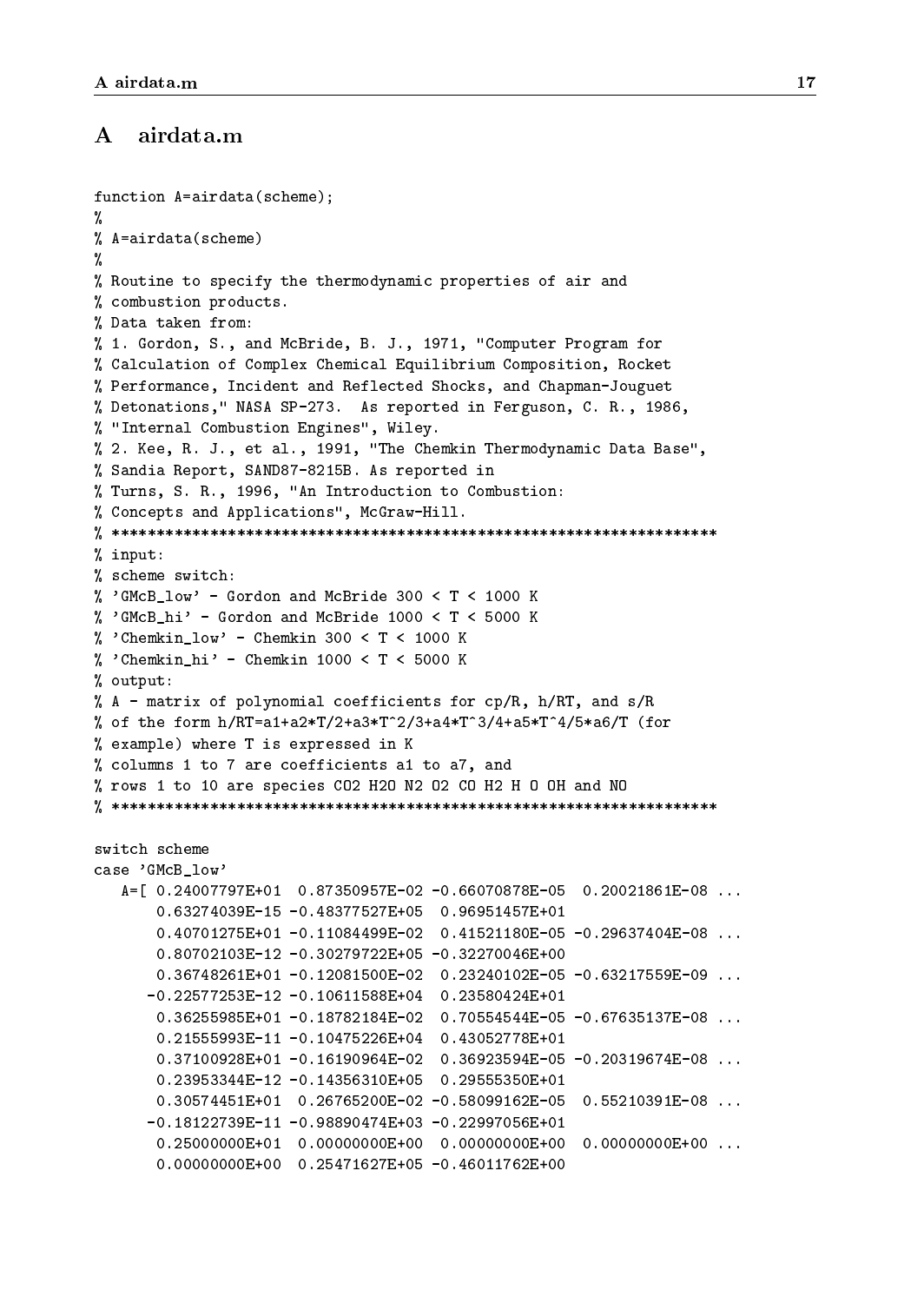0.29464287E+01 -0.16381665E-02 0.24210316E-05 -0.16028432E-08 ... 0.38906964E-12 0.29147644E+05 0.29639949E+01 0.38375943E+01 -0.10778858E-02 0.96830378E-06 0.18713972E-09 ... -0.22571094E-12 0.36412823E+04 0.49370009E+00 0.15919076E-11 0.97453934E+04 0.29974988E+01]; case 'GMcB\_hi' A=[ 0.44608041E+01 0.30981719E-02 -0.12392571E-05 0.22741325E-09 ... -0.15525954E-13 -0.48961442E+05 -0.98635982E+00 0.27167633E+01 0.29451374E-02 -0.80224374E-06 0.10226682E-09 ...  $-0.48472145E-14 -0.29905826E+05 0.66305671E+01$ 0.28963194E+01 0.15154866E-02 -0.57235277E-06 0.99807393E-10 ... -0.65223555E-14 -0.90586184E+03 0.61615148E+01 0.36219535E+01 0.73618264E-03 -0.19652228E-06 0.36201558E-10 ... -0.28945627E-14 -0.12019825E+04 0.36150960E+01 0.29840696E+01 0.14891390E-02 -0.57899684E-06 0.10364577E-09 ... -0.69353550E-14 -0.14245228E+05 0.63479156E+01 0.36945345E-14 -0.87738042E+03 -0.19629421E+01 0.25000000E+01 0.00000000E+00 0.00000000E+00 0.00000000E+00 ... 0.00000000E+00 0.25471627E+05 -0.46011763E+00 0.25420596E+01 -0.27550619E-04 -0.31028033E-08 0.45510674E-11 ... -0.43680515E-15 0.29230803E+05 0.49203080E+01  $0.29106427E+01$  0.95931650E-03 -0.19441702E-06 0.13756646E-10 ... 0.14224542E-15 0.39353815E+04 0.54423445E+01 0.31890000E+01 0.13382281E-02 -0.52899318E-06 0.95919332E-10 ... -0.64847932E-14 0.98283290E+04 0.67458126E+01]; case 'Chemkin\_low' A=[ 0.02275724E+02 0.09922072E-01 -0.10409113E-04 0.06866686E-07 ... -0.02117280E-10 -0.04837314E+06 0.10188488E+02 -0.02506588E-10 -0.03020811E+06 0.02590232E+02 0.03298677E+02 0.14082404E-02 -0.03963222E-04 0.05641515E-07 ... -0.02444854E-10 -0.10208999E+04 0.03950372E+02 0.03212936E+02 0.11274864E-02 -0.05756150E-05 0.13138773E-08 ... -0.08768554E-11 -0.10052490E+04 0.06034737E+02 0.03262451E+02 0.15119409E-02 -0.03881755E-04 0.05581944E-07 ... -0.02474951E-10 -0.14310539E+05 0.04848897E+02 0.03298124E+02 0.08249441E-02 -0.08143015E-05 -0.09475434E-09 ... 0.04134872E-11 -0.10125209E+04 -0.03294094E+02 0.02500000E+02 0.00000000E+00 0.00000000E+00 0.00000000E+00 ... 0.00000000E+00 0.02547162E+06 -0.04601176E+01 0.02946428E+02 -0.16381665E-02 0.02421031E-04 -0.16028431E-08 ... 0.03890696E-11 0.02914764E+06 0.02963995E+02 0.03637266E+02 0.01850910E-02 -0.16761646E-05 0.02387202E-07 ... -0.08431442E-11 0.03606781E+05 0.13588605E+01 0.03376541E+02 0.12530634E-02 -0.03302750E-04 0.05217810E-07 ... -0.02446262E-10 0.09817961E+05 0.05829590E+02]; case 'Chemkin\_hi'  $A = [0.04453623E+02 \t0.03140168E-01 -0.12784105E-05 \t0.02393996E-08 \t...]$  $A=\frac{1}{2}$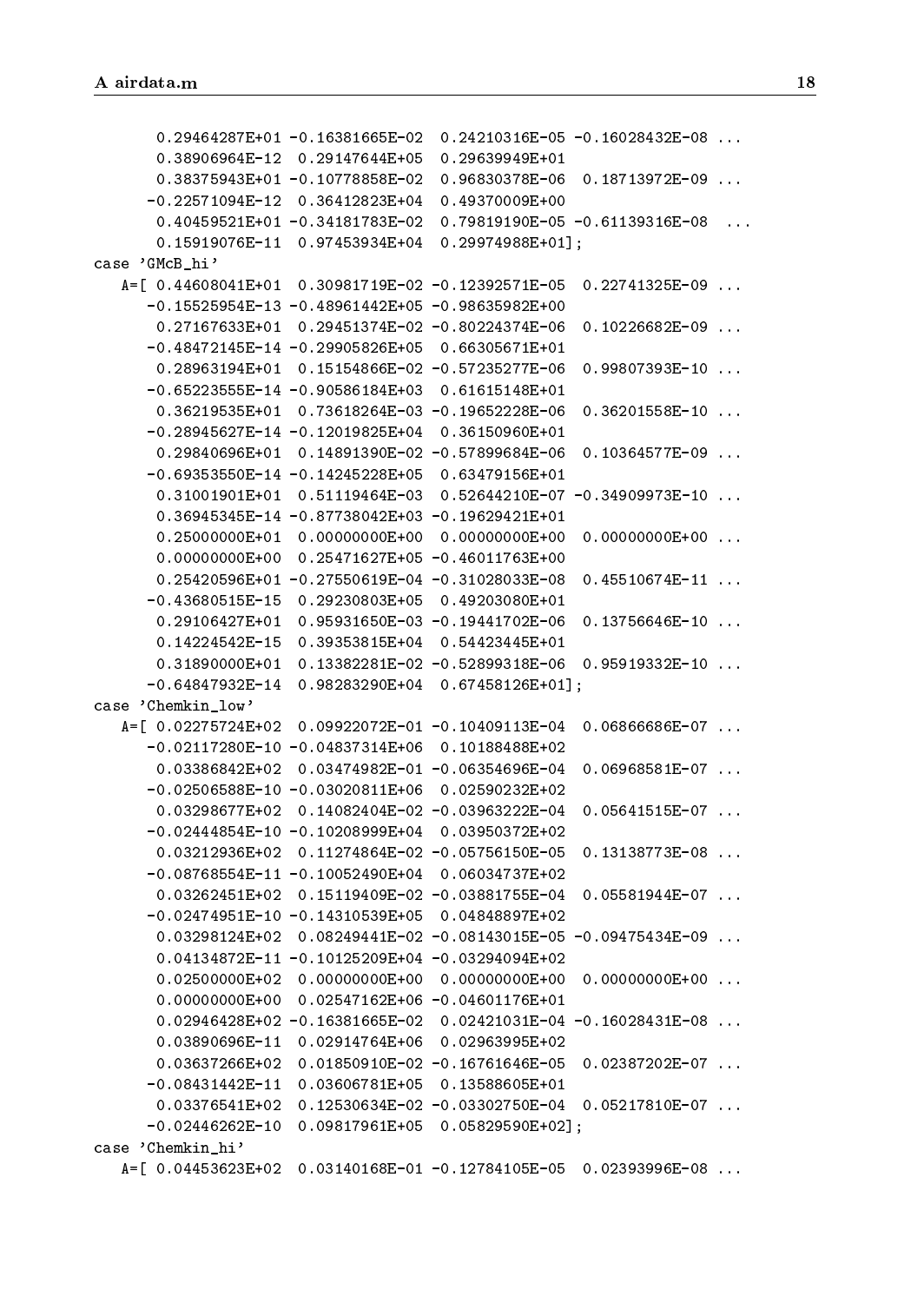```
-0.16690333E-13 -0.04896696E+06 -0.09553959E+01
 0.02672145E+02 0.03056293E-01 -0.08730260E-05 0.12009964E-09 ...
-0.06391618E-13 -0.02989921E+06 0.06862817E+02
 0.02926640E+02 0.14879768E-02 -0.05684760E-05 0.10097038E-09 ...
 0.03697578E+02 0.06135197E-02 -0.12588420E-06 0.01775281E-09 ...
-0.11364354E-14 -0.12339301E+04 0.03189165E+02
 0.03025078E+02 0.14426885E-02 -0.05630827E-05 0.10185813E-09 ...
-0.06910951E-13 -0.14268350E+05 0.06108217E+02
 0.02991423E+02 0.07000644E-02 -0.05633828E-06 -0.09231578E-10 ...
 0.15827519E-14 -0.08350340E+04 -0.13551101E+01
 0.02500000E+02 0.00000000E+00 0.00000000E+00 0.00000000E+00 ...
 0.00000000E+00 0.02547162E+06 -0.04601176E+01
 0.02542059E+02 -0.02755061E-03 -0.03102803E-07 0.04551067E-10 ...
-0.04368051E-14 0.02923080E+06 0.04920308E+02
 0.02882730E+02 0.10139743E-02 -0.02276877E-05 0.02174683E-09 ...
-0.05126305E-14 0.03886888E+05 0.05595712E+02
 0.03245435E+02 0.12691383E-02 -0.05015890E-05 0.09169283E-09 ...
-0.06275419E-13 0.09800840E+05 0.06417293E+02];
```
end

### $\bf{B}$

```
function [alpha,beta,gamma,delta,Afuel]=fueldata(fuel);
%
% [alpha,beta,gamma,delta,Afuel]=fueldata(fuel)
୍ୟୁ
%
% Routine to specify the thermodynamic properties of a fuel.
% Data taken from:
% 1. Ferguson, C.R., 1986, "Internal Combustion Engines", Wiley;
% 2. Heywood, J.B., 1988, "Internal Combustion Engine Fundamentals",
%
   McGraw-Hill; and
% 3. Raine, R. R., 2000, "ISIS_319 User Manual", Oxford Engine Group.
\mathbf{W}% input:
% fuel switch
% from Ferguson: 'gasoline', 'diesel', 'methane', 'methanol',
% 'nitromethane', 'benzene';
% from Heywood: 'methane_h', 'propane', 'hexane', 'isooctane_h',
%'methanol_h', 'ethanol', 'gasoline_h1', gasoline_h2', 'diesel_h';
% from Raine: 'toluene', 'isooctane'.
% output:
% alpha, beta, gamma, delta - number of C, H, 0, and N atoms
% Afuel - vector of polynomial coefficients for cp/R, h/RT, and s/R
% of the form h/RT=a1+a2*T/2+a3*T^2/3+a4*T^3/4-a5/T^2+a6/T (for
% example) where T is expressed in K.
\blacksquare
```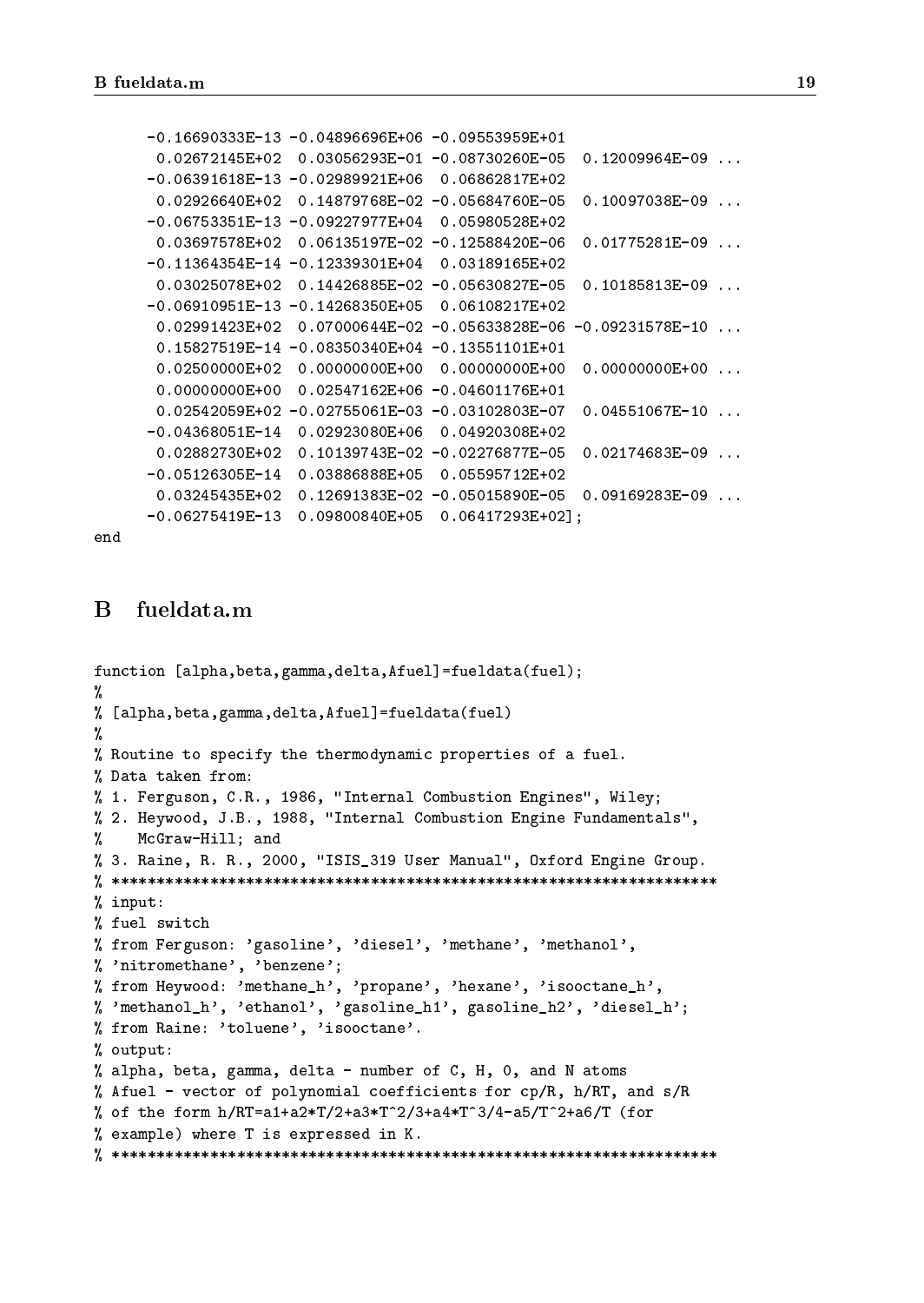```
% Set values for conversion of Heywood data to nondimensional format
% with T expressed in K
SVal=4.184e3/8.31434;
SVec=SVal*[1e-3 1e-6 1e-9 1e-12 1e3 1 1];
switch fuel
case 'gasoline' % Ferguson
   alpha=7; beta=17; gamma=0; delta=0;
   Afuel=[4.0652 6.0977E-02 -1.8801E-05 0 0 -3.5880E+04 15.45];
case 'diesel' % Ferguson
   alpha=14.4; beta=24.9; gamma=0; delta=0;
   Atuel = [7.9710 1.1954E-01 -3.6858E-05 0 0 -1.9385E+04 -1.7879];case 'methane' % Ferguson
   alpha=1; beta=4; gamma=0; delta=0;
   Afuel=[1.971324 7.871586E-03 -1.048592E-06 0 0 -9.930422E+03 8.873728];
case 'methanol' % Ferguson
   alpha=1; beta=4; gamma=1; delta=0;
   Afuel=[1.779819 \ 1.262503E-02 \ -3.624890E-06 \ 0 \ 0 \ -2.525420E+04 \ 1.50884E+01];
case 'nitromethane' % Ferguson
   alpha=1; beta=3; gamma=2; delta=1;
   Afuel=[1.412633 \t2.087101E-02 \t -8.142134E-06 \t 0 \t 0 \t -1.026351E+04 \t 1.917126E+01];case 'benzene' % Ferguson
   alpha=6; beta=6; gamma=0; delta=0;
   Afuel=[-2.545087 4.79554E-02 -2.030765E-05 0 0 8.782234E+03 3.348825E+01];
case 'toluene' % Raine
   alpha=7; beta=8; gamma=0; delta=0;
   Afuel=[-2.09053 5.654331e-2 -2.350992e-5 0 0 4331.441411 34.55418257];
case 'isooctane' % Raine
   alpha=8; beta=18; gamma=0; delta=0;
   Afuel=[6.678E-1 8.398E-2 -3.334E-5 0 0 -3.058E+4 2.351E+1];
case 'methane_h' % Heywood
   alpha=1; beta=4; gamma=0; delta=0;
   Afuel=[-0.29149 26.327 -10.610 1.5656 0.16573 -18.331 19.9887/SVal].*SVec;
case 'propane' % Heywood
   alpha=3; beta=8; gamma=0; delta=0;
   Afuel=[-1.4867 74.339 -39.065 8.0543 0.01219 -27.313 26.4796/SVal].*SVec;
case 'hexane' % Heywood
   alpha=6; beta=14; gamma=0; delta=0;
   Afuel=[-20.777 210.48 -164.125 52.832 0.56635 -39.836 79.5542/SVal].*SVec;
case 'isooctane_h' % Heywood
   alpha=8; beta=18; gamma=0; delta=0;
   Afuel=[-0.55313 181.62 -97.787 20.402 -0.03095 -60.751 27.2162/SVal].*SVec;
case 'methanol_h' % Heywood
   alpha=1; beta=4; gamma=1; delta=0;
   Afuel=[-2.7059 44.168 -27.501 7.2193 0.20299 -48.288 31.1406/SVal].*SVec;
case 'ethanol' % Heywood
   alpha=2; beta=6; gamma=1; delta=0;
   Afuel=[6.990 39.741 -11.926 0 0 -60.214 8.01623/SVal].*SVec;
case 'gasoline_h1' % Heywood
   alpha=8.26; beta=15.5; gamma=0; delta=0;
```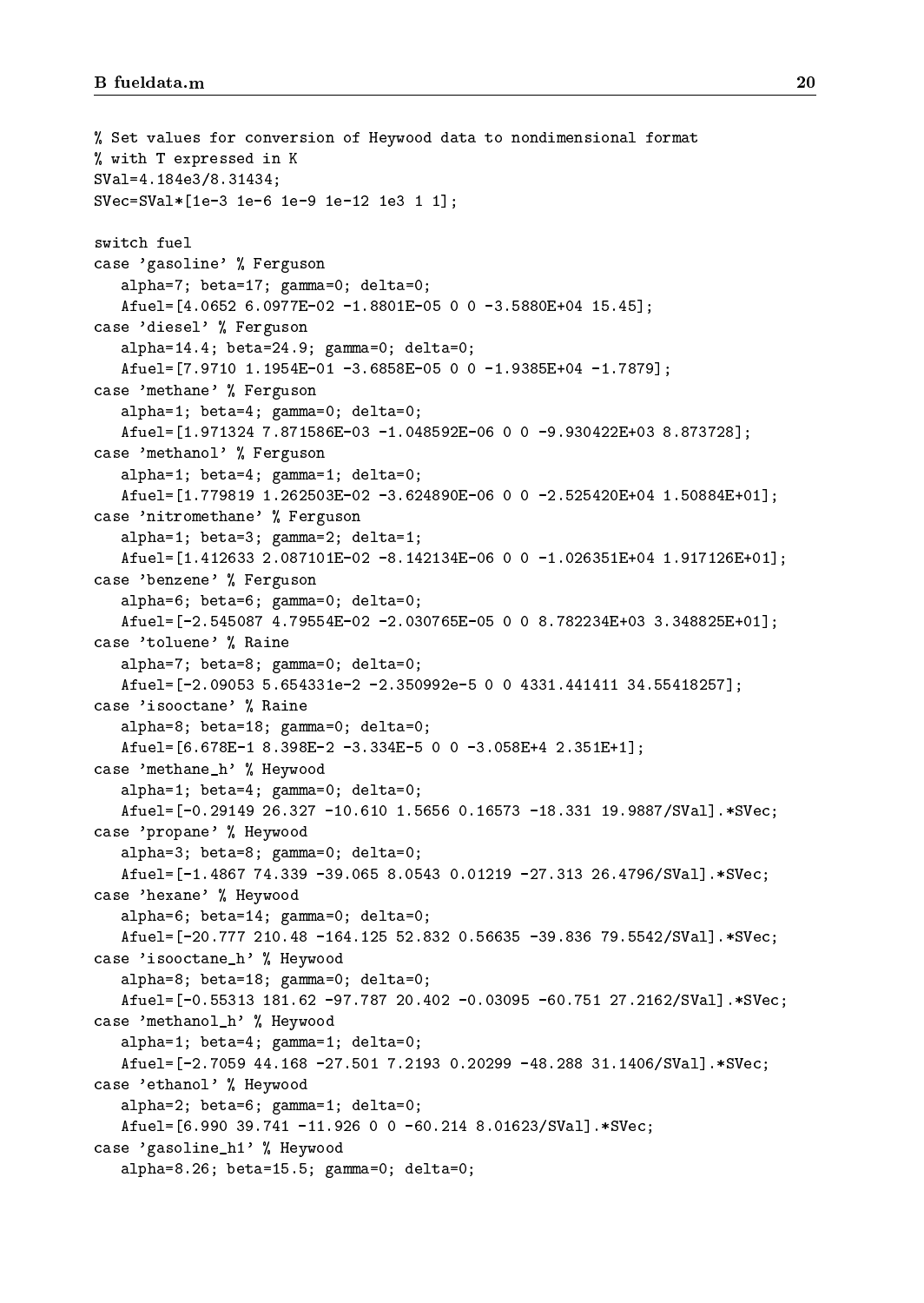Afuel=[-24.078 256.63 -201.68 64.750 0.5808 -27.562 NaN].\*SVec; case 'gasoline\_h2' % Heywood alpha=7.76; beta=13.1; gamma=0; delta=0; Afuel=[-22.501 227.99 -177.26 56.048 0.4845 -17.578 NaN].\*SVec; case 'diesel\_h' % Heywood alpha=10.8; beta=18.7; gamma=0; delta=0; Afuel=[-9.1063 246.97 -143.74 32.329 0.0518 -50.128 NaN].\*SVec; end

#### $\mathbf C$ farg.m

```
function [h,u,v,s,Y,cp,dlvlT,dlvlp]=farg(p,T,phi,f,fueltype,airscheme);
Y.
\mathbf{v}\lambda [h,u,v,s,Y,cp,dlvlT,dlvlp]=farg(p,T,phi,f,fueltype,airscheme)
%
% Routine to determine the state of mixtures of fuel, air
% and residual combustion products at low temperatures.
% Method closely follows that of:
% 1. Ferguson, C.R., 1986, "Internal Combustion Engines", Wiley, p108;
% who uses the results of:
% 2. Hires, S.D., Ekchian, A., Heywood, J.B., Tabaczynski, R.J., and
% Wall, J.C., 1976, "Performance and NOx Emissions Modeling of a Jet
% Ignition Pre-Chamber Stratified Charge Engine", SAE Trans., Vol 85,
% Paper 760161.
% ********************************************************************
% input:
% p,T,phi - pressure (Pa), temperature (K), and equivalence ratio
% f - residual mass fraction; set f = 0 if no combustion products
% are present and f=1 if only combustion products are present
% fueltype - 'gasoline', 'diesel', etc - see fueldata.m for full list
% airscheme - 'GMcB' (Gordon and McBride) or 'Chemkin'
% output:
% h - enthalpy (J/kg), u - internal energy (J/kg),
% v - specific volume (m^3/kg), s - entropy (J/kgK),
% Y - mole fractions of 6 species: CO2, H2O, N2, O2, CO, and H2,
% cp - specific heat (J/kgK),
% dlvlT - partial derivative of log(v) wrt log(T)% dlvlp - partial derivative of log(v) wrt log(p)% ********************************************************************
[alpha,beta,gamma,delta,Afuel]=fueldata(fueltype);
switch airscheme
case 'GMcB'
   A=airdata('GMcB_low');
case 'Chemkin'
   A=airdata('Chemkin_low');
end
```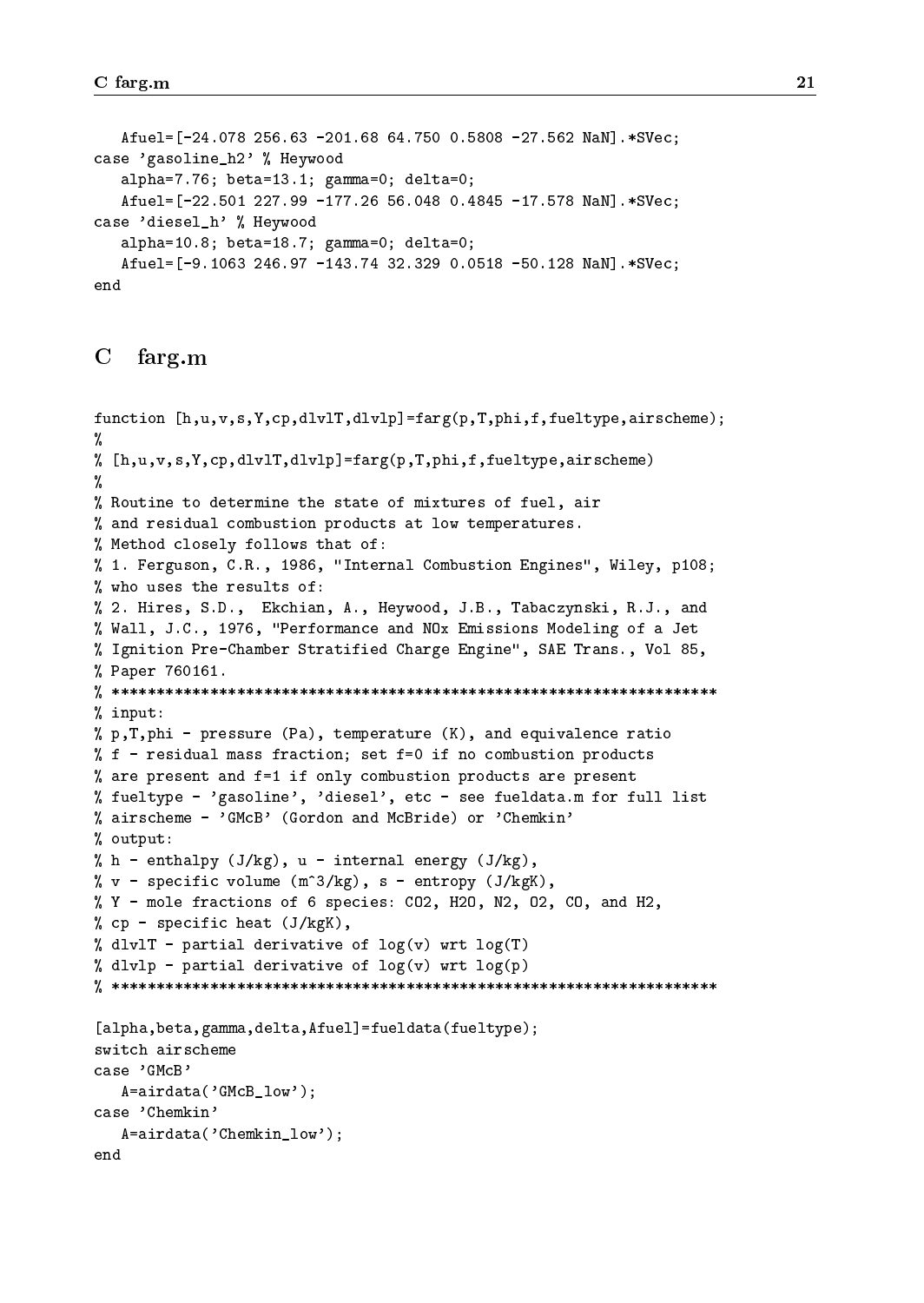```
Ru=8314.34; % J/kmolK
table=[-1 1 0 0 1 -1]';
M=[44.01 18.02 28.008 32.000 28.01 2.018]'; % kg/kmol
MinMol=1e-25;
dlvlT=1; dlvlp=-1;
eps=0.210/(alpha+0.25*beta-0.5*gamma);
if phi <= 1.0 % stoichiometric or lean
   nu=[alpha*phi*eps beta*phi*eps/2 0.79+delta*phi*eps/2 ...
         0.21*(1-phi) 0 0]';
   dcdT=0;
else % rich
   z=1000/T;
   K=exp(2.743+z*(-1.761+z*(-1.611+z*0.2803)));
   dKdT=-K*(-1.761+z*(-3.222+z*0.8409))/1000;
   a=1-K;
   b=0.42-phi*eps*(2*alpha-gamma)+K*(0.42*(phi-1)+alpha*phi*eps);
   c=-0.42*alpha*phi*eps*(phi-1)*K;
   nu5=(-b+sqrt(b^2-4*a*c))/2/a;
   dcdT=dKdT*(nu5^2-nu5*(0.42*(phi-1)+alpha*bhi*eps)+ ...0.42*alpha*phi*eps*(phi-1))/(2*nu5*a+b);
   nu=[alpha*phi*eps-nu5 0.42-phi*eps*(2*alpha-gamma)+nu5 ...
         0.79+delta*phi*eps/2 0 nu5 0.42*(phi-1)-nu5]';
end
% mole fractions and molecular weight of residual
tmoles=sum(nu);
Y=nu/tmoles;
Mres=sum(Y.*M);
% mole fractions and molecular weight of fuel-air
fuel=eps*phi/(1+eps*phi);
o2=0.21/(1+eps*phi);
n2=0.79/(1+eps*phi);
Mfa=fuel*(12.01*alpha+1.008*beta+16*gamma+14.01*delta)+ ...
   32*o2+28.02*n2;
% mole fractions of fuel-air-residual gas
Yres=f/(f+Mres/Mfa*(1-f));Y=Y*Yres;
Yfuel=fuel*(1-Yres);
Y(3)=Y(3)+n2*(1-Yres);Y(4)=Y(4)+o2*(1-Yres);% component properties
Tcp0=[1 T T^2 T^3 T^3 T^4];Th0=[1 \ T/2 \ T^2/3 \ T^3/4 \ T^4/5 \ 1/T]';
Ts0=[\log(T) T T^2/2 T^3/3 T^4/4 1];
```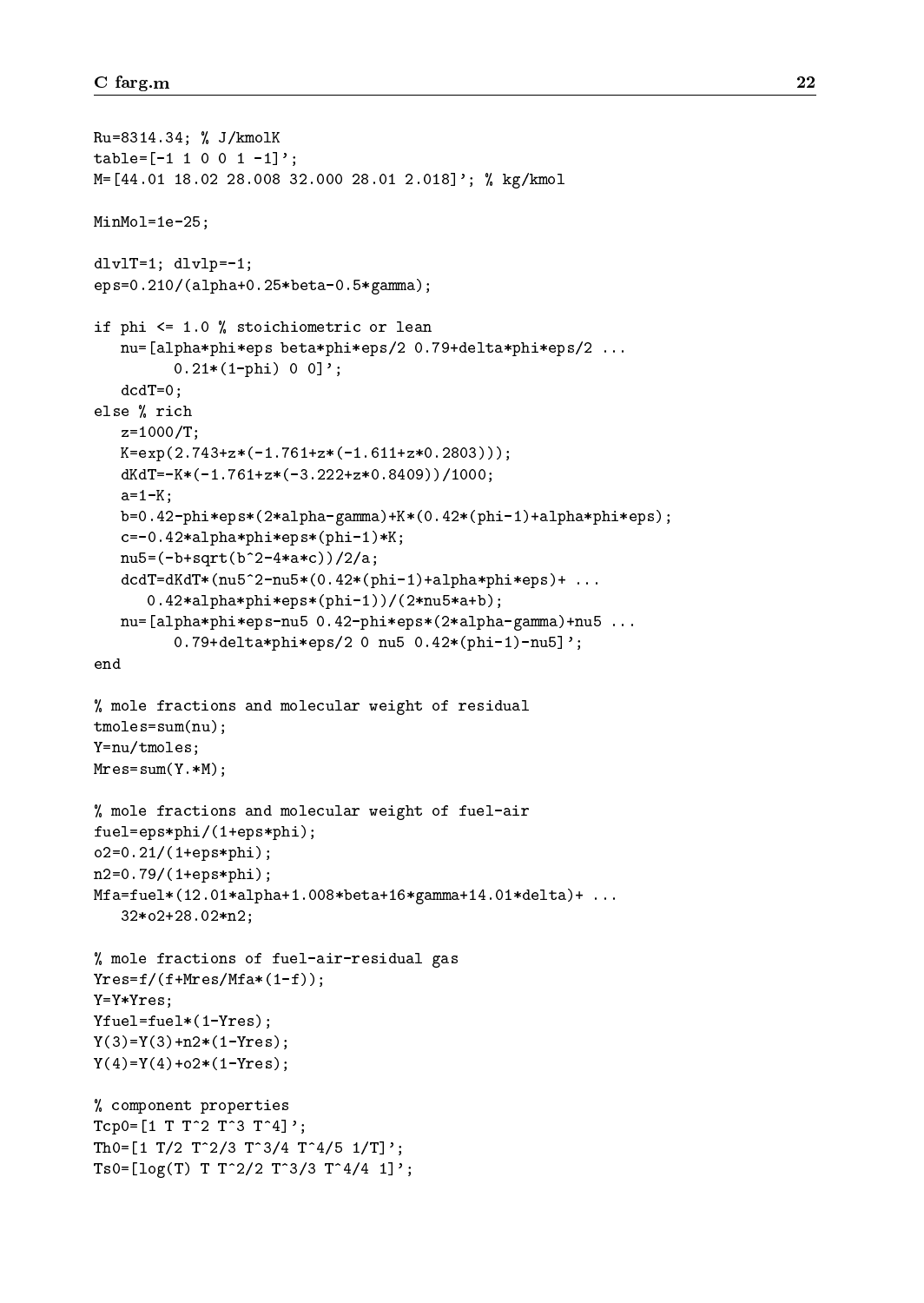```
cp0=A(1:6,1:5)*Tcp0;h0= A(1:6,1:6)*Th0;s0=A(1:6,[1:5 7])*Ts0;
Mfuel=12.01*alpha+1.008*beta+16.000*gamma+14.01*delta;
a0=Atuel(1); b0=Atuel(2); c0=Atuel(3); d0=Atuel(6); e0=Atuel(7);cpfuel=Afuel(1:5)*[1 T T^2 T^3 1/T^2]';
hfuel=Afuel(1:6)*[1 T/2 T<sup>2</sup>/3 T<sup>2</sup>3/4 -1/T<sup>2</sup> 1/T]';
s0fuel=Afuel([1:5 7])*[log(T) T T<sup>o</sup>2/2 T<sup>o</sup>3/3 -1/T<sup>o</sup>2/2 1]';
% set min value of composition so log calculations work
if Yfuel<MinMol
   Yfuel=MinMol;
end
i=find(Y<MinMol);
Y(i)=ones(length(i),1)*MinMol;
% properties of mixture
h=hfuel*Yfuel+sum(h0.*Y);
s=(s0fuel-log(Yfuel))*Yfuel+sum((s0-log(Y)).*Y);
cp=cpfuel*Yfuel+sum(cp0.*Y)+sum(h0.*table*T*dcdT*Yres/tmoles);
MW=Mfuel*Yfuel+sum(Y.*M);
R=Ru/MW;
h=R*T*h:
h=R*T*h;
u=h-R*T;
v=R*T/p;s=R*(-log(p/101.325e3)+s);
```

```
cp=R*cp;
```
#### D ecp.m

```
function [h,u,v,s,Y,cp,dlvlT,dlvlp]=ecp(p,T,phi,fueltype,airscheme,Yguess);
ଂ/
%
% [h,u,v,s,Y,cp,dlvlT,dlvlp]=ecp(p,T,phi,fueltype,airscheme,Yguess)
%
% Routine to determine the equilibrium state of combustion products.
% Method closely follows that of:
% 1. Ferguson, C.R., 1986, "Internal Combustion Engines", Wiley, p122;
% which uses the method described by:
% 2. Olikara, C., and Borman, G.L., 1975, "A Computer Program for
% Calculating Properties of Equilibrium Combustion Products with
% Some Applications to I.C. Engines", SAE Paper 750468.
% ********************************************************************
% input:
% p,T,phi - pressure (Pa), temperature (K), and equivalence ratio
% fueltype - 'gasoline', 'diesel', etc - see fueldata.m for full list
% airscheme - 'GMcB' (Gordon and McBride) or 'Chemkin'
% Yguess - (optional) initial estimate for mole fractions of the
```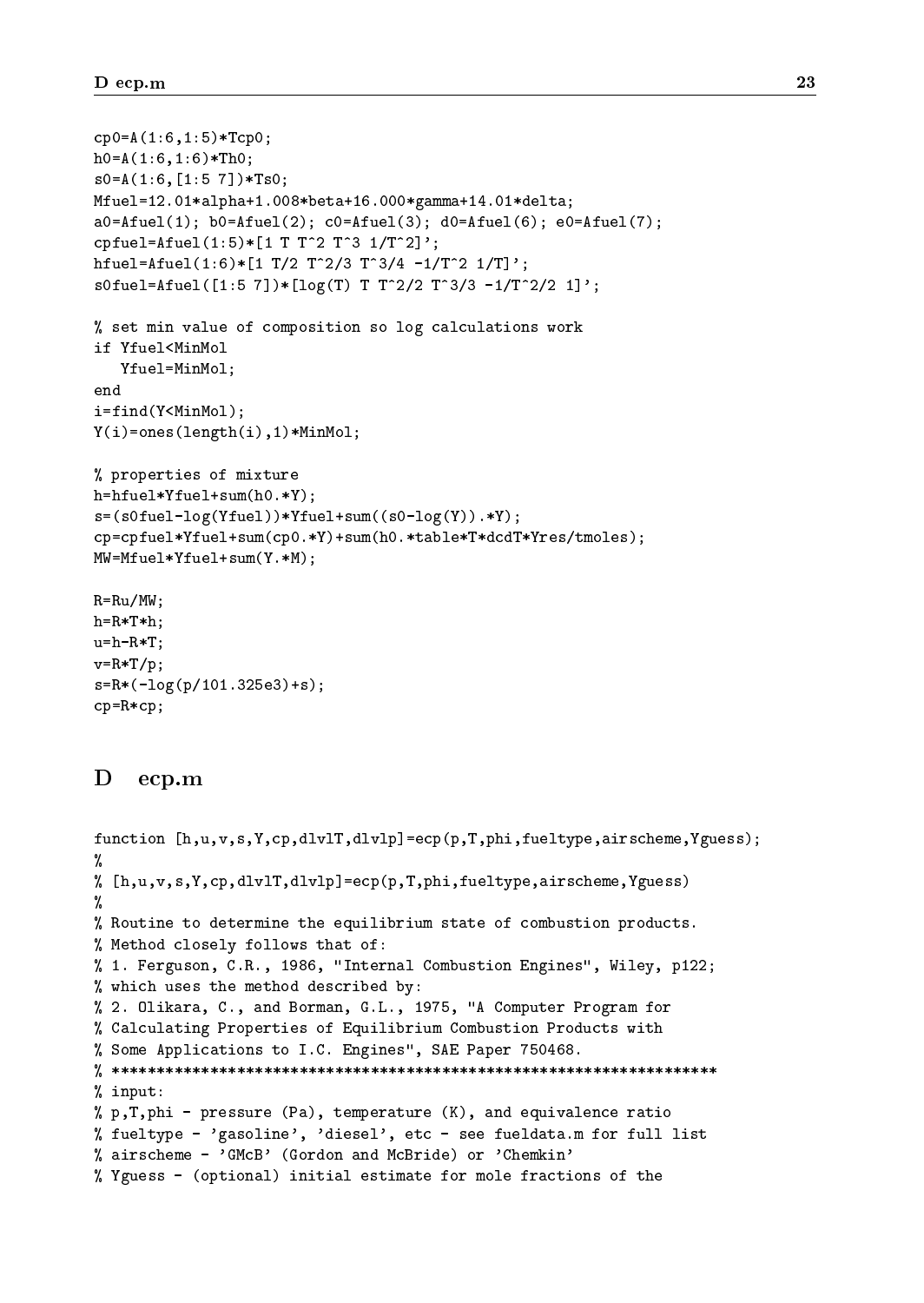```
% species CO2 H2O N2 O2 CO H2 H O OH and NO
% output:
% h - enthalpy (J/kg), u - internal energy (J/kg),
% v - specific volume (m^3/kg), s - entropy (J/kgK),
% Y - mole fractions of 10 species, cp - specific heat (J/kgK),
% dlvlT - partial derivative of log(v) wrt log(T)
% dlvlp - partial derivative of log(v) wrt log(p)
% ********************************************************************
[alpha,beta,gamma,delta,Afuel]=fueldata(fueltype);
switch airscheme
case 'GMcB'
   A0=airdata('GMcB_hi');
case 'Chemkin'
   A0=airdata('Chemkin_hi');
end
% Equilibrium constant data from Olikara and Borman via Ferguson
Kp=[ 0.432168E+00 -0.112464E+05 0.267269E+01 -0.745744E-04 0.242484E-08
     0.310805E+00 -0.129540E+05 0.321779E+01 -0.738336E-04 0.344645E-08
    -0.141784E+00 -0.213308E+04 0.853461E+00 0.355015E-04 -0.310227E-08
     0.150879E-01 -0.470959E+04 0.646096E+00 0.272805E-05 -0.154444E-08
    -0.752364E+00 0.124210E+05 -0.260286E+01 0.259556E-03 -0.162687E-07
    -0.415302E-02 0.148627E+05 -0.475746E+01 0.124699E-03 -0.900227E-08];
MinMol=1e-25;
tol=3e-12;
Ru=8314.34; % J/kmol.K
M=[44.01 18.02 28.008 32.000 28.01 2.018 1.009 16 17.009 30.004]'; % kg/kmol
dcdT = zeros(4,1);dcdp=zeros(4,1);
dfdT = zeros(4,1);dfdp =zeros(4,1);
dYdT = zeros(10,1);dYdp=zeros(10,1);
B = zeros(4,1);% check if solid carbon will form
eps=0.210/(alpha+0.25*beta-0.5*gamma);
if phi>(0.210/eps/(0.5*alpha-0.5*gamma))
   error('phi too high - c(s) and other species will form');if nargin==5 % no Yguess so estimate the composition using farg
   [h,u,v,s,Y,cp,dlvlT,dlvlp]=farg(p,T,phi,1,fueltype,airscheme);
   Y(7:10)=ones(4,1)*MinMol; % since farg only returns first 6 species
else
   Y=Yguess;
```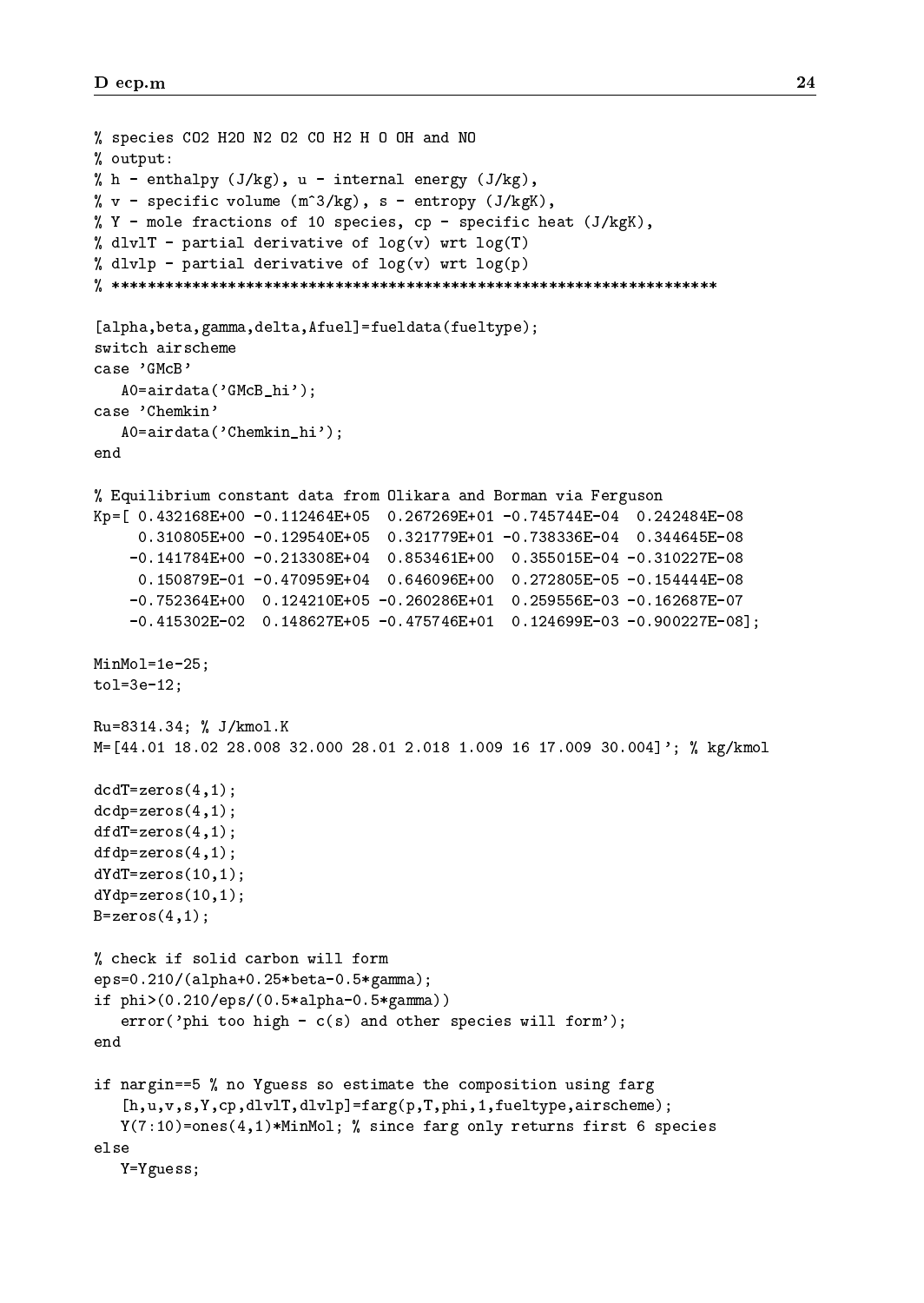end

```
% evaluate constants
patm=p/101.325e3; % convert Pa to atmospheres
TKp=[log(T/1000) 1/T 1 T T^2]';K=10. (Kp*TKp);c=K.*[1/sqrt(patm) 1/sqrt(patm) 1 1 sqrt(patm) sqrt(patm)]';
d=[beta/alpha (gamma+0.42/eps/phi)/alpha (delta+1.58/eps/phi)/alpha]';
if abs(phi-1)<tol
   phi=phi*(1+tol*sign(phi-1));
end
i=find(Y<MinMol);
Y(i)=ones(length(i),1)*MinMol;
DY3to6=2*tol*ones(4,1);MaxIter=500;
MaxVal=max(abs(DY3to6));
Iter=0;
DoneSome=0;
while (Iter<MaxIter)&((MaxVal>tol)|(DoneSome<1))
   Iter=Iter+1:\equiv \cdots \equiv \cdots \equiv \cdotsif Iter>2,
      DoneSome=1;
   end
   D76=0.5*c(1)/sqrt(Y(6));D84=0.5*c(2)/sqrt(Y(4));D94=0.5*c(3)*sqrt(Y(6)/Y(4));
   D96=0.5*c(3)*sqrt(Y(4)/Y(6));D103=0.5*c(4)*sqrt(Y(4)/Y(3));D104=0.5*c(4)*sqrt(Y(3)/Y(4));D24=0.5*c(5)*Y(6)/sqrt(Y(4));D26 = c(5) * sqrt(Y(4));D14=0.5*c(6)*Y(5)/sqrt(Y(4));D15=c(6)*sqrt(Y(4));A(1,1)=1+D103;A(1,2)=D14+D24+1+D84+D104+D94;
   A(1,3) = D15+1;A(1,4)=D26+1+D76+D96;
   A(2,1)=0;A(2,2)=2*D24+D94-d(1)*D14;A(2,3)=-d(1)*D15-d(1);A(2,4)=2*D26+2+D76+D96;
   A(3,1) = D103;A(3,2)=2*D14+D24+2+D84+D94+D104-d(2)*D14;
   A(3,3)=2*D15+1-d(2)*D15-d(2);A(3,4)=D26+D96;
```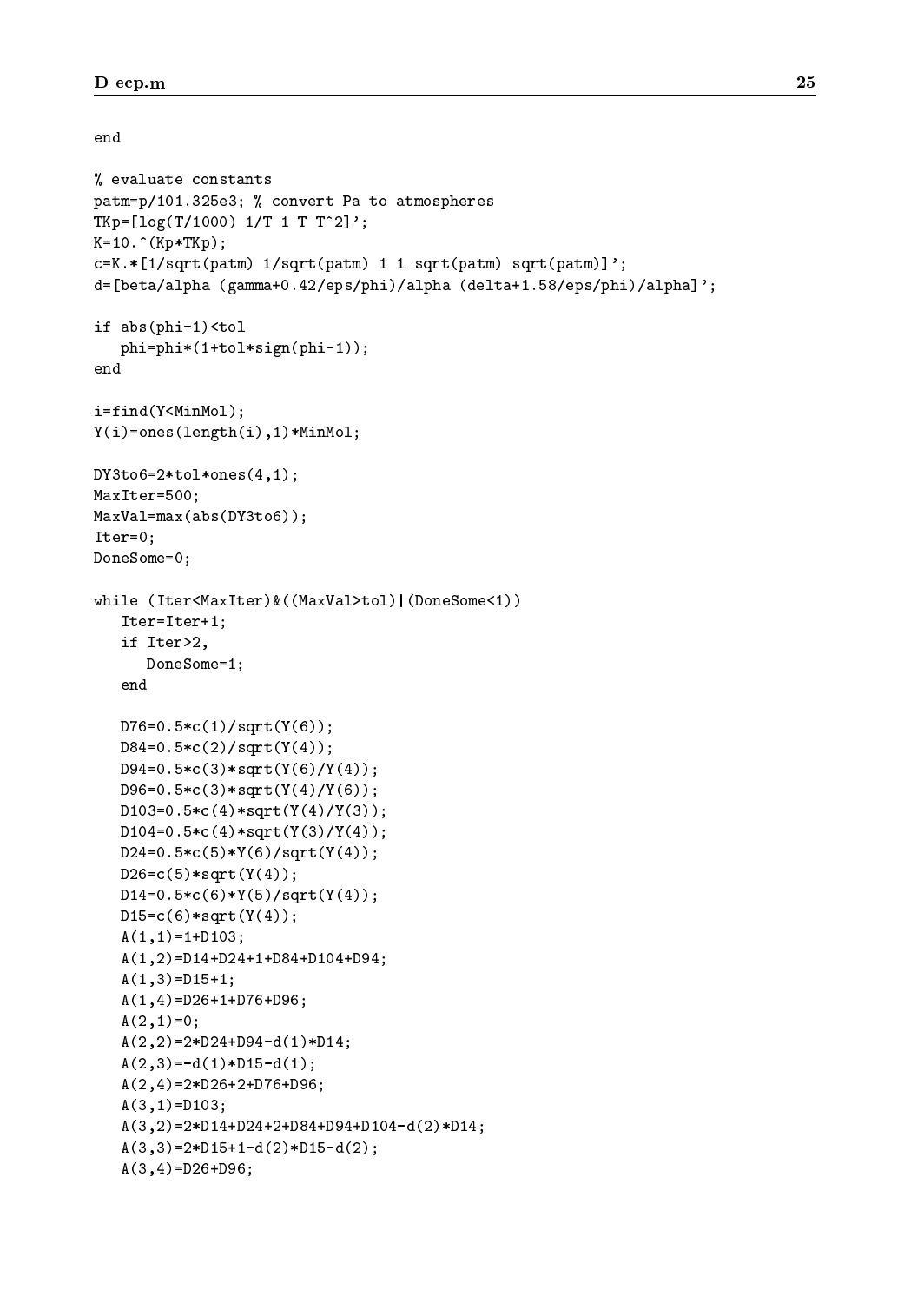```
A(4,1)=2+D103;A(4,2)=D104-d(3)*D14;A(4,3) = -d(3)*D15-d(3);A(4,4)=0;B(1) = - (sum(Y) - 1);B(2) = -(2*Y(2)+2*Y(6)+Y(7)+Y(9)-d(1)*Y(1)-d(1)*Y(5));B(3) = -(2*Y(1)+Y(2)+2*Y(4)+Y(5)+Y(8)+Y(9)+Y(10)-d(2)*Y(1)-d(2)*Y(5));B(4) = -(2*Y(3) + Y(10) - d(3)*Y(1) - d(3)*Y(5));invA=inv(A);DY3to6=invA*B;
   MaxVal=max(abs(DY3to6));
   Y(3:6)=Y(3:6)+DY3to6/10;i=find(Y<MinMol);
   Y(i)=ones(length(i),1)*MinMol;
   Y(7)=c(1)*sqrt(Y(6));Y(8) = c(2) * sqrt(Y(4));Y(9) = c(3) * sqrt(Y(4) * Y(6));Y(10)=c(4)*sqrt(Y(4)*Y(3));Y(2)=c(5)*sqrt(Y(4))*Y(6);Y(1)=c(6)*sqrt(Y(4))*Y(5);end
if Iter>=MaxIter
   warning('convergence failure in composition loop');
end
TdKdT=[1/T -1/T^2 1 2*T]';dKdT=2.302585*K.*(Kp(:,[1 2 4 5])*TdKdT);
dcdT(1)=dKdT(1)/sqrt(patm);dcdT(2)=dKdT(2)/sqrt(patm);dcdT(3)=dKdT(3);dcdT(4) = dKdT(4);
dcdT(5)=dKdT(5)*sqrt(patm);dcdT(6)=dKdT(6)*sqrt(patm);dcdp(1)=-0.5*c(1)/p;
dcdp(2)=-0.5*c(2)/p;dcdp(5)=0.5*c(5)/p;dcdp(6)=0.5*c(6)/p;x1=Y(1)/c(6);x2=Y(2)/c(5);x7=Y(7)/(c(1);x8=Y(8)/(c(2);x9=Y(9)/(c(3);x10=Y(10)/c(4);dfdT(1)=dcdT(6)*x1+dcdT(5)*x2+dcdT(1)*x7+dcdT(2)*x8+ ...
   dcdT(3)*x9+dcdT(4)*x10;dfdT(2)=2*dcdT(5)*x2+dcdT(1)*x7+dcdT(3)*x9-d(1)*dcdT(6)*x1;dfdT(3)=2*dcdT(6)*x1+dcdT(5)*x2+dcdT(2)*x8+dcdT(3)*x9+...
```
define the  $\mathcal{M}$  defined the  $\mathcal{M}$  defined the  $\mathcal{M}$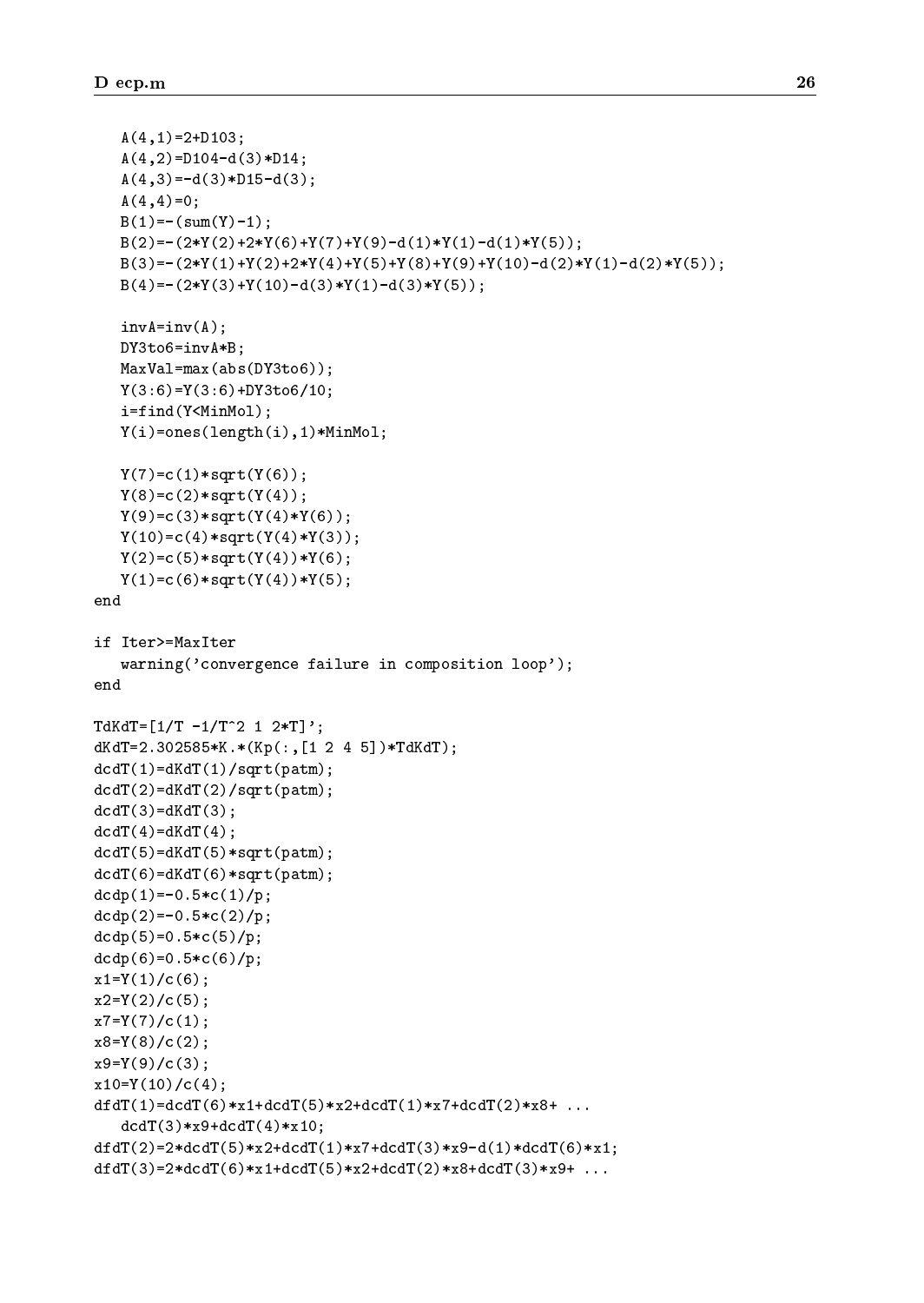```
dcdT(4) * x10-d(2) * dcdT(6) * x1;dfdT(4)=dcdT(4)*x10-d(3)*dcdT(6)*x1;
dfdp(1)=dcdp(6)*x1+dcdp(5)*x2+dcdp(1)*x7+dcdp(2)*x8;dfdp(2)=2*dcdp(5)*x2+dcdp(1)*x7-d(1)*dcdp(6)*x1;dfdp(3)=2*dcdp(6)*x1+dcdp(5)*x2+dcdp(2)*x8-d(2)*dcdp(6)*x1;dfdp(4)=-d(3)*dcdp(6)*x1;
B=-dfdT;dYdT(3:6) = invA*B;dYdT(1)=sqrt(Y(4))*Y(5)*dcdT(6)+D14*dYdT(4)+D15*dYdT(5);dYdT(2)=sqrt(Y(4))*Y(6)*dcdT(5)+D24*dYdT(4)+D26*dYdT(6);dYdT(7)=sqrt(Y(6)) * dcdT(1) + D76*dYdT(6);dYdT(8)=sqrt(Y(4)) * dcdT(2) + D84 * dYdT(4);dYdT(9) = sqrt(Y(4)*Y(6)) * dcdT(3) + D94*dYdT(4) + D96*dYdT(6);dYdT(10)=sqrt(Y(4)*Y(3))*dcdT(4)+D104*dYdT(4)+D103*dYdT(3);B=-dfdp;dYdp(3:6)=invA*B;dYdp(1)=sqrt(Y(4))*Y(5)*dcdp(6)+D14*dYdp(4)+D15*dYdp(5);dYdp(2) = sqrt(Y(4)) * Y(6) * dcdp(5) + D24 * dYdp(4) + D26 * dYdp(6);dYdp(7) = sqrt(Y(6)) * dcdp(1) + D76 * dYdp(6);dYdp(8) = sqrt(Y(4)) * dcdp(2) + D84 * dYdp(4);dYdp(9) = D94*dYdp(4) + D96*dYdp(6);dYdp(10)=D104*dYdp(4)+D103*dYdp(3);% calculate thermodynamic properties
Tcp0=[1 T T^2 T^3 T^3 T^4];Th0=[1 \ T/2 \ T^2/3 \ T^3/4 \ T^4/5 \ 1/T]';
Ts0=[log(T) T T^2/2 T^3/3 T^4/4 1]';
cp0=A0(:,1:5)*Tcp0;
h0=AO(:,1:6)*Th0;s0=A0(:,[1:5 7])*Ts0;
\frac{9}{6} Y(1) and Y(2) reevaluated
Y(1)=(2*Y(3)+Y(10))/d(3)-Y(5);Y(2)=(d(1)/d(3)*(2*Y(3)+Y(10))-2*Y(6)-Y(7)-Y(9))/2;i=find(Y<MinMol);
Y(i)=ones(length(i),1)*MinMol;
% properties of mixture
h=sum(h0.*Y);s = sum((s0 - log(Y)).*Y);cp=sum(Y.*cp0+h0.*dYdT*T);
MW=sum(Y.*M);MT=sum(dYdT.*M);
Mp=sum(dYdp.*M);
R=Ru/MW;
v=R*T/p;cp=R*(cp-h*T*MT/MW);
```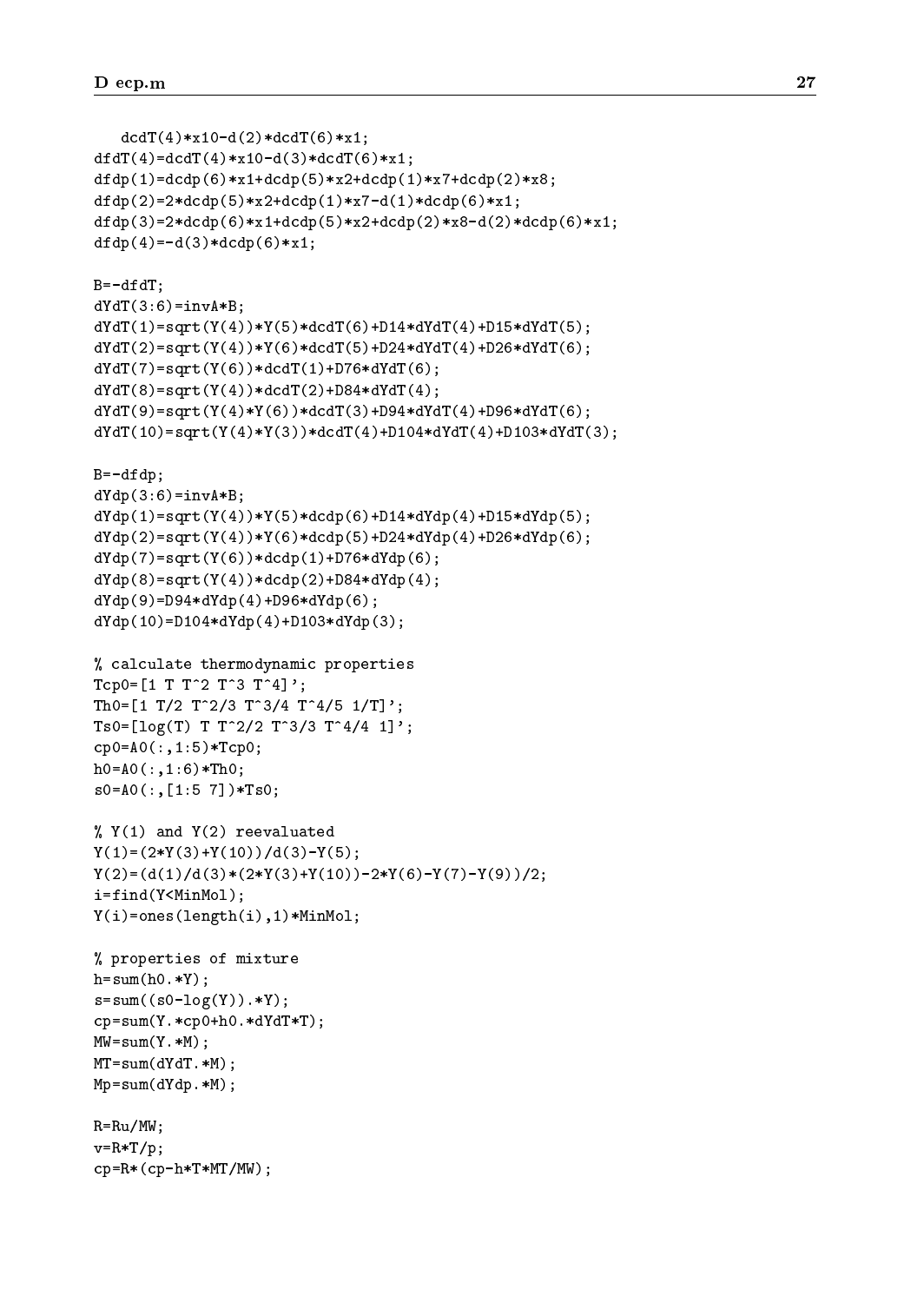```
dlv1T=1+max(-T*MT/MW,0);dlyl p=-1 - max(p*Mp/MW,0);h=R*T*h;
s=R*(-log(patm)+s);u=h-R*T;
```
### $\mathbf{E}$

```
function Tb=Tadiabatic(p,Tu,phi,f,fueltype,airscheme);
୍ୟୁ
%
% Tb=Tadiabatic(p,Tu,phi,f,fueltype,airscheme)
%
% Routine for calculating the adiabatic flame temperature.
% Method involves iteratively selecting flame temperatures until
% the enthalpy of the combustion products (in equilibrium) matches
% the enthalpy of the initial gas mixture.
% farg.m is used to determine the enthalpy of the unburned mixture,
% and ecp.m is used to determine the enthalpy of the burned gas.
% ********************************************************************
% input:
% p - pressure (Pa)
\% Tu - temperature of the unburned mixture (K)% phi - equivalence ratio
% f - residual mass fraction; set f=0 if no combustion products
% are present and f=1 if only combustion products are present
% fueltype - 'gasoline', 'diesel', etc - see fueldata.m for full list
% airscheme - 'GMcB' (Gordon and McBride) or 'Chemkin'
% output:
% Tb - temperature of the burned gas (K) - adiabatic flame temperature
% ********************************************************************
MaxIter=50;
Tol=0.00001; % 0.001% allowable error in temperature calculation
Tb=2000; % initial estimate
DeltaT=2*Tol*Tb; % something big
Iter=0;
[hu,u,v,s,Y,cp,dlvlT,dlvlp]=farg(p,Tu,phi,f,fueltype,airscheme);
while (Iter<MaxIter)&(abs(DeltaT/Tb)>Tol)
   Iter=Iter+1;
   [hb,u,v,s,Y,cp,dlvlT,dlvlp]=ecp(p,Tb,phi,fueltype,airscheme);
   DeltaT=(hu-hb)/cp;
   Tb=Tb+DeltaT;
endif Iter>=MaxIter
   warning('convergence failure in adiabatic flame temperature loop');
end
```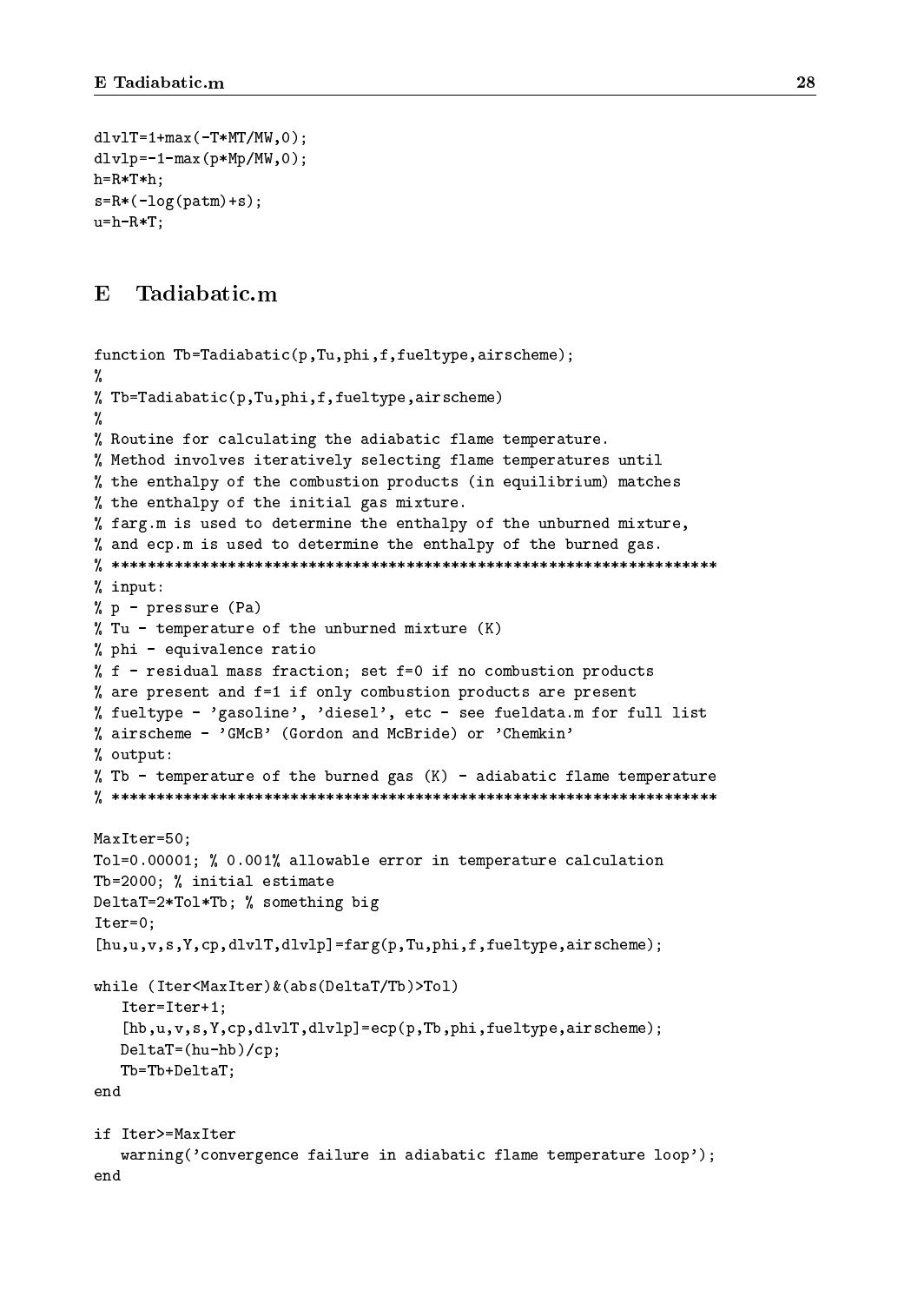#### $\mathbf F$ enginedata.m

```
% enginedata.m
%
% Script file used by the function ahrind.m to
% define the engine properties and initial conditions
% ***** engine geometry **********************************************
b=0.1; % engine bore (m)
stroke=0.08; % engine stroke (m)
eps=0.25; % half stroke to rod ratio, s/2l
r=10; % compression ratio
Vtdc=pi/4*b^2*stroke/(r-1); % volume at TDC
Vbdc=pi/4*b^2*stroke+Vtdc; % volume at BDC
% ***** engine thermofluids parameters *******************************
Cblowby=0.8; % piston blowby constant (s^{\texttt{-1}})f=0.1; % residual fraction
fueltype='gasoline';
airscheme='GMcB';
phi=0.8; % equivalence ratio
thetas=-35*pi/180; % start of burning
thetab=60*pi/180; % burn duration angle
RPM=2000;
omega=RPM*pi/30; % engine speed in rad/s
heattransferlaw='constant'; % 'constant', or 'Woschni'
hcu=500; % unburned zone heat transfer coefficient/weighting
hcb=500; % burned zone heat transfer coefficient/weighting
Tw=420; % engine surface temperature
% ***** initial conditions *******************************************
p1=100e3;
T1=350;
theta1=-pi;
V1=Vbdc;
[h1,u1,v1,s1,Y1,cp1,dlvlT1,dlvlp1]=farg(p1,T1,phi,f,fueltype,airscheme);
mass1=Vbdc/v1;
U1=u1*mass1;
```
### G RatesComp.m & RatesComb.m & RatesExp.m

```
function yprime=RatesComp(theta,y,flag);
\mathbf{v}% yprime=RatesComp(theta, y, flag)
%
% Function that returns the drivatives of the following 5 variables
% w.r.t. crank angle (theta) for the compression phase:
```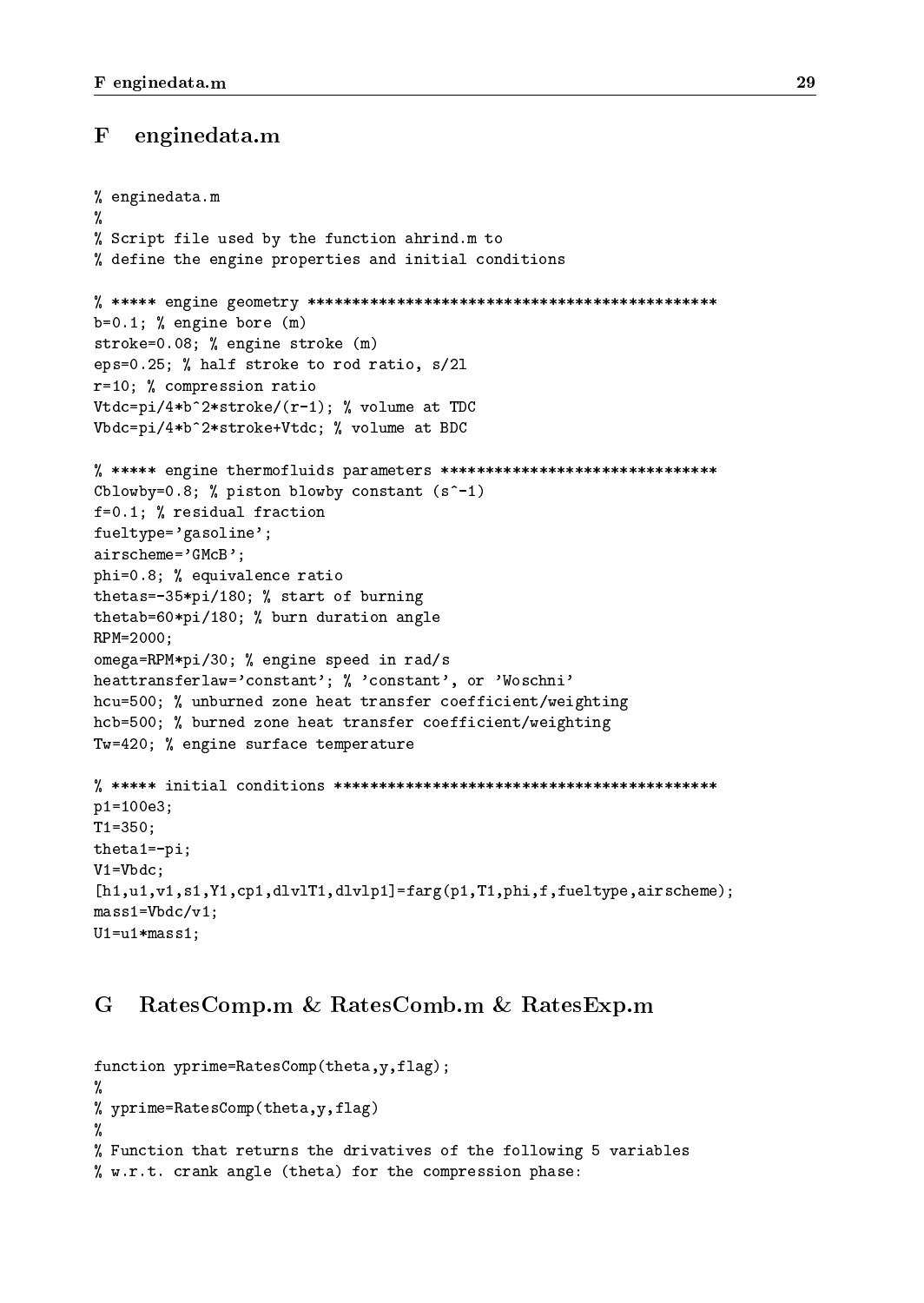```
% 1) pressure; 2) unburned temperature;
% 3) work; 4) heat transfer; and 5) heat leakage.
% See Ferguson, C.R., 1986, "Internal Combustion Engines", Wiley,
% p174.
global b stroke eps r Cblowby f fueltype airscheme phi ...
   thetas thetab omega ...
   heattransferlaw hcu ...
   Tw theta1 Vtdc mass1 ...
p=y(1);Tu=y(2);yprime=zeros(5,1);
% mass in cylinder accounting for blowby:
mass=mass1*exp(-Cblowby*(theta-theta1)/omega);
% volume of cylinder:
V=Vtdc*(1+(r-1)/2*(1-cos(theta)+...1/eps*(1-(1-eps^2*sin(theta).^2).^0.5)));
% derivate of volume:
dVdtheta = Vtdc*(r-1)/2*(sin(theta) + ...eps/2*sin(2*theta)./sqrt(1-eps^2*sin(theta).^2));
switch heattransferlaw
case 'constant'
   hcoeff=hcu;
case 'Woschni'
   upmean=omega*stroke/pi; % mean piston velocity
   C1=2.28;
   hcoeff=hcu*130*b^(-0.2)*Tu^(-0.53)*(p/100e3)^(0.8)*C1*upmean;
A=1/mass*(dVdtheta+V*Cblowby/omega);
Qconv=hcoeff*(pi*b^2/2+4*V/b)*(Tu-Tw);Const1=1/omega/mass;
[h,u,v,s,Y,cp,dlvlT,dlvlp]=farg(p,Tu,phi,f,fueltype,airscheme);
B=Const1*v/cp*dlvlT*Qconv/Tu; % note typo on p174, eq. 4.76
C=0:
D=0;
E=v^2/cp/Tu*dlvlT^2+v/p*dlvlp;
yprime(1)=(A+B+C)/(D+E);yprime(2)=-Const1/cp*Qconv+v/cp*dlvlT*yprime(1);
yprime(3)=p*dVdtheta;
yprime(4)=Qconv/omega;
yprime(5)=Cblowby*mass/omega*h;
```

```
function yprime=RatesComb(theta,y,flag);
```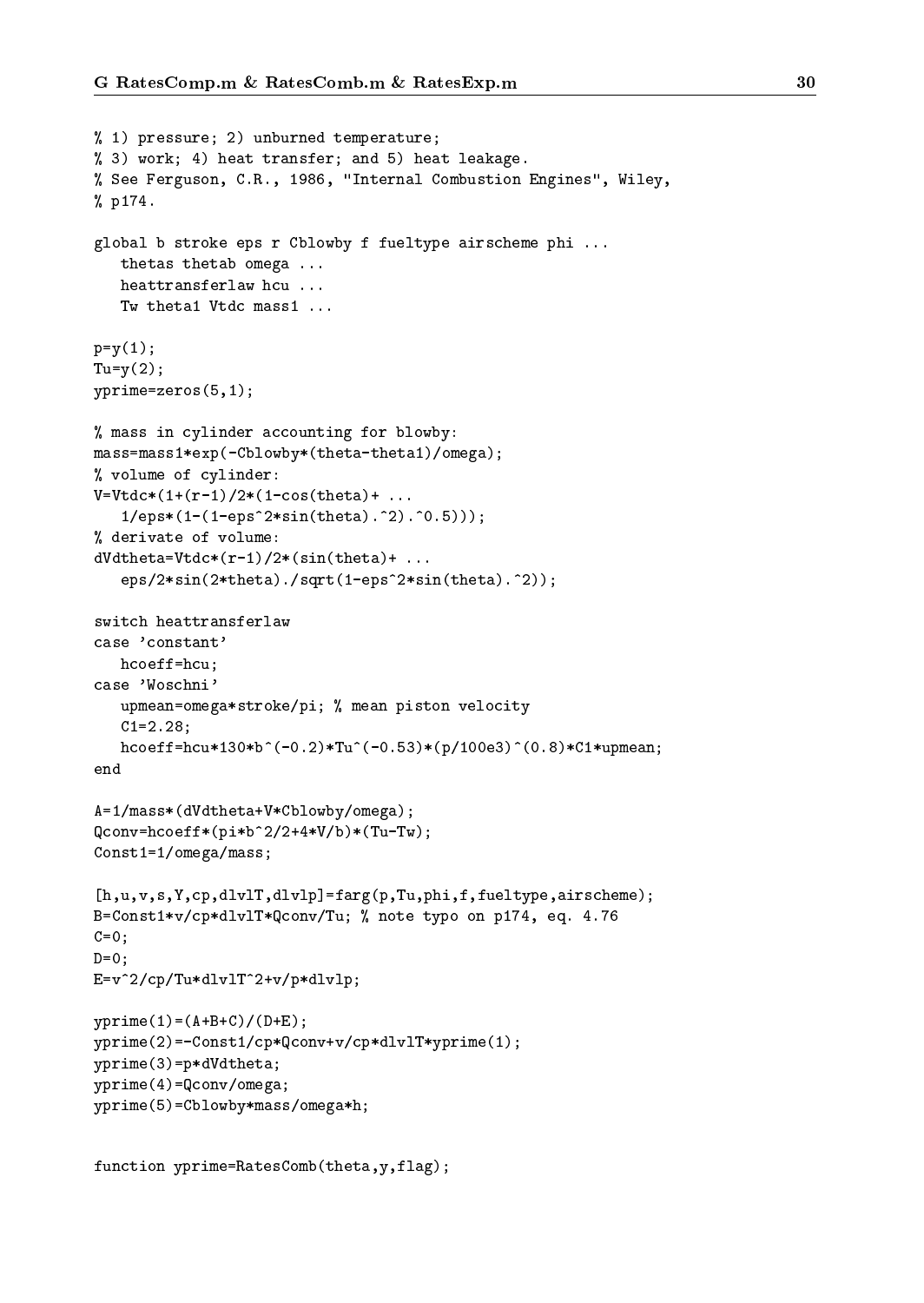```
%
% yprime=RatesComb(theta,y,flag)
ଂ/
%
% Function that returns the drivatives of the following 6 variables
% w.r.t. crank angle (theta) for the combustion phase:
% 1) pressure; 2) unburned temperature; 3) burned temperature;
% 4) work; 5) heat transfer; and 6) heat leakage.
% See Ferguson, C.R., 1986, "Internal Combustion Engines", Wiley,
% p174.
global b stroke eps r Cblowby f fueltype airscheme phi ...
   thetas thetab RPM omega ...
   heattransferlaw hcu hcb ...
   p1 T1 V1 Tw theta1 Vtdc Vbdc mass1
p=y(1);Tb=y(2);Tu=y(3);yprime=zeros(6,1);
% mass in cylinder accounting for blowby:
mass=mass1*exp(-Cblowby*(theta-theta1)/omega);
% volume of cylinder:
V=Vtdc*(1+(r-1)/2*(1-cos(theta)+...1/eps*(1-(1-eps^2*sin(theta), ^2).^0.5)));
% derivate of volume:
dVdtheta = Vtdc*(r-1)/2*(sin(theta) + ...eps/2*sin(2*theta)./sqrt(1-eps^2*sin(theta).^2));
% mass fraction burned and derivative:
x=0.5*(1-cos(pix(theta-thetas)/thetaab));dxdtheta=pi/2/thetab*sin(pi*(theta-thetas)/thetab);
if x<0.0001, x=0.0001; end;
if x>0.9999, x=0.9999; end;
switch heattransferlaw
case 'constant'
   hcoeffu=hcu:
   hacoff in the state of the state of the state of the state of the state of the state of the state of the state
   hcoeffb=hcb;
case 'Woschni'
   upmean=omega*stroke/pi; % mean piston velocity
   C1=2.28;C2=3.24e-3;Vs=Vbdc-Vtdc;
   k=1.3;
   pm=p1*(V1/V)^k; % motoring pressure
   hcoeffu=hcu*130*b^(-0.2)*Tu^(-0.53)*(p/100e3)^(0.8)* ...
      (C1*upmean+C2*Vs*T1/p1/V1*(p-pm))^(0.8);hcoeffb=hcb*130*b^(-0.2)*Tb^(-0.53)*(p/100e3)^(0.8)* ...
      (C1*upmean+C2*Vs*T1/p1/V1*(p-pm))^(0.8);end
```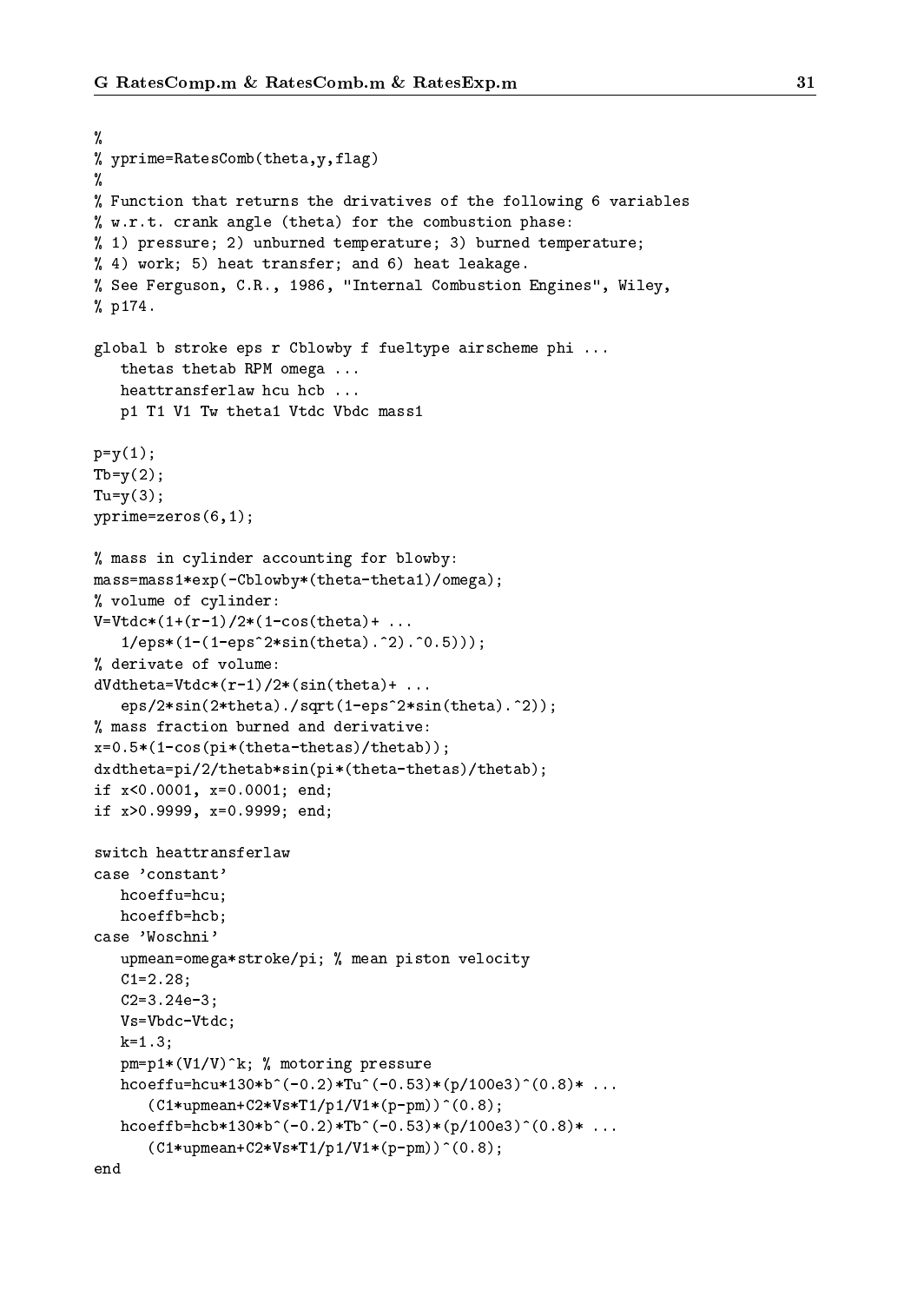```
A=1/mass*(dVdtheta+V*Cblowby/omega);
Qconvu=hcoeffu*(pi*b^2/2+4*V/b)*(1-sqrt(x)*(Tu-Tw);Qconvb=hcoeffb*(pi*b^2/2+4*V/b)*sqrt(x)*(Tb-Tw);
Const1=1/omega/mass;
[hu, uu, vu, s, Y, cpu, dlv1Tu, dlv1pu] = ...farg(p,Tu,phi,f,fueltype,airscheme);
[hb,ub,vb,s,Y,cpb,dlv1Tb,dlv1pb] = ...ecp(p,Tb,phi,fueltype,airscheme);
B=Const1*(vb/cpb*dlvlTb*Qconvb/Tb+ ...
   vu/cpu*dlvlTu*Qconvu/Tu);
C=-(vb-vu)*dxdtheta-vb*dlv1Tb*(hu-hb)/cpb/Tb*(dxdtheta-....
   (x-x^2)*Cblowby/omega);D=x*(vb^2/cpb/Tb*dlvlTb^2+vb/p*dlvlpb);
E=(1-x)*(vu^2/cpu/Tu*dlv1Tu^2+vu/p*dlv1pu);yprime(1)=(A+B+C)/(D+E);yprime(2)=-Const1/cpb/x*Qconvb+vb/cpb*dlvlTb*yprime(1)+ ...
   (hu-hb)/cpb*(dxdtheta/x-(1-x)*Cblowby/omega);
yprime(3)=-Const1/cpu/(1-x)*Qconvu+vu/cpu*dlvlTu*yprime(1);
yprime(4)=p*dVdtheta;
yprime(5)=Const1*mass*(Qconvb+Qconvu);
yprime(6)=Cblowby*mass/omega*((1-x^2)*hu+x^2*hb);
function yprime=RatesExp(theta,y,flag);
%
% yprime=RatesExp(theta,y,flag)
%
% Function that returns the drivatives of the following 5 variables
% w.r.t. crank angle (theta) for the expansion phase:
% 1) pressure; 2) unburned temperature;
% 3) work; 4) heat transfer; and 5) heat leakage.
% See Ferguson, C.R., 1986, "Internal Combustion Engines", Wiley,
% p174.
global b stroke eps r Cblowby f fueltype airscheme phi ...
   thetas thetab RPM omega ...
   heattransferlaw hcb ...
   p1 T1 V1 Tw theta1 Vtdc Vbdc mass1
p=y(1);Tb=y(2);yprime=zeros(5,1);
% mass in cylinder accounting for blowby:
mass=mass1*exp(-Cblowby*(theta-theta1)/omega);
% volume of cylinder:
V=Vtdc*(1+(r-1)/2*(1-cos(theta)+...
```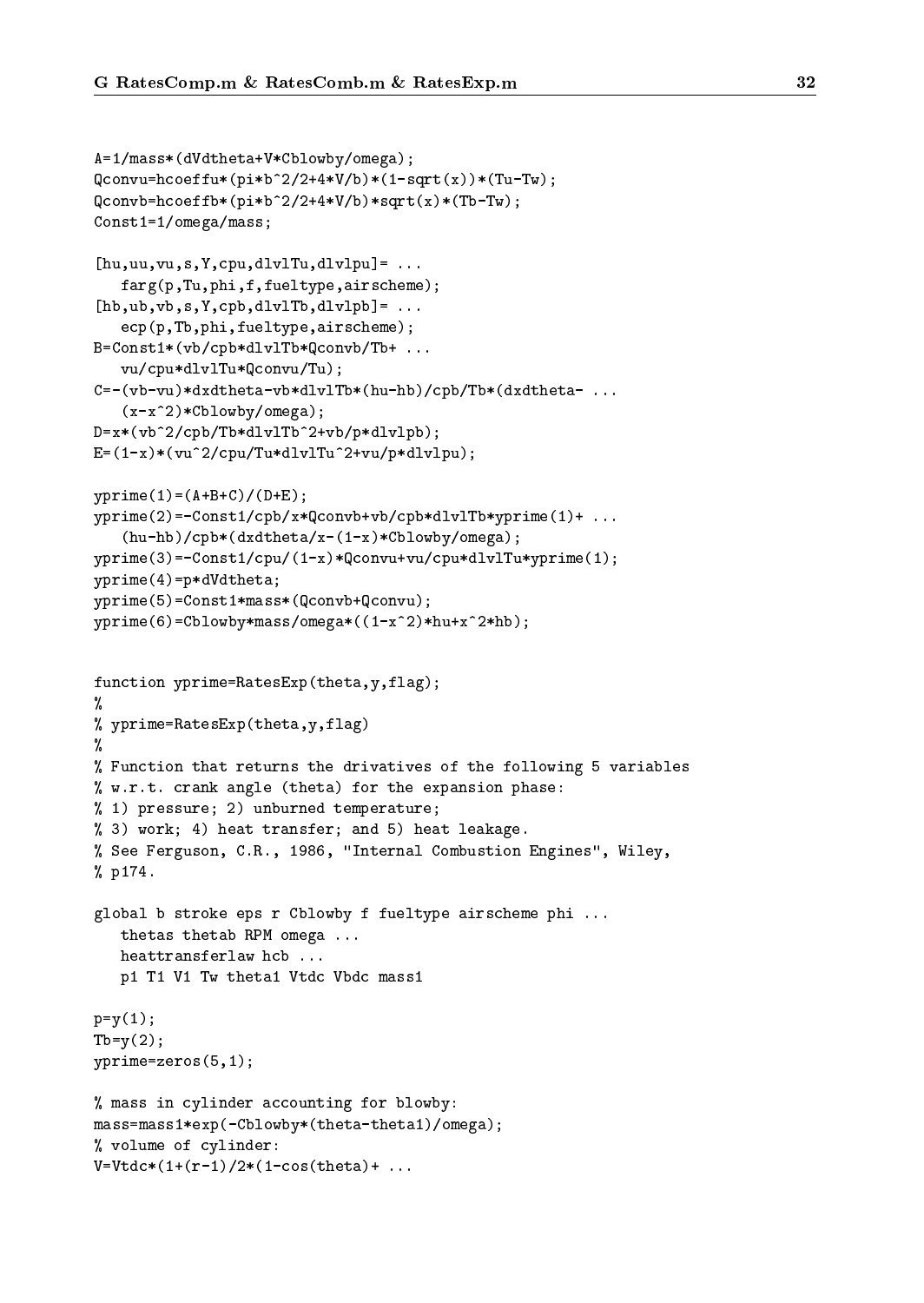```
1/eps*(1-(1-eps^2*sin(theta).^2).^0.5)));
% derivate of volume:
dVdtheta = Vtdc*(r-1)/2*(sin(theta) + ...eps/2*sin(2*theta)./sqrt(1-eps^2*sin(theta).^2));
switch heattransferlaw
case 'constant'
   hcoeff=hcb;
case 'Woschni'
   upmean=omega*stroke/pi; % mean piston velocity
   C1=2.28;
   C2=3.24e-3;
   Vs=Vbdc-Vtdc;
   k=1.3;pm=p1*(V1/V)^k; % motoring pressure
   hcoeff=hcb*130*b^(-0.2)*Tb^(-0.53)*(p/100e3)^(0.8)* ...
      (C1*upmean+C2*Vs*T1/p1/V1*(p-pm))^(0.8);A=1/mass*(dVdtheta+V*Cblowby/omega);
Qconv=hcoeff*(pi*b^2/2+4*V/b)*(Tb-Tw);
Const1=1/omega/mass;
if Tb<1000
   [h,u,v,s,Y,cp,dlvlT,dlvlp]=farg(p,Tb,phi,1,fueltype,airscheme);
else
   [h,u,v,s,Y,cp,dlvlT,dlvlp]=ecp(p,Tb,phi,fueltype,airscheme);
end
B=Const1*v/cp*dlvlT*Qconv/Tb;
C=0;D=v^2/cp/Tb*dlvlT^2+v/p*dlvlp;
E=0;yprime(1)=(A+B+C)/(D+E);yprime(2)=-Const1/cp*Qconv+v/cp*dlvlT*yprime(1);
yprime(3)=p*dVdtheta;
yprime(4)=Qconv/omega;
yprime(5)=Cblowby*mass/omega*h;
```
#### $H$ ahrind.m

```
% ahrind.m
୍ୟ
%
% Script file to determine the performance of a fuel inducted engine
% based on a (user-specified) arbitrary heat release profile as a
% function of crank angle.
% Method closely follows that of:
% Ferguson, C.R., 1986, "Internal Combustion Engines", Wiley.
```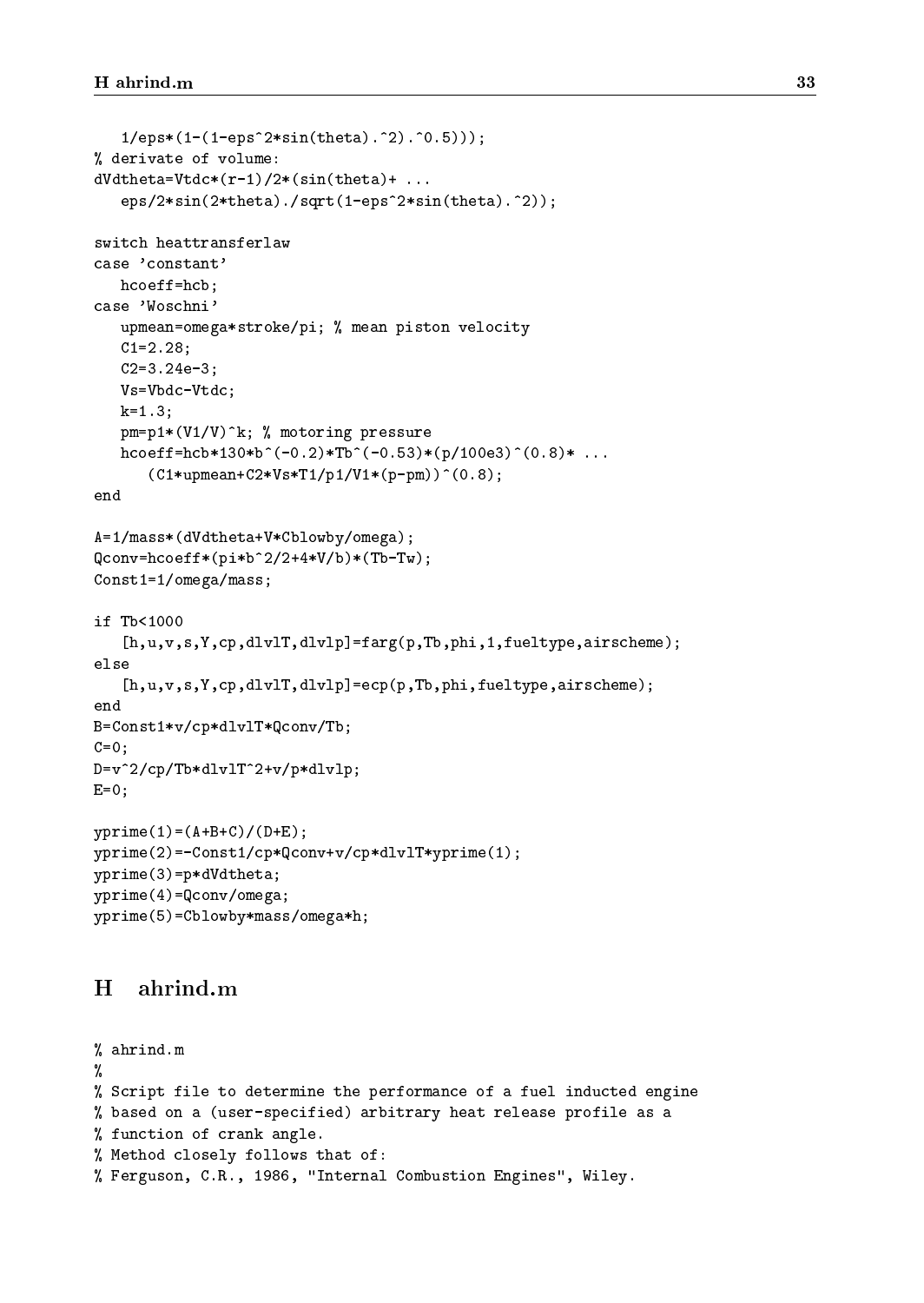```
% ********************************************************************
% input:
% enginedata.m - this is another script file that defines all of the
% relevant engine parameters and operating conditions.
\mathcal{W} output: \mathcal{W}% ahrind.mat - this file contains all of the variables. For plotting
% the results, see the example script file plotresults.m
% ********************************************************************
timestart=cputime;
global b stroke eps r Cblowby f fueltype airscheme phi ...
   thetas thetab omega ...
   heattransferlaw hcu hcb ...
   Tw theta1 Vtdc Vbdc mass1 ...
   p1 T1 V1
% load the engine parameters and initial conditions
enginedata
switch heattransferlaw
case 'Woschni'
   if (abs(hcu) > 10) | (abs(hcb) > 10),
      warning('Woschni model with weighting factor > 10')
   end
end
% integration parameters
dtheta=1*pi/180;
options=odeset('RelTol',1e-3);
% integration during compression phase
disp(['integrating over the compression phase']);
[thetacomp, pTuWQ1H1]=ode45('RatesComp', ...
   [-pi:dtheta:thetas],[p1 T1 0 0 0],options);
% specification of initial conditions at start of combustion phase
% b - beginning of combustion
pb=interp1(thetacomp,pTuWQlHl(:,1),thetas);
Tub=interp1(thetacomp,pTuWQlHl(:,2),thetas);
Tbb=Tadiabatic(pb,Tub,phi,f,fueltype,airscheme);
Wb=interp1(thetacomp,pTuWQ1H1(:,3),thetas);
Qlb=interp1(thetacomp,pTuWQlHl(:,4),thetas);
Hlb=interp1(thetacomp,pTuWQlHl(:,5),thetas);
% integration during combustion phase
disp(['integrating over the combustion phase']);
[thetacomb, pTbTuWQ1H1]=ode45('RatesComb', ...
   [thetas:dtheta:thetas+thetab],[pb Tbb Tub Wb Qlb Hlb],options);
```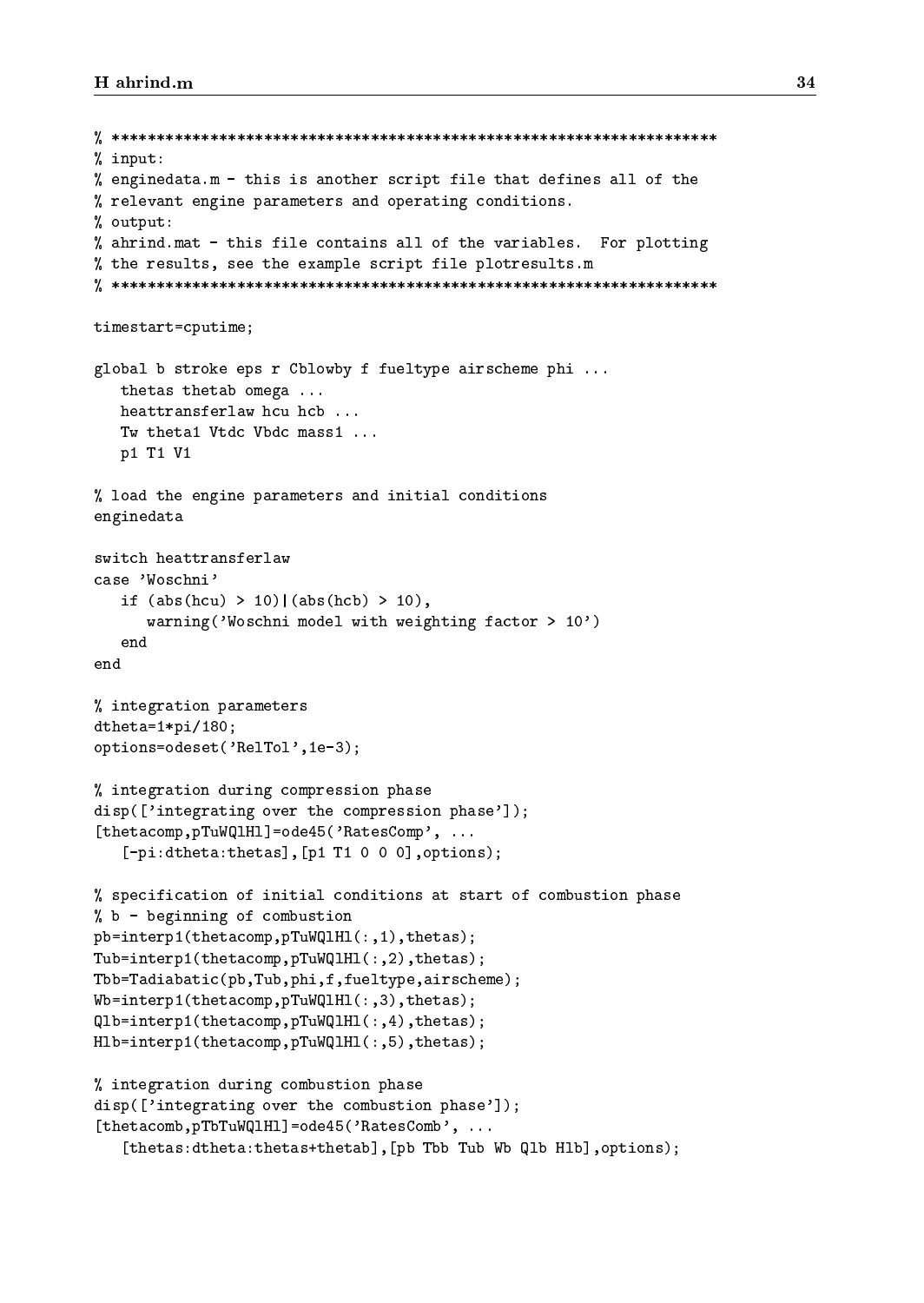```
% specification of initial conditions at start of expansion phase
% e - end of combustion / start of expansion
pe=interp1(thetacomb,pTbTuWQlHl(:,1),thetas+thetab);
Tbe=interp1(thetacomb,pTbTuWQlHl(:,2),thetas+thetab);
We=interp1(thetacomb,pTbTuWQlHl(:,4),thetas+thetab);
Qle=interp1(thetacomb,pTbTuWQlHl(:,5),thetas+thetab);
Hle=interp1(thetacomb,pTbTuWQlHl(:,6),thetas+thetab);
% integration during expansion phase
disp(['integrating over the expansion phase']);
[thetaexp,pTbWQlHl]=ode45('RatesExp', ...
   [thetas+thetab:dtheta:pi],[pe Tbe We Qle Hle],options);
% error checks
mass4=mass1*exp(-Cblowby*2*pi/omega);
p4=interp1(thetaexp,pTbWQlHl(:,1),pi);
T4=interp1(thetaexp,pTbWQlHl(:,2),pi);
W4=interp1(thetaexp,pTbWQlHl(:,3),pi);
Ql4=interp1(thetaexp,pTbWQlHl(:,4),pi);
Hl4=interp1(thetaexp,pTbWQlHl(:,5),pi);
[h4, u4, v4, s4, Y4, cp4, dlv1T4, dlv1p4] = ...farg(p4,T4,phi,1,fueltype,airscheme);
U4 = u4*mass4;
error1=1-v4*mass4/Vbdc;
error2=1+W4/(U4-U1+Ql4+Hl4);
% indicated mean effective pressure and thermal efficiency
imep=W4/(pi*b^2/4*stroke);
eta=W4/mass1*(1+phi*0.06548*(1-f))/phi/0.06548/(1-f)/47870/1e3;
% calcuate the heat flux in W/m^2
qcomp=calcq(thetacomp,pTuWQlHl,'comp'); % compression
qcombu=calcq(thetacomb,pTbTuWQlHl,'combu'); % combustion-unburned zone
qcombb=calcq(thetacomb,pTbTuWQlHl,'combb'); % combustion-burned zone
qexp=calcq(thetaexp,pTbWQlHl,'exp'); % expansion
timefinish=cputime;
timetaken=timefinish-timestart;
% save all data
save ahrind.mat
clear
I plotresults.m
```

```
% plotresults.m
%
%
```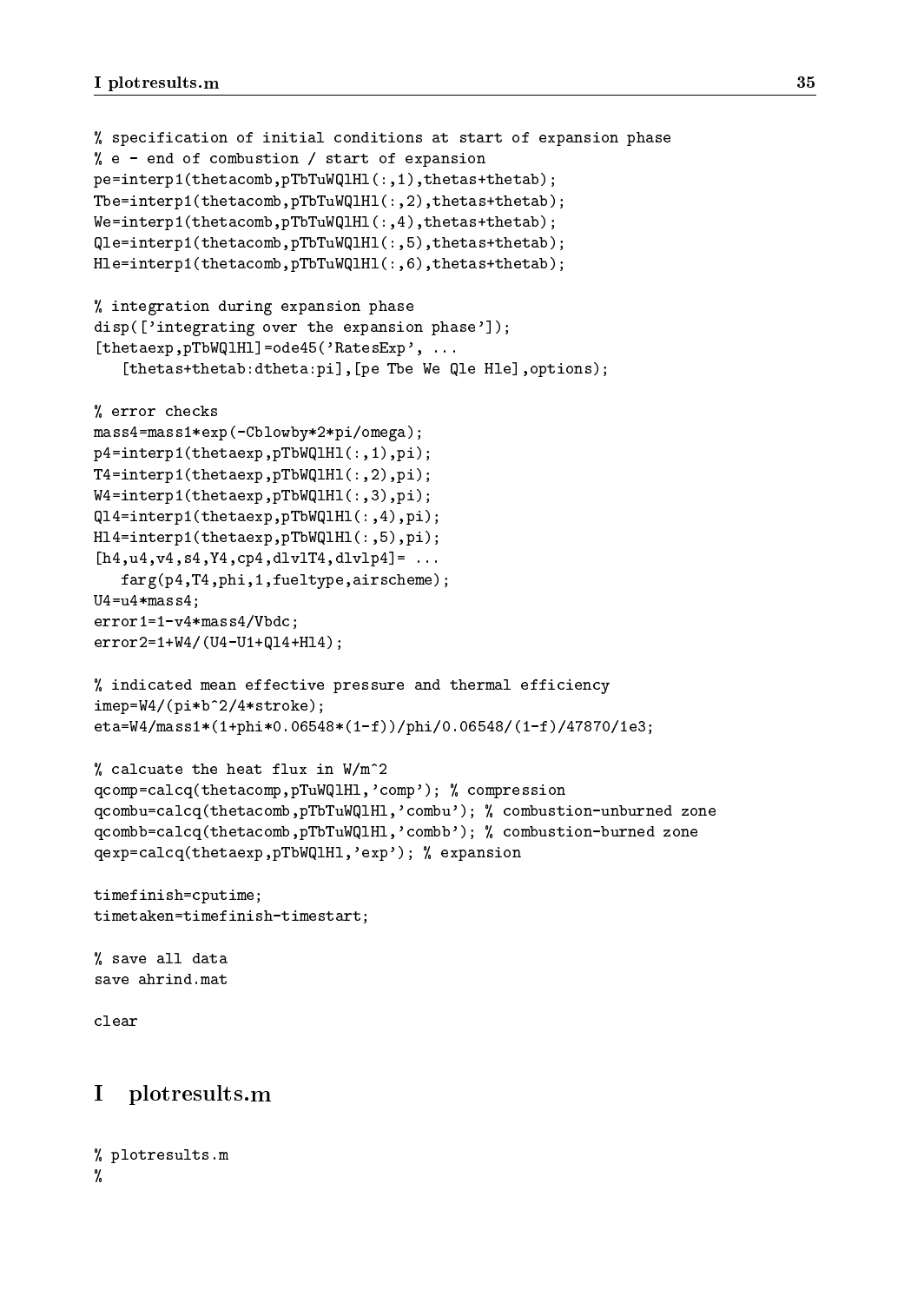```
% Script file to plot output from ahrind.m and compare results
% with output listed in:
% Ferguson, C.R., 1986, "Internal Combustion Engines", Wiley, p178;
load ahrind.mat; % results from ahrind.mat
load ferguson.txt; % tabulated output from ferguson p178-179
% Set some parameters to make figures look attractive
NLW=1; % normal line width
NFS=18; % normal font size
NMS=1; % normal marker size
close all;
figure(1);
plot(thetacomp*180/pi,pTuWQlHl(:,1)/1e6); hold on;
plot(thetacomb*180/pi,pTbTuWQlHl(:,1)/1e6);
plot(thetaexp*180/pi,pTbWQlHl(:,1)/1e6);
plot(ferguson(:,1),ferguson(:,4)*1e5/1e6,'o');
axis([-180 180 0 7]);
set(gca,'FontSize',NFS)
set(gca,'LineWidth',NLW)
set(gca,'XTick',[-180 -90 0 90 180]);
set(gca,'XTickLabel',[-180 -90 0 90 180]);
xlabel('crank angle (degrees ATC)')
ylabel('pressure (MPa)')
print -deps p_ahr.eps
figure(2);
plot(ferguson(:,1),ferguson(:,5),'o'); hold on;
plot(ferguson(:,1),ferguson(:,6),'s');
plot(thetacomp*180/pi,pTuWQlHl(:,2));
plot(thetacomb*180/pi,pTbTuWQlHl(:,3));
plot(thetacomb*180/pi,pTbTuWQlHl(:,2));
plot(thetaexp*180/pi,pTbWQlHl(:,2));
axis([-180 180 0 3000]);
set(gca,'FontSize',NFS)
set(gca,'LineWidth',NLW)
set(gca,'XTick',[-180 -90 0 90 180]);
set(gca,'XTickLabel',[-180 -90 0 90 180]);
xlabel('crank angle (degrees ATC)')
ylabel('temperature (K)')
legend('burned gas','unburned gas',2);
print -deps T_ahr.eps
figure(3);
nn=4; % for work plot
plot(thetacomp*180/pi,pTuWQlHl(:,nn-1)); hold on;
plot(thetacomb*180/pi,pTbTuWQlHl(:,nn));
plot(thetaexp*180/pi,pTbWQlHl(:,nn-1));
```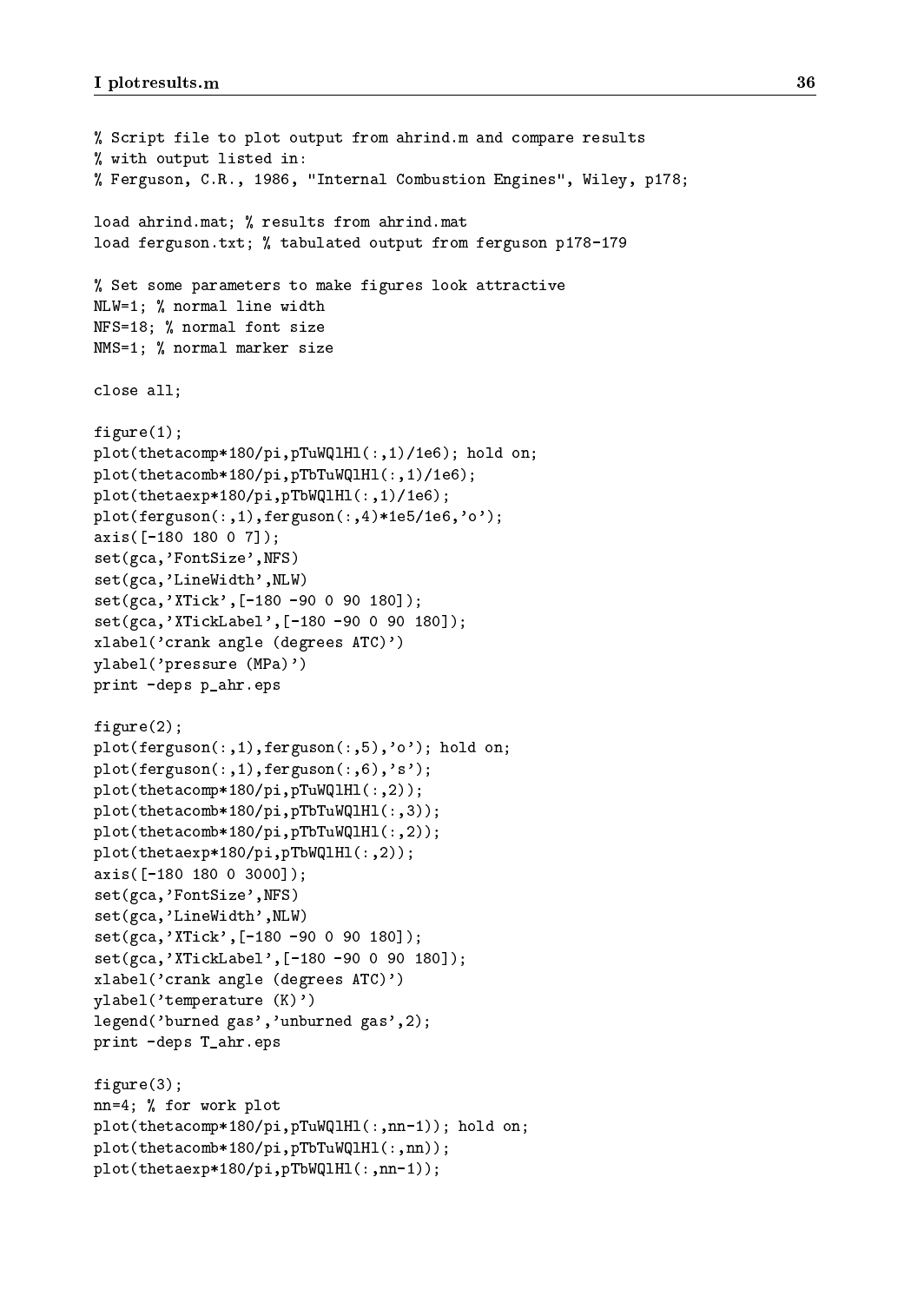```
plot(ferguson(:,1),ferguson(:,7),'o')
;
axis([-180 180 -300 600]);
set(gca,'FontSize',NFS)
set(gca,'LineWidth',NLW
                          )
set(gca,'XTick',[-180 -90
0 90 180]);
set(gca,'XTickLabel',[-180 -90
0 90 180]);
set(gca,'YTick',[-300 -150
0 150 300 450 600]);
set(gca,'YTickLabel',[-300 -150
0 150 300 450 600]);
xlabel('crank angle (degrees ATC)')
ylabel('work (J)')
print -deps W_ahr.eps
figure(4);
nn=5; for heat transfer plot transfer plot transfer plot to the transfer plot transfer plot the transfer plot
plot(thetacomp*180/pi,pTuWQlHl(:,nn-1)); hold on;
plot(thetacomb*180/pi,pTbTuWQlHl(:,nn));
plot(thetaexp*180/pi,pTbWQlHl(:,nn-1));
plot(ferguson(:,1),ferguson(:,8),'o')
;
axis([-180 180 -50 300]);
set(gca,'FontSize',NFS)
set(gca,'LineWidth',NLW
                          )
set(gca,'XTick',[-180 -90
0 90 180]);
set(gca,'XTickLabel',[-180 -90
0 90 180]);
xlabel('crank angle (degrees ATC)')
ylabel('heat transfer (J)')
print -deps Ql_ahr.eps
figure(5);
for heat leakage plot in the form of the state plot in the state plot of the state plot in the state plot of the state plot in the state of the state of the state of the state of the state of the state of the state of the 
plot(thetacomp*180/pi,pTuWQlHl(:,nn-1)); hold on;
plot(thetacomb*180/pi,pTbTuWQlHl(:,nn));
plot(thetaexp*180/pi,pTbWQlHl(:,nn-1));
plot(ferguson(:,1),ferguson(:,10),'o');
axis([-180 180 -8 0]);
set(gca,'FontSize',NFS)
set(gca,'LineWidth',NLW
                          )
set(gca,'XTick',[-180 -90
0 90 180]);
set(gca,'XTickLabel',[-180 -90
0 90 180]);
xlabel('crank angle (degrees ATC)')
ylabel('heat leakage (J)')
print -deps Hl_ahr.eps
figure(6);
doflamearrivalplot=0;
thetaflame=-5*pi/180;
lengththeta=length(thetacomb);
plot(thetacomp*180/pi,qcomp); hold on;
if doflamearrivalplot==1,
   nflameb=min(find(thetacomb>thetaflame));
   nflameu=nflameb-1;
```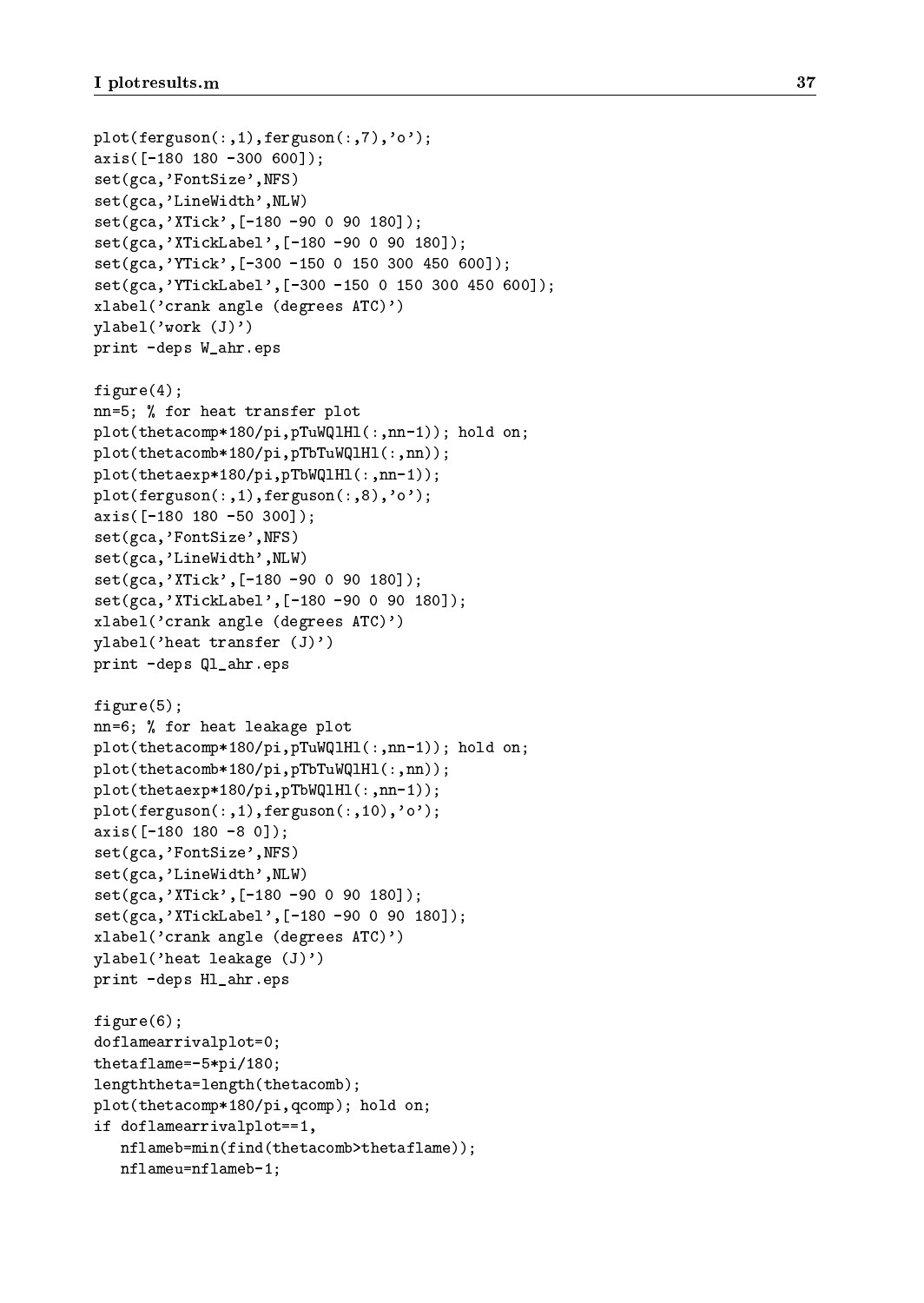```
plot(thetacomb(nflameu:nflameb)*180/pi, ...
      [qcombu(nflameu) qcombb(nflameb)]);
   nflameb=1;
   nflameu=length(thetacomb);
end
Nunburned=1:nflameu;
Nburned=nflameb:lengththeta;
plot(thetacomb(Nunburned)*180/pi,qcombu(Nunburned));
plot(thetacomb(Nburned)*180/pi,qcombb(Nburned));
plot(thetaexp*180/pi,qexp);
axis([-180 180 -0.2e6 1.2e6]);
set(gca,'FontSize',NFS)
set(gca,'LineWidth',NLW)
set(gca,'XTick',[-180 -90 0 90 180]);
set(gca,'XTickLabel',[-180 -90 0 90 180]);
xlabel('crank angle (degrees ATC)')
ylabel('heat flux (W/m^2)')
print -deps qflux_ahr.eps
```
#### $\bf J$ calcq.m

```
function q=calcq(theta,pTarray,phase);
%
% calculation of the heat flux (W/m^2) from the data generated
% by ahrind.
% theta is an array of crank angles
% pTarray is the corresponding array of pressure, Temperature,
% Work, etc data as generated by running arhind.m
% phase is a switch indicating the part of the cycle:
% 'comp' - compression phase
% 'combu' - combustion phase, unburned gas zone
% 'combb' - combustion phase, burned gas zone
% 'exp' - expansion phase
global b stroke eps r ...
   omega ...
   heattransferlaw hcu hcb ...
   Tw Vtdc Vbdc ...
   p1 T1 V1
switch phase
case 'comp'
   p=pTarray(:,1);T=pTarray(:,2);hc=hcu;
   C2=0;case 'combu'
```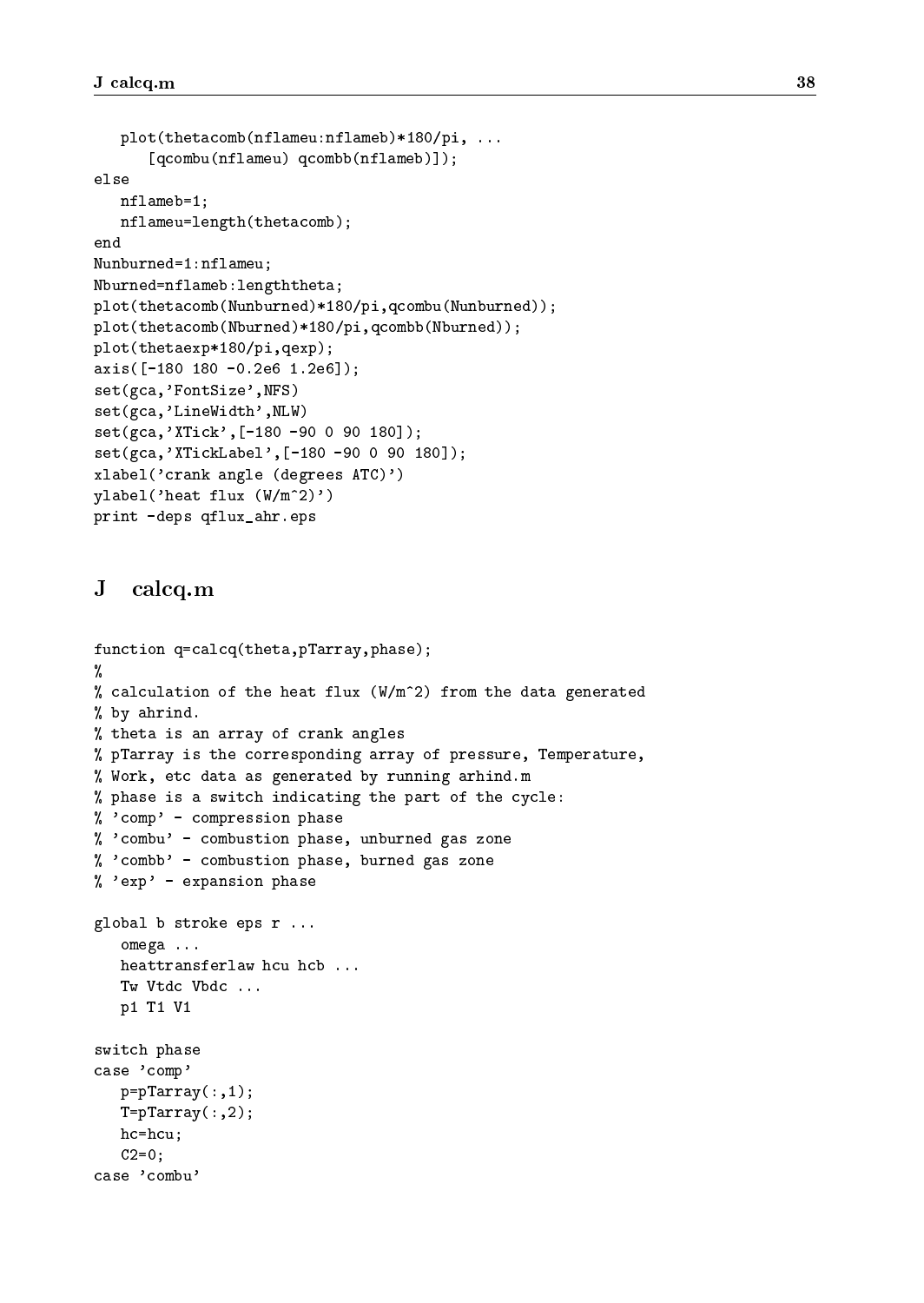```
p=pTarray(:,1);T=pTarray(:,3);
   hc=hcu;
   C2=3.24e-3;
case 'combb'
   p=pTarray(:,1);
   T=pTarray(:,2);
   hc=hcb;
   C2=3.24e-3;
case 'exp'
   p=pTarray(:,1);
   T = pTarray(:,2);hc=hcb;
   C2=3.24e-3;
end
switch heattransferlaw
case 'constant'
   hcoeff=hc;
case 'Woschni'
   V=Vtdc*(1+(r-1)/2*(1-cos(theta)+...1/eps*(1-(1-eps^2*sin(theta).^2).^0.5)));
   upmean=omega*stroke/pi; % mean piston velocity
   Vs=Vbdc-Vtdc;
   k=1.3;
   C1=2.28;
   pm=p1*(V1./V).^k; % motoring pressure
   h \text{coeff} = h \text{c} * 130 * b^(-0.2) * T.^(-0.53).*(p/100e3).^(0.8).* ...(C1*upmean+C2*Vs*T1/p1/V1*(p-pm)).^(0.8);
end
```
q=hcoeff.\*(T-Tw);

### K ferguson.txt

| $-180.$ | 698. | 0. | 1.00 | NaN | 350. | 0.     | 0.     | 0.714 | 0.      |
|---------|------|----|------|-----|------|--------|--------|-------|---------|
| $-170.$ | 695. | 0. | 1.01 | NaN | 353. | $-0$ . | $-1$ . | 0.714 | $-0.14$ |
| $-160.$ | 684. | 0. | 1.04 | NaN | 357. | $-1$ . | $-2.$  | 0.713 | $-0.28$ |
| $-150.$ | 666. | 0. | 1.08 | NaN | 362. | $-3.$  | $-4.$  | 0.713 | $-0.42$ |
| $-140.$ | 641. | 0. | 1.14 | NaN | 369. | $-6.$  | $-4.$  | 0.712 | $-0.56$ |
| $-130.$ | 609. | 0. | 1.23 | NaN | 377. | $-10.$ | $-5.$  | 0.712 | $-0.69$ |
| $-120.$ | 571. | 0. | 1.35 | NaN | 386. | $-15.$ | $-6.$  | 0.711 | $-0.81$ |
| $-110.$ | 527. | 0. | 1.50 | NaN | 398. | $-21.$ | $-6.$  | 0.711 | $-0.93$ |
| $-100.$ | 477. | 0. | 1.72 | NaN | 413. | $-29.$ | $-7.$  | 0.710 | $-1.05$ |
| $-90.$  | 424. | 0. | 2.01 | NaN | 430. | $-39.$ | $-7.$  | 0.710 | $-1.15$ |
| $-80.$  | 368. | 0. | 2.43 | NaN | 451. | $-51.$ | $-6$ . | 0.709 | $-1.25$ |
| $-70.$  | 312. | 0. | 3.02 | NaN | 476. | $-67.$ | $-6.$  | 0.709 | $-1.34$ |
| -60.    | 257. | 0. | 3.91 | NaN | 507. | $-85.$ | $-5.$  | 0.708 | $-1.41$ |